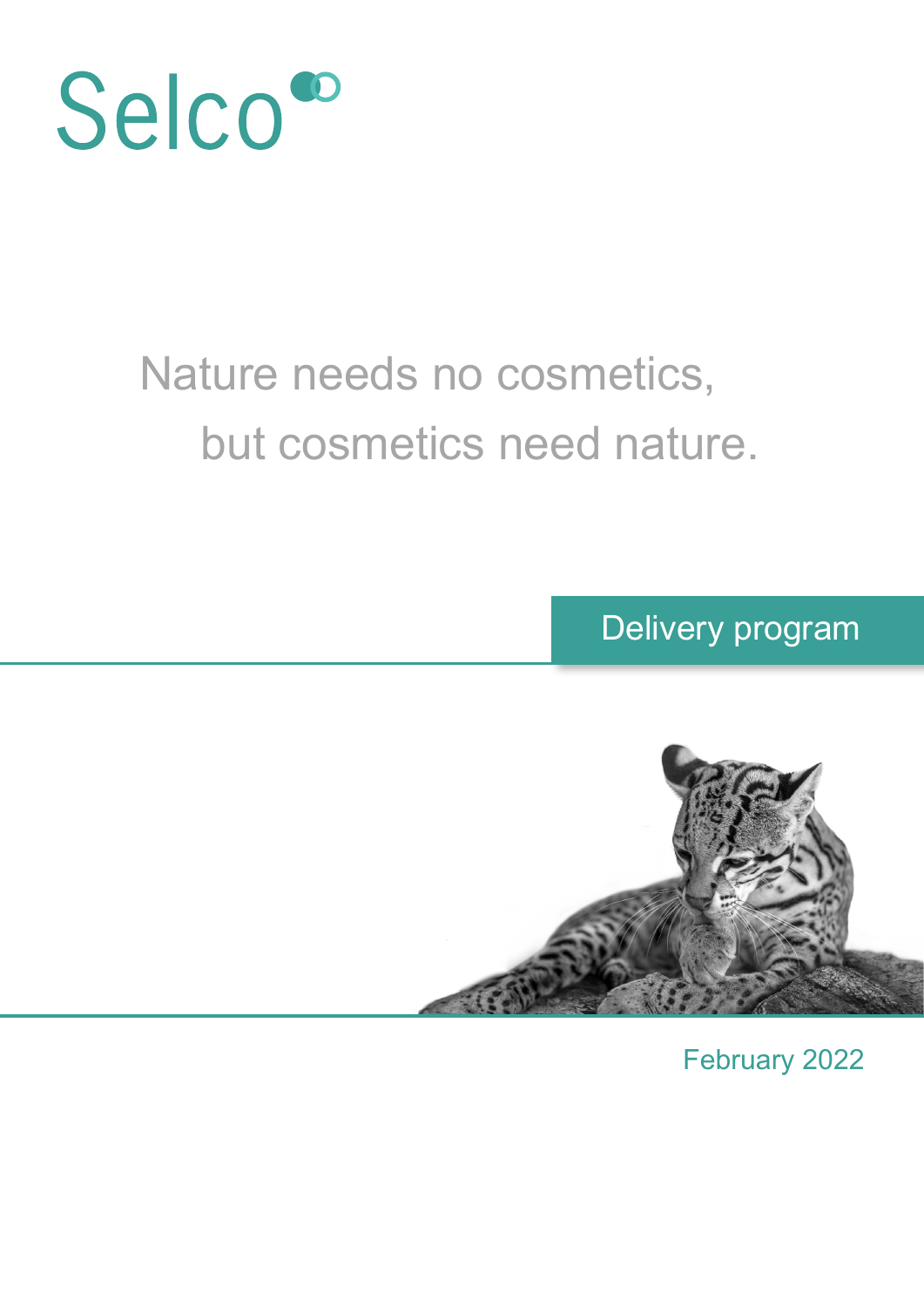#### **About the content**

#### How are you?

You just hold the new version of our delivery program in your hands. We are pleased that you find the time to catch up on our products. Gladly we introduce our company Selco GmbH, the employees and our product portfolio to you.

The following delivery program gives an overview of our actives in alphabetical order together with efficacies. In a second overview all actives are sorted by application. This structure should help to find an effective solution for realization of your product concepts in a short time. In addition to the product descriptions given in this delivery program we are offering on request detailed

information about properties, efficacies, specification, toxicology and origin of each product. A phone call or an email is very welcomed!

You can also find important information on our website www.gfn-selco.de.

Your Selco-Team

#### **Nature needs no cosmetics,**

#### **but cosmetics need nature.**

#### **Table of content**

| <b>About Selco</b>                                                             |      |           |
|--------------------------------------------------------------------------------|------|-----------|
| Selco Company Profile                                                          | page | 3         |
| Important to us                                                                | page | 3         |
| Our Selco-Team                                                                 | page | 4         |
| <b>Product Overview</b>                                                        |      |           |
| <b>Product Overview</b>                                                        | page | $5 - 11$  |
| <b>Active Components (A-Z)</b>                                                 |      |           |
| Range of Selco products in alphabetical order and their<br>benefits            | page | $12 - 30$ |
| <b>Selco products by efficacy</b><br>Numbering on purpose chosen not continous |      |           |
| 1. Hydration . Moisturizer                                                     | page | 31        |
| 2. Skin Protection . Radical Scavenger                                         | page | $31 - 34$ |
| 3. Metabolic Activator · Energizer                                             | page | $35 - 36$ |
| 4. Skin Smoothing                                                              | page | $36 - 38$ |
| 5. Improvement of Skin Feel                                                    | page | 38        |
| 6. Thickener • Rheological Additive                                            | page | 39        |
| 7. Hair Care . Body Wash                                                       | page | $39 - 40$ |
| 8. Sun Protection . After Sun                                                  | page | $40 - 42$ |
| 9. Deodorant                                                                   | page | $42 - 43$ |
| 10. Decorative Cosmetics                                                       | page | 44        |
| 12. Skin Whitening                                                             | page | $44 - 45$ |
| 15. Anti-Cellulite                                                             | page | 46        |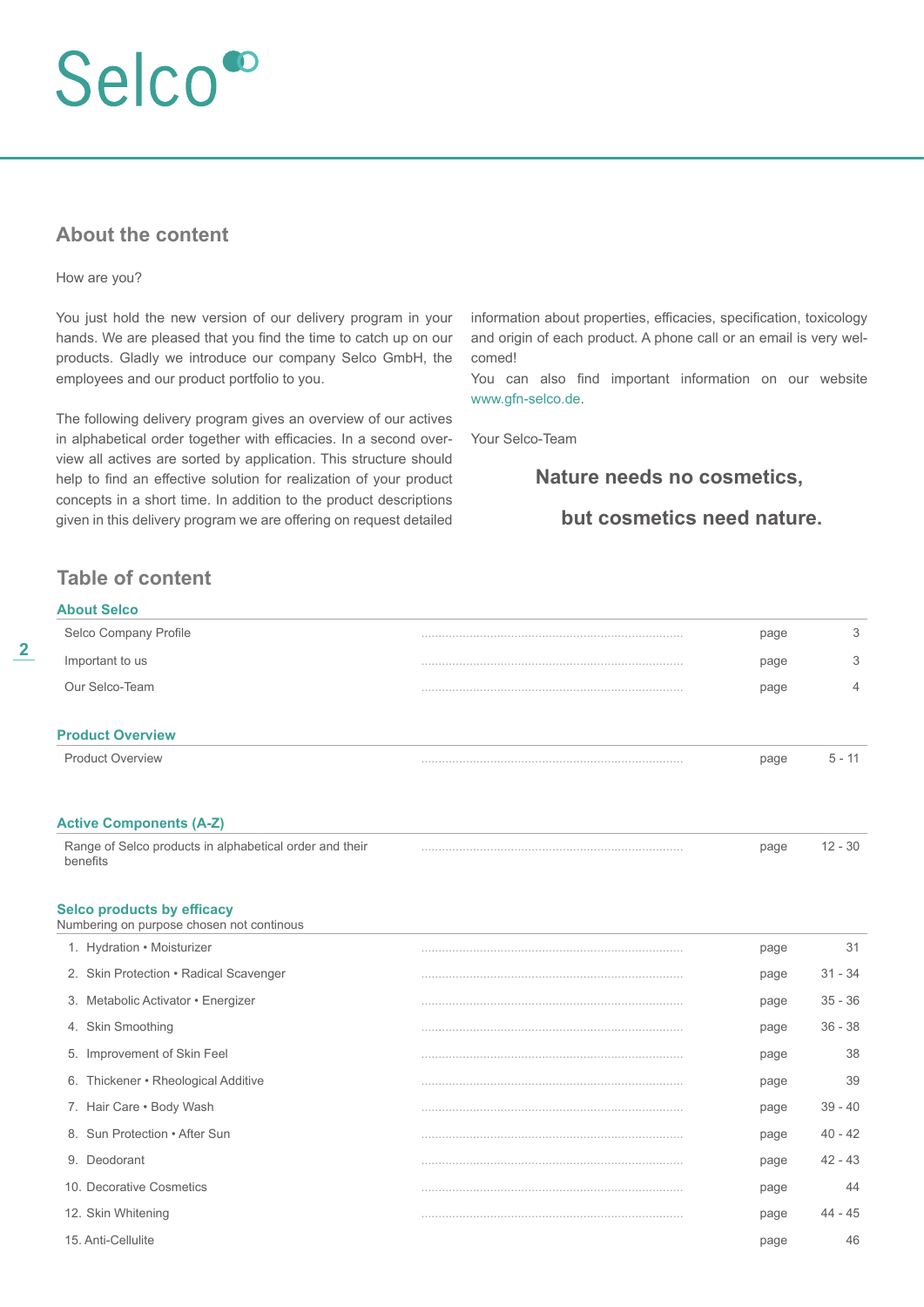#### **Selco-Company Profile**

| <b>Foundation</b>         | Nov. 1997 by Michèle Lindner and Bodo Wilker                                                                            |
|---------------------------|-------------------------------------------------------------------------------------------------------------------------|
| Location                  | Wald-Michelbach / Odenwald, close to Heidelberg                                                                         |
| <b>Product line</b>       | distribution of premium active ingredients<br>representation of foreign producers<br>plant extracts from own production |
| <b>DIN ISO</b>            | certification conform to DIN ISO 9001:2015 since June 2016                                                              |
| <b>Company rebuilding</b> | 2013 modernisation of both company buildings                                                                            |
| <b>Distribution</b>       | worldwide                                                                                                               |

#### **Important to us**

For a successful cooperation following aspects are important to us:

- A comprehensive **documentation** according to the current version of the **European Cosmetic directive**:
	- product information
	- efficacy tests
	- toxicological profiles
	- extensive statements about ingredients
	- BSE / TSE evaluation
- **■** Realisation of your special **product requirements:**
	- approval according to COSMOS, ECOCERT or NATRUE standards
	- stabilisation of products with raw materials, which have not to be declared as preservatives according to the cosmetic regulation
	- worldwide accepted preservative systems
	- innovative marketing concepts, with a strong trend to natural cosmetics
- **■ High flexibility** in all parts of the company
- **■ Customer oriented service** and highly motivated, qualified staff
- **Fast and reliable execution** of your requests
- **Quick response** to your needs and the requirements of the market





**3**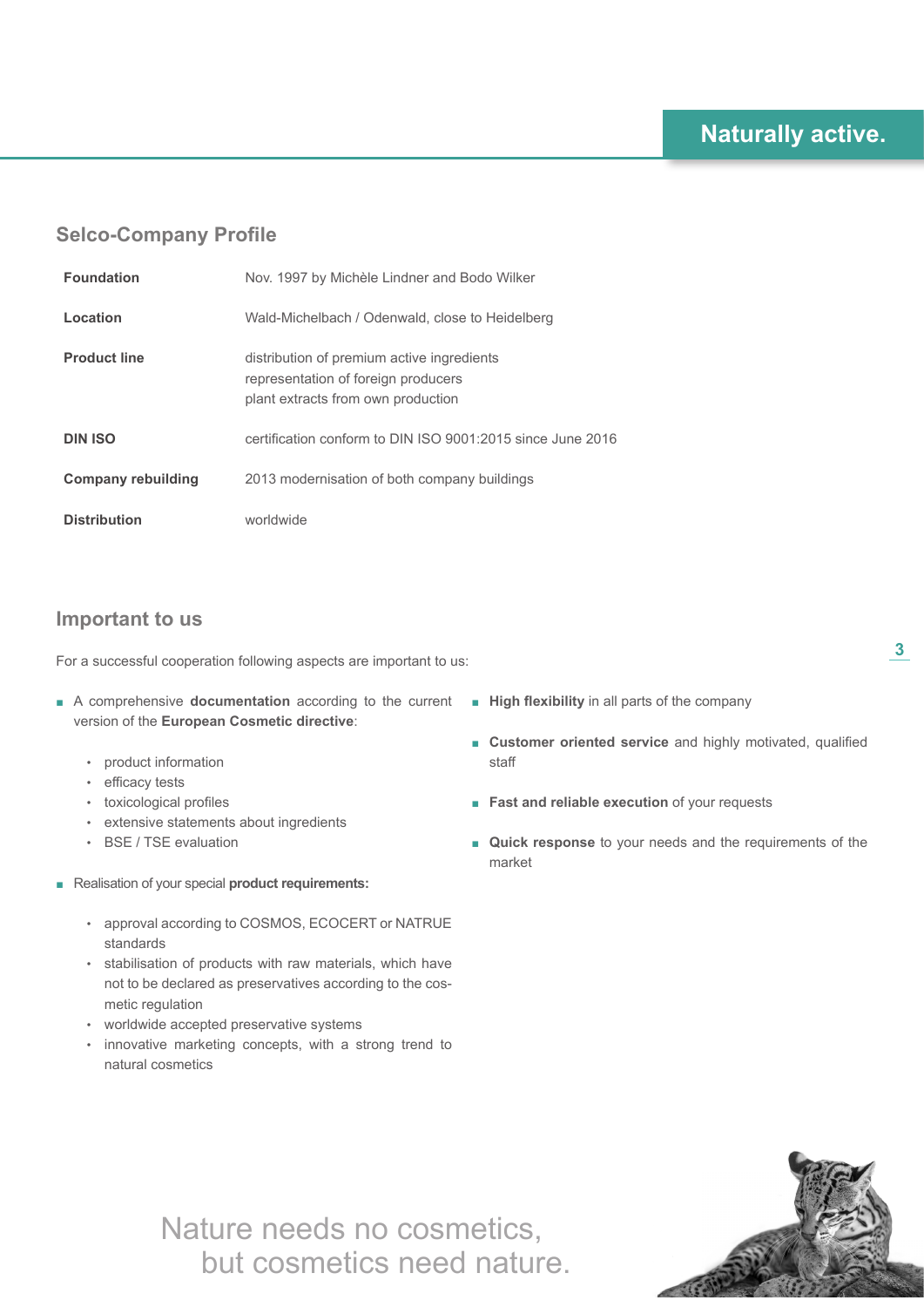#### **Our Selco-Team**

Selco, Wirkstoffe Vertriebs GmbH Straßburg 16 69483 Wald-Michelbach / Germany Telephone +49 6207 939 94 0 Telefax +49 6207 939 94 10 Web www.gfn-selco.de

#### **Contact**

| <b>Name</b>           | <b>Function</b>                          | <b>Telephonenumber</b> | eMail                                      |
|-----------------------|------------------------------------------|------------------------|--------------------------------------------|
| Michèle I indner      | <b>Managing Director</b>                 | +49 6207 939 94 01     | $m$ .lindner@gfn-selco.de                  |
| Dr. Dorothea Baranyai | <b>Quality Management Representative</b> | +49 6207 939 94 15     | d.baranyai@gfn-selco.de                    |
| Anja Sauer            | Head of Purchasing                       | +49 6207 939 94 40     | purchase@gfn-selco.de                      |
| Michèle I indner      | Head of Inside Sales                     | +49 6207 939 94 31     | $sales@qfn-selco.de$<br>order@gfn-selco.de |
| Riekus Brehm          | Head of Production and Quality Control   | +49 6207 939 94 50     | r.brehm@gfn-selco.de                       |
| <b>Ellen Florig</b>   | Head of Application Lab                  | +49 6207 939 94 20     | $e.floriq@qfn-selco.de$                    |

#### **Home-Office**

| Dr. Karen Mörs      | Head of Export and Product Manager                     | +49 6207 939 94 03<br>+49 170 776 336 9  | k.moers@gfn-selco.de        |
|---------------------|--------------------------------------------------------|------------------------------------------|-----------------------------|
|                     | Brigitte aus dem Siepen Sales Account Manager / Export | +49 6207 939 94 07<br>+49 151 111 723 69 | b.ausdemsiepen@gfn-selco.de |
| Dr. Katrin Massey   | Sales Account & Marketing Manager                      | +49 6207 939 94 08<br>+49 151 117 821 73 | k.massey@gfn-selco.de       |
| <b>Ralf Gantner</b> | Sales Account Manager                                  | +49 6207 939 94 06<br>+49 151 516 425 70 | r.gantner@gfn-selco.de      |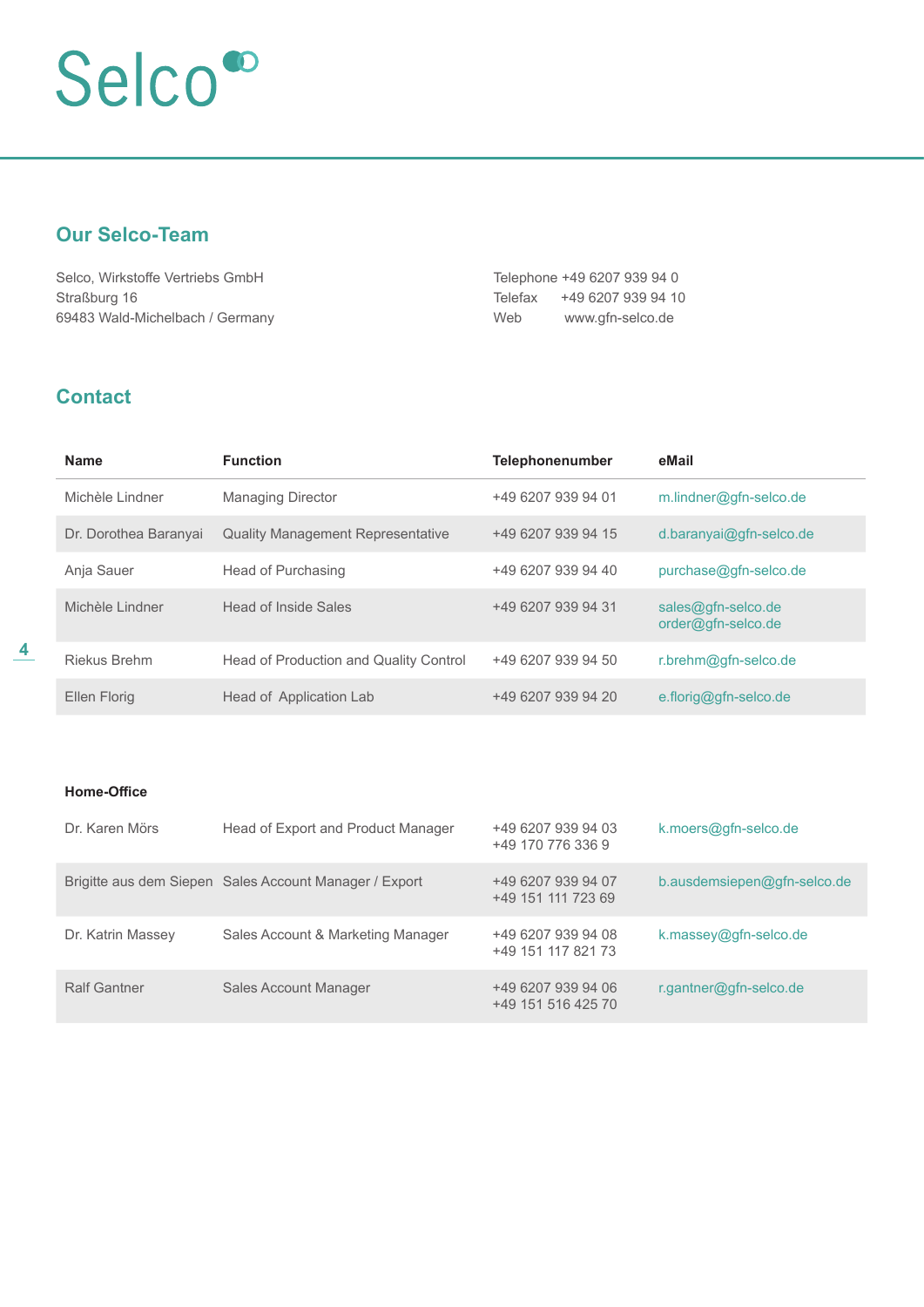| <b>Product overview</b>                             |                                           |             |                                           |                           |                                       |                                   |                |                          |                                    |                      |                           |                                   |                      |                |                |
|-----------------------------------------------------|-------------------------------------------|-------------|-------------------------------------------|---------------------------|---------------------------------------|-----------------------------------|----------------|--------------------------|------------------------------------|----------------------|---------------------------|-----------------------------------|----------------------|----------------|----------------|
| alphabetical order                                  | Range of Selco products and their use in  |             | Conform to                                | Hydration,<br>Moisturzier | Skin Protection,<br>Radical Scavenger | Metabolic Acitvator,<br>Energizer | Skin Smoothing | Improvement of Skin Feel | Thickener,<br>Rheological Additive | Hair Care, Body Wash | Sun Protection, After Sun | Anti-Acne-Products,<br>Deodorants | Decorative Cosmetics | Skin-Whitening | Anti-Cellulite |
| <b>Product name</b>                                 | <b>INCI</b>                               | Mat.<br>No. |                                           | $\mathbf{1}$              | $\overline{\mathbf{2}}$               | 3                                 | 4              | $5\phantom{1}$           | 6                                  | 7                    | 8                         | 9                                 | 10                   | 12             | 15             |
| 18-ß-Glycyrrhe-<br>tinic Acid                       | Glycyrrhetinic Acid                       | 7212        | $\mathsf C$<br>$\overline{N}$             |                           | O                                     |                                   |                |                          |                                    |                      |                           | $\bullet$                         |                      |                |                |
| <b>AGSE (Activa-</b><br>ted Grape Seed<br>Extract)* | Vitis Vinifera Seed<br>Extract            | 7318        |                                           |                           |                                       |                                   |                |                          |                                    |                      |                           |                                   |                      |                |                |
| Aloe Vera<br>freeze dried gel<br>powder 200:1       | Aloe Barbadensis<br>Leaf Juice Powder     | 7100        | $\mathsf{N}$                              | $\bullet$                 | O                                     |                                   | O              | $\bullet$                |                                    |                      | 0                         |                                   |                      |                |                |
| Ammonium<br>Glycyrrhizinate                         | Ammonium<br>Glycyrrhizate                 | 7211        | $\mathsf{N}$                              |                           |                                       |                                   |                |                          |                                    |                      |                           |                                   |                      |                |                |
| <b>Arbutin</b>                                      | Arbutin                                   | 7011        |                                           |                           |                                       |                                   |                |                          |                                    |                      |                           |                                   |                      | $\bullet$      |                |
| Alpha-Arbutin                                       | Alpha-Arbutin                             | 7328        |                                           |                           |                                       |                                   |                |                          |                                    |                      |                           |                                   |                      | $\bullet$      |                |
| <b>Ascorbyl Gluco-</b><br>side                      | Ascorbyl Glucoside                        | 7268        | $\mathsf C$<br>$\mathsf E$<br>$\mathbb N$ |                           |                                       |                                   |                |                          |                                    |                      |                           |                                   |                      | $\bullet$      |                |
| <b>NEW</b><br>Ascorbyl Iso-<br>stearate             | Ascorbyl Isostearate                      | 7345        |                                           |                           | O                                     |                                   | $\bullet$      |                          |                                    |                      |                           |                                   |                      | $\bullet$      |                |
| <b>NEW</b><br>Astaxanthin<br>5% L                   | Haematococcus<br><b>Pluvialis Extract</b> | 7348        |                                           | $\bullet$                 |                                       |                                   | Ω              |                          |                                    |                      | $\bullet$                 |                                   |                      | $\bullet$      |                |
| <b>NEW</b><br><b>Bakuchiol</b><br>natural           | Bakuchiol                                 | 7346        |                                           |                           | $\bullet$                             |                                   | $\bullet$      |                          |                                    |                      | 0                         | $\bullet$                         |                      | $\bullet$      |                |

\* = not available in every country

Nature needs no cosmetics, but cosmetics need nature.



**5**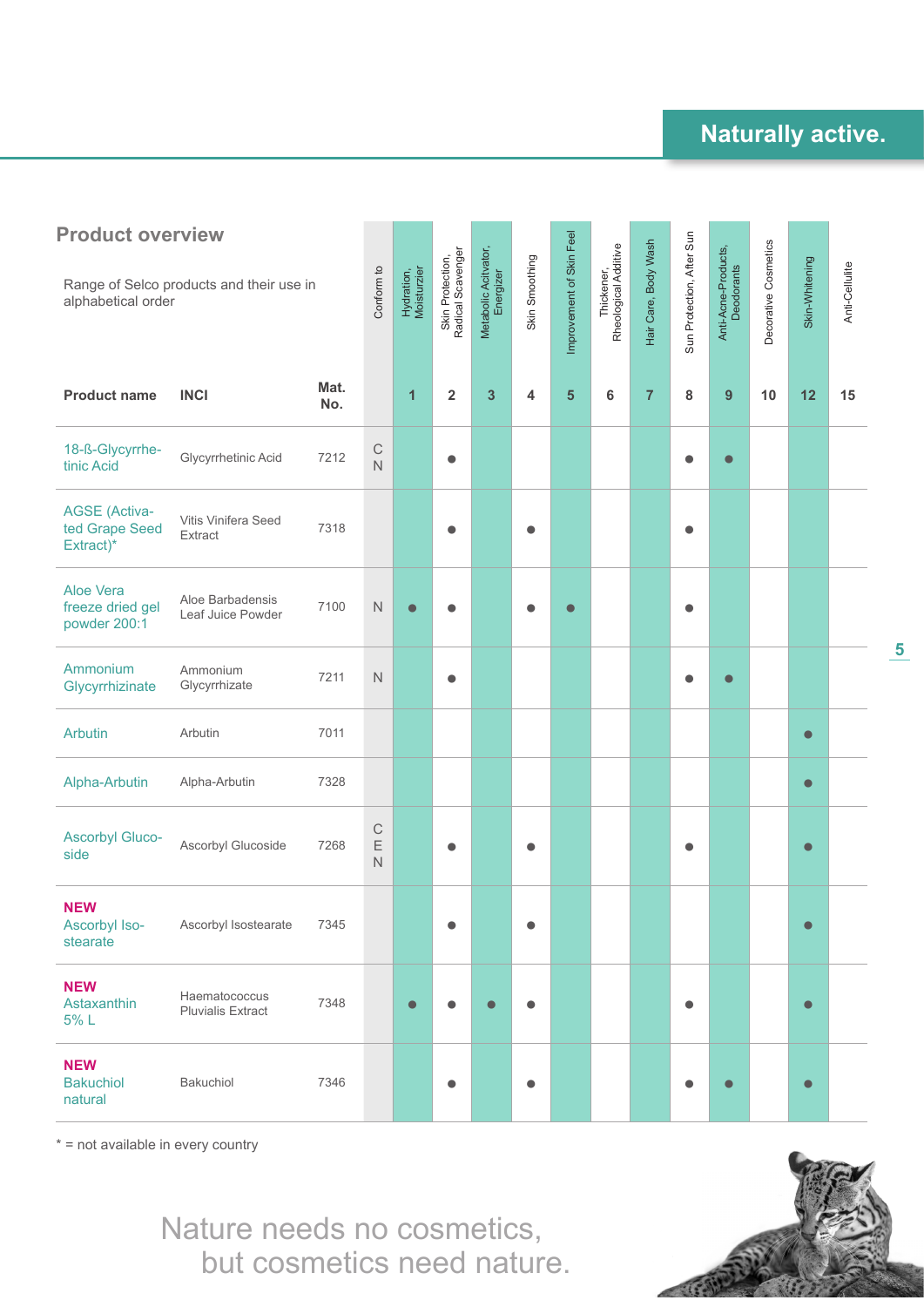| alphabetical order                               | Range of Selco products and their use in                                        |              | Conform to                             | Hydration,<br>Moisturzier | Skin Protection,<br>Radical Scavenger | Metabolic Acitvator,<br>Energizer | Skin Smoothing | Improvement of Skin Feel | Thickener,<br>Rheological Additive | Hair Care, Body Wash | Sun Protection, After Sun | Anti-Acne-Products,<br>Deodorants | Decorative Cosmetics | Skin-Whitening | Anti-Cellulite |
|--------------------------------------------------|---------------------------------------------------------------------------------|--------------|----------------------------------------|---------------------------|---------------------------------------|-----------------------------------|----------------|--------------------------|------------------------------------|----------------------|---------------------------|-----------------------------------|----------------------|----------------|----------------|
| <b>Product name</b>                              | <b>INCI</b>                                                                     | Mat.<br>No.  |                                        | 1                         | $\overline{2}$                        | $\overline{\mathbf{3}}$           | 4              | $5\phantom{1}$           | 6                                  | $\overline{7}$       | 8                         | 9                                 | 10                   | 12             | 15             |
| <b>Bamboo Char-</b><br>coal powder               | Charcoal Powder                                                                 | 7287         | $\mathsf C$<br>$\overline{N}$          |                           | $\bullet$                             |                                   |                | $\bullet$                |                                    | $\bullet$            |                           | $\bullet$                         |                      |                |                |
| <b>Biotin USP</b>                                | <b>Biotin</b>                                                                   | 7253         |                                        |                           |                                       |                                   | $\bullet$      |                          |                                    | $\bullet$            |                           |                                   |                      |                |                |
| alpha-Bisabolol<br>natural (C)*                  | Bisabolol                                                                       | 7237         | $\mathsf C$                            |                           | $\bullet$                             |                                   |                |                          |                                    |                      |                           | г                                 |                      |                |                |
| alpha-Bisabolol<br>organic (A)                   | Bisabolol                                                                       | 7290         | $\mathsf N$                            |                           | $\bullet$                             |                                   |                |                          |                                    |                      |                           |                                   |                      |                |                |
| <b>NEW</b><br>Bromelain (600)<br>Bromelain (100) | <b>Bromelain</b>                                                                | 7312<br>7314 | $\mathsf C$<br>$\mathsf{N}$            |                           |                                       |                                   | ٠              |                          |                                    |                      |                           | $\bullet$                         |                      |                |                |
| <b>Buriti Oil</b><br>(virgin)                    | Mauritia Flexuosa<br>Fruit Oil                                                  | 7315         | $\mathsf C$<br>$\overline{N}$          |                           |                                       |                                   |                |                          |                                    | $\bullet$            |                           |                                   |                      |                |                |
| <b>Butyl</b><br><b>Resorcinol</b>                | 4-Butylresorcinol                                                               | 7261         |                                        |                           |                                       |                                   |                |                          |                                    |                      |                           |                                   |                      | $\bullet$      |                |
| Coenzyme Q10                                     | Ubiquinone                                                                      | 7258         | $\mathsf C$<br>$\overline{\mathsf{N}}$ |                           |                                       |                                   | Ο              |                          |                                    |                      |                           |                                   |                      |                |                |
| <b>Cupuacu Butter</b><br>(deodorized)            | Theobroma Grandi-<br>florum Seed Butter                                         | 7316         | $\mathsf C$<br>$\overline{N}$          |                           |                                       |                                   |                | $\blacksquare$           |                                    | $\blacksquare$       |                           |                                   | $\bullet$            |                |                |
| Dipotassium<br>Glycyrrhizinate                   | Dipotassium<br>Glycyrrhizate                                                    | 7196         | $\mathsf C$<br>$\mathsf{N}$            |                           | $\bullet$                             |                                   |                |                          |                                    | $\bullet$            |                           | $\bullet$                         |                      |                |                |
| <b>Elder Flower</b><br><b>Extract</b>            | Aqua, Alcohol<br>Denat., Phenethyl<br>Alcohol, Sambucus<br>Nigra Flower Extract | 7004         |                                        |                           |                                       | $\bullet$                         |                |                          |                                    |                      |                           |                                   |                      |                |                |

\* = not available in every country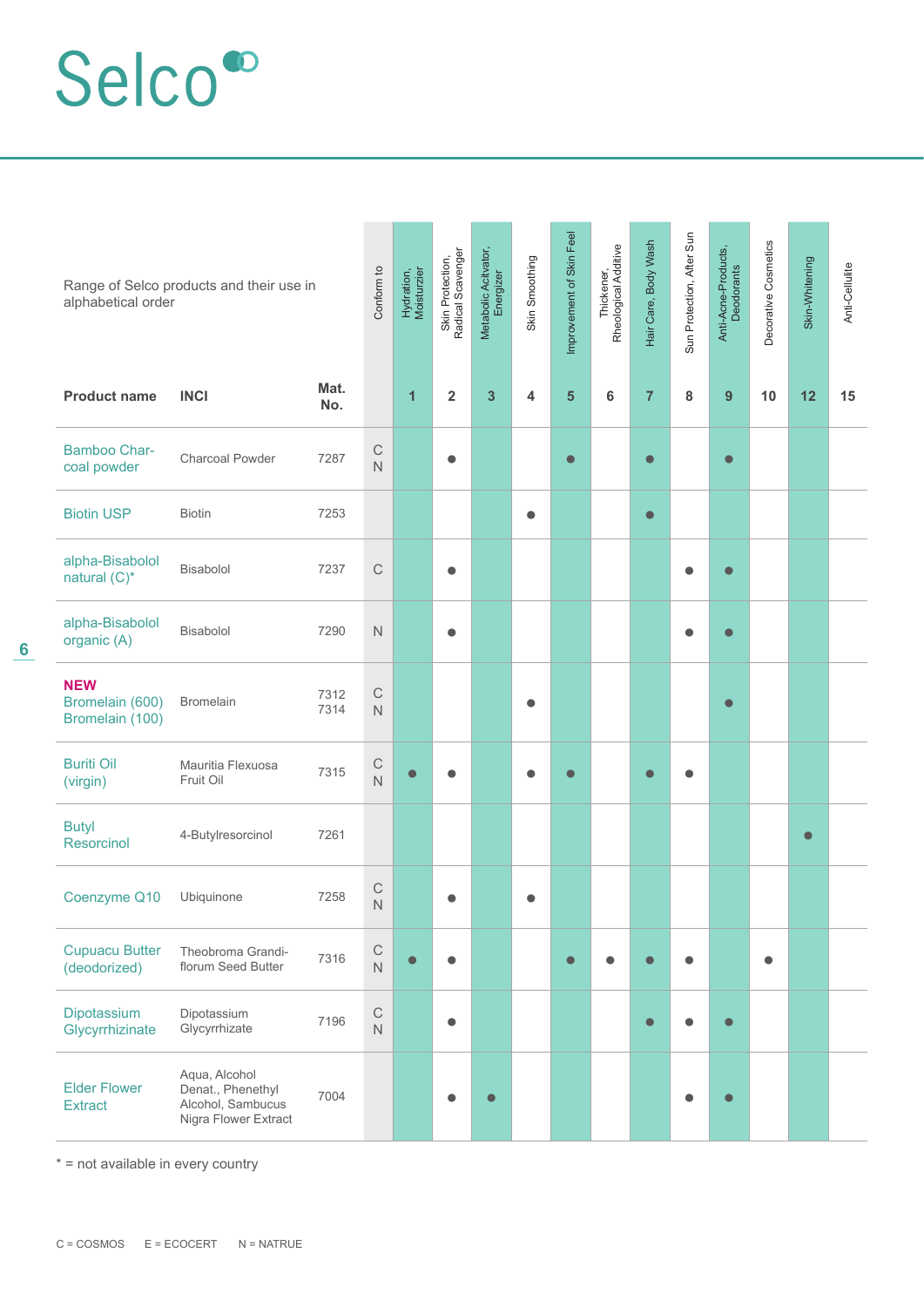| alphabetical order                                     | Range of Selco products and their use in                                                          |              | Conform to    | Hydration,<br>Moisturzier | Skin Protection,<br>Radical Scavenger | Metabolic Acitvator,<br>Energizer | Skin Smoothing | Improvement of Skin Feel | Thickener,<br>Rheological Additive | Hair Care, Body Wash | Sun Protection, After Sun | Anti-Acne-Products,<br>Deodorants | Decorative Cosmetics | Skin-Whitening | Anti-Cellulite |
|--------------------------------------------------------|---------------------------------------------------------------------------------------------------|--------------|---------------|---------------------------|---------------------------------------|-----------------------------------|----------------|--------------------------|------------------------------------|----------------------|---------------------------|-----------------------------------|----------------------|----------------|----------------|
| <b>Product name</b>                                    | <b>INCI</b>                                                                                       | Mat.<br>No.  |               | $\mathbf{1}$              | $\overline{\mathbf{2}}$               | 3                                 | 4              | 5                        | 6                                  | $\overline{7}$       | 8                         | 9                                 | 10                   | 12             | 15             |
| <b>NEW</b><br>Epidermal<br><b>Growth Factor L</b>      | Aqua, Glycerin,<br>Mannitol, Phenoxy-<br>ethanol, Ethylhexyl-<br>glycerin, sh-Oligo-<br>peptide-1 | 7347         |               |                           |                                       |                                   |                |                          |                                    |                      |                           | $\bullet$                         |                      |                |                |
| <b>Esculin natural</b>                                 | Esculin                                                                                           | 7267         |               |                           | $\bullet$                             | $\bullet$                         |                |                          |                                    | $\bullet$            | $\bullet$                 |                                   |                      |                |                |
| <b>Ethyl Ascorbic</b><br><b>Acid</b>                   | 3-O-Ethyl Ascorbic<br>Acid                                                                        | 7246         | $\hbox{N}$    |                           | $\bullet$                             | г                                 |                |                          |                                    |                      |                           |                                   |                      | $\bullet$      |                |
| <b>NEW</b><br><b>Green Tea</b><br>Extract (EGCG)<br>90 | Epigallocatechin<br>Gallate                                                                       | 7344         |               |                           |                                       |                                   | 0              |                          |                                    |                      |                           |                                   |                      |                |                |
| Hydrolyzed<br><b>Elastin powder</b>                    | Hydrolyzed Elastin                                                                                | 7323         |               |                           |                                       |                                   |                |                          |                                    | $\bullet$            |                           |                                   |                      |                |                |
| HyVia <sup>™</sup> (Chia<br>Seed Extract)*             | Salvia Hispanica<br>Seed Oil                                                                      | 7319         |               | $\bullet$                 |                                       |                                   |                |                          |                                    |                      |                           |                                   |                      |                |                |
| Magnesium<br><b>Ascorbyl Phos-</b><br>phate            | Magnesium Ascor-<br>byl Phosphate                                                                 | 6047         | $\hbox{N}$    |                           |                                       |                                   |                |                          |                                    |                      |                           |                                   |                      | $\bullet$      |                |
| Mangosteen                                             | Mangostin                                                                                         | 7254         |               | $\bullet$                 | $\bullet$                             |                                   |                |                          |                                    |                      | $\bullet$                 | $\bullet$                         | $\bullet$            |                |                |
| <b>Murumuru</b><br><b>Butter</b><br>(deodorized)       | Astrocaryum Muru-<br>muru Seed Butter                                                             | 7317         | $\frac{C}{N}$ | $\bullet$                 |                                       |                                   |                |                          |                                    |                      |                           |                                   | $\bullet$            |                |                |
| <b>NEW</b><br><b>Papain (200)</b><br>Papain (800)      | Papain                                                                                            | 7342<br>7343 | $\mathsf C$   |                           |                                       |                                   |                |                          |                                    |                      |                           | $\bullet$                         |                      | $\bullet$      |                |

\* = not available in every country

Nature needs no cosmetics, but cosmetics need nature.



**7**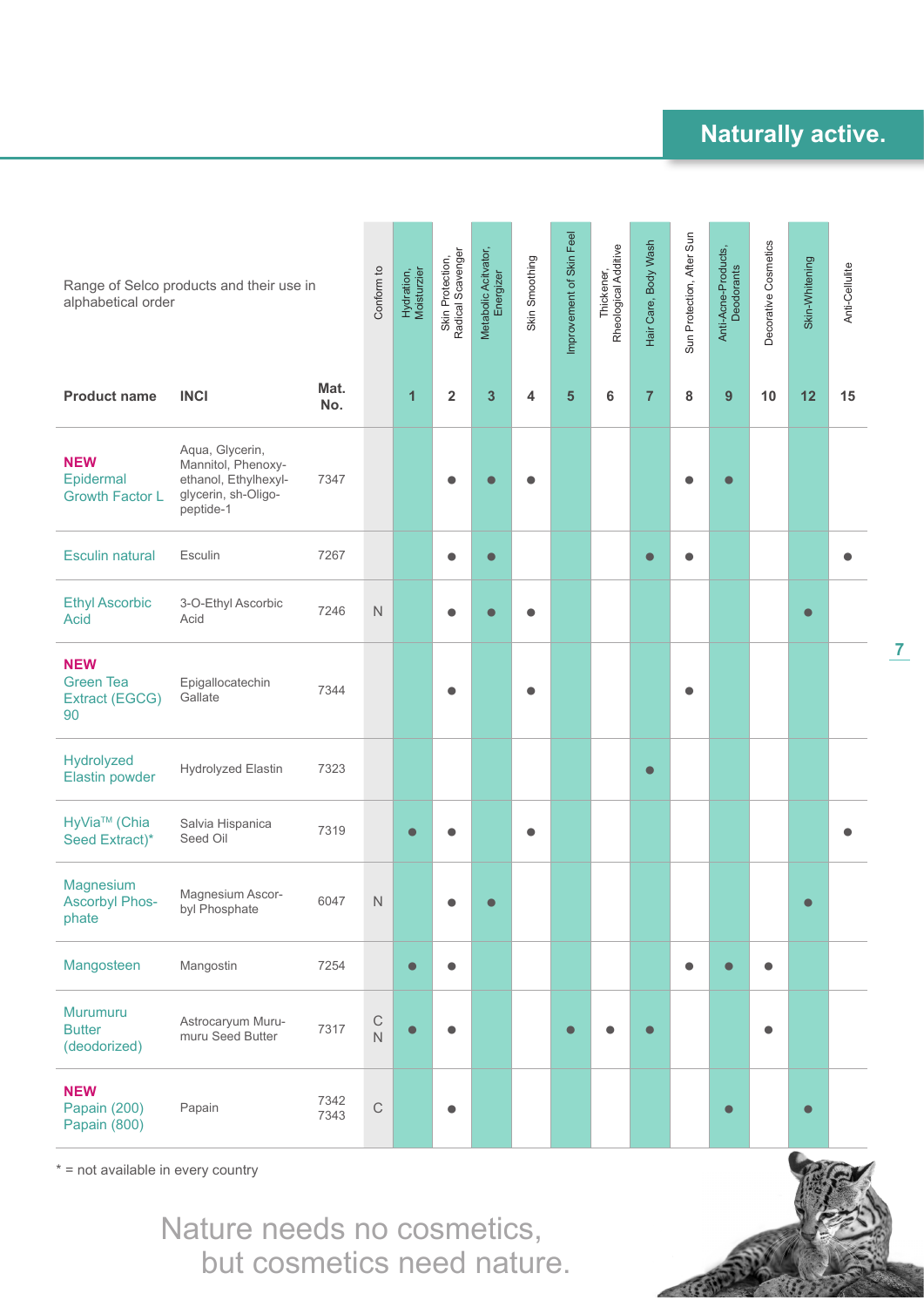| alphabetical order                            | Range of Selco products and their use in                                                                              |             | Conform to | Hydration,<br>Moisturzier | Skin Protection,<br>Radical Scavenger | Metabolic Acitvator,<br>Energizer | Skin Smoothing | Improvement of Skin Feel | Thickener,<br>Rheological Additive | Hair Care, Body Wash | Sun Protection, After Sun | Anti-Acne-Products,<br>Deodorants | Decorative Cosmetics | Skin-Whitening | Anti-Cellulite |
|-----------------------------------------------|-----------------------------------------------------------------------------------------------------------------------|-------------|------------|---------------------------|---------------------------------------|-----------------------------------|----------------|--------------------------|------------------------------------|----------------------|---------------------------|-----------------------------------|----------------------|----------------|----------------|
| <b>Product name</b>                           | <b>INCI</b>                                                                                                           | Mat.<br>No. |            | $\overline{\mathbf{1}}$   | $\mathbf 2$                           | 3                                 | 4              | 5                        | 6                                  | $\overline{7}$       | 8                         | $\boldsymbol{9}$                  | 10                   | 12             | 15             |
| <b>NEW</b><br>Peptiboost <sup>®</sup><br>Cu L | Aqua, Glycerin,<br>Caprylyl Glycol,<br>Ethylhexylglycerin,<br>Bis(Tripeptide-1)<br>Copper Acetate                     | 7311        |            |                           | $\bullet$                             |                                   |                |                          |                                    | $\bullet$            |                           |                                   |                      |                |                |
| Peptiboost <sup>®</sup><br>Cu <sub>P</sub>    | Bis(Tripeptide-1)<br>Copper Acetate                                                                                   | 7302        |            |                           | $\bullet$                             | $\bullet$                         | $\bullet$      |                          |                                    | $\bullet$            |                           |                                   |                      |                |                |
| <b>NEW</b><br>Peptidox <sup>®</sup> L         | Aqua, Caprylyl Gly-<br>col, Acetyl Hexa-<br>peptide-8                                                                 | 7326        |            |                           |                                       |                                   | $\bullet$      |                          |                                    |                      |                           |                                   |                      |                |                |
| <b>NEW</b><br>Peptidox <sup>®</sup> P         | Acetyl Hexa-<br>peptide-8                                                                                             | 7325        |            |                           |                                       |                                   | O              |                          |                                    |                      |                           |                                   |                      |                |                |
| <b>NEW</b><br>Peptidox <sup>®</sup> Plus<br>P | Acetyl Octa-<br>peptide-3                                                                                             | 7300        |            |                           |                                       |                                   | $\bullet$      |                          |                                    |                      |                           |                                   |                      |                |                |
| <b>Peptilash®</b><br><b>Extend L</b>          | Glycerine, Aqua,<br>Panthenol, Treha-<br>lose, Caprylyl<br>Glycol, Ethylhexyl-<br>glycerin, Biotinoyl<br>Tripeptide-1 | 7297        |            |                           |                                       | $\bullet$                         |                |                          |                                    | $\bullet$            |                           |                                   |                      |                |                |
| Peptilash®<br><b>Extend P</b>                 | <b>Biotinoyl Tri-</b><br>peptide-1                                                                                    | 7296        |            |                           |                                       | $\bullet$                         |                |                          |                                    | $\bullet$            |                           |                                   | $\bullet$            |                |                |
| Peptilash®<br><b>Growth L</b>                 | Aqua, Glycerin,<br>Caprylyl Glycol,<br>Ethylhexylglycerin,<br>Myristoyl Penta-<br>peptide-17                          | 7313        |            |                           |                                       | $\bullet$                         |                |                          |                                    | $\bullet$            |                           |                                   | $\bullet$            |                |                |
| Peptilash®<br><b>Growth P</b>                 | Myristoyl Penta-<br>peptide-17                                                                                        | 7301        |            |                           |                                       | $\bullet$                         |                |                          |                                    | $\bullet$            |                           |                                   | $\bullet$            |                |                |

\* = not available in every country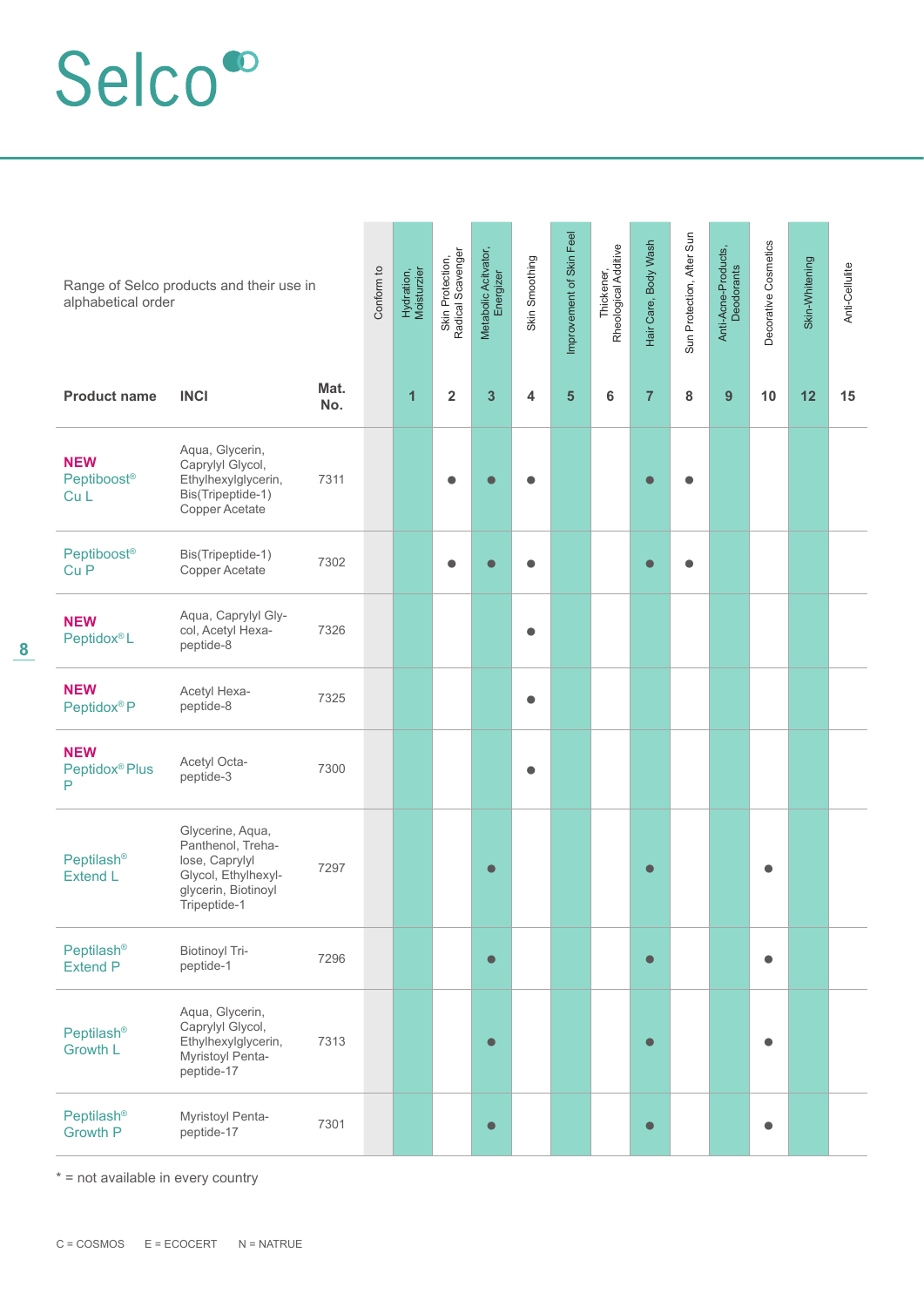**9**

| alphabetical order                             | Range of Selco products and their use in                               |             | Conform to                                 | Hydration,<br>Moisturzier | Skin Protection,<br>Radical Scavenger | Metabolic Acitvator,<br>Energizer | Skin Smoothing | Improvement of Skin Feel | Thickener,<br>Rheological Additive | Hair Care, Body Wash | Sun Protection, After Sun | Anti-Acne-Products,<br>Deodorants | Decorative Cosmetics | Skin-Whitening | Anti-Cellulite |
|------------------------------------------------|------------------------------------------------------------------------|-------------|--------------------------------------------|---------------------------|---------------------------------------|-----------------------------------|----------------|--------------------------|------------------------------------|----------------------|---------------------------|-----------------------------------|----------------------|----------------|----------------|
| <b>Product name</b>                            | <b>INCI</b>                                                            | Mat.<br>No. |                                            | $\overline{1}$            | $\overline{2}$                        | 3                                 | 4              | $\overline{\mathbf{5}}$  | 6                                  | $\overline{7}$       | 8                         | 9                                 | 10                   | 12             | 15             |
| <b>Peptilash®</b><br>Length P                  | Myristoyl Hexa-<br>peptide-16                                          | 7303        |                                            |                           |                                       | $\bullet$                         |                |                          |                                    | $\bullet$            |                           |                                   | C                    |                |                |
| Phytosterol<br>Complex 95 %                    | Glycine Soja Sterols                                                   | 7265        | $\hbox{N}$                                 |                           | $\bullet$                             |                                   |                |                          |                                    |                      | $\bullet$                 |                                   |                      |                |                |
| <b>Red Tourma-</b><br>line*                    | Tourmaline                                                             | 7277        |                                            |                           |                                       |                                   |                |                          |                                    |                      |                           |                                   | $\bullet$            |                |                |
| Rutin DAB 10                                   | Rutin                                                                  | 7225        | $\mathsf N$                                |                           | O                                     | $\bullet$                         |                |                          |                                    | $\bullet$            | $\bullet$                 |                                   |                      |                |                |
| <b>Salicylic Acid</b><br>natural               | Salicylic Acid                                                         | 7324        |                                            |                           | $\bullet$                             |                                   | 0              |                          |                                    |                      |                           | $\bullet$                         |                      | $\bullet$      |                |
| <b>SIG 1191</b><br>(Isoprenyl-<br>cysteine 3)* | Acetylglutaminoyl<br>Farnesylcysteine                                  | 7320        |                                            | $\bullet$                 |                                       |                                   |                |                          |                                    |                      | a                         |                                   |                      |                |                |
| <b>SIG 1459</b><br>(Isoprenyl-<br>cysteine)*   | Disodium Tetra-<br>methylhexadecenyl-<br>cysteine Formyl-<br>prolinate | 7322        |                                            |                           |                                       |                                   |                |                          |                                    |                      |                           | $\bullet$                         |                      |                |                |
| Sodium Ascor-<br>byl Phosphate                 | Sodium Ascorbyl<br>Phosphate                                           | 7307        |                                            |                           |                                       | $\bullet$                         |                |                          |                                    |                      |                           | $\bullet$                         |                      | $\bullet$      |                |
| <b>Stearyl</b><br>Glycyrrhetinate              | Stearyl<br>Glycyrrhetinate                                             | 7227        | $\mathsf C$<br>$\mathsf E$<br>$\mathsf{N}$ |                           | $\bullet$                             |                                   |                |                          |                                    |                      | $\bullet$                 | $\bullet$                         |                      |                |                |
| Tannic Acid,<br>powder pure<br>Ph EUR, USP     | <b>Tannic Acid</b>                                                     | 7053        | $\mathsf{N}\xspace$                        |                           | $\bullet$                             |                                   |                |                          |                                    |                      |                           | $\bullet$                         |                      |                |                |

\* = not available in every country

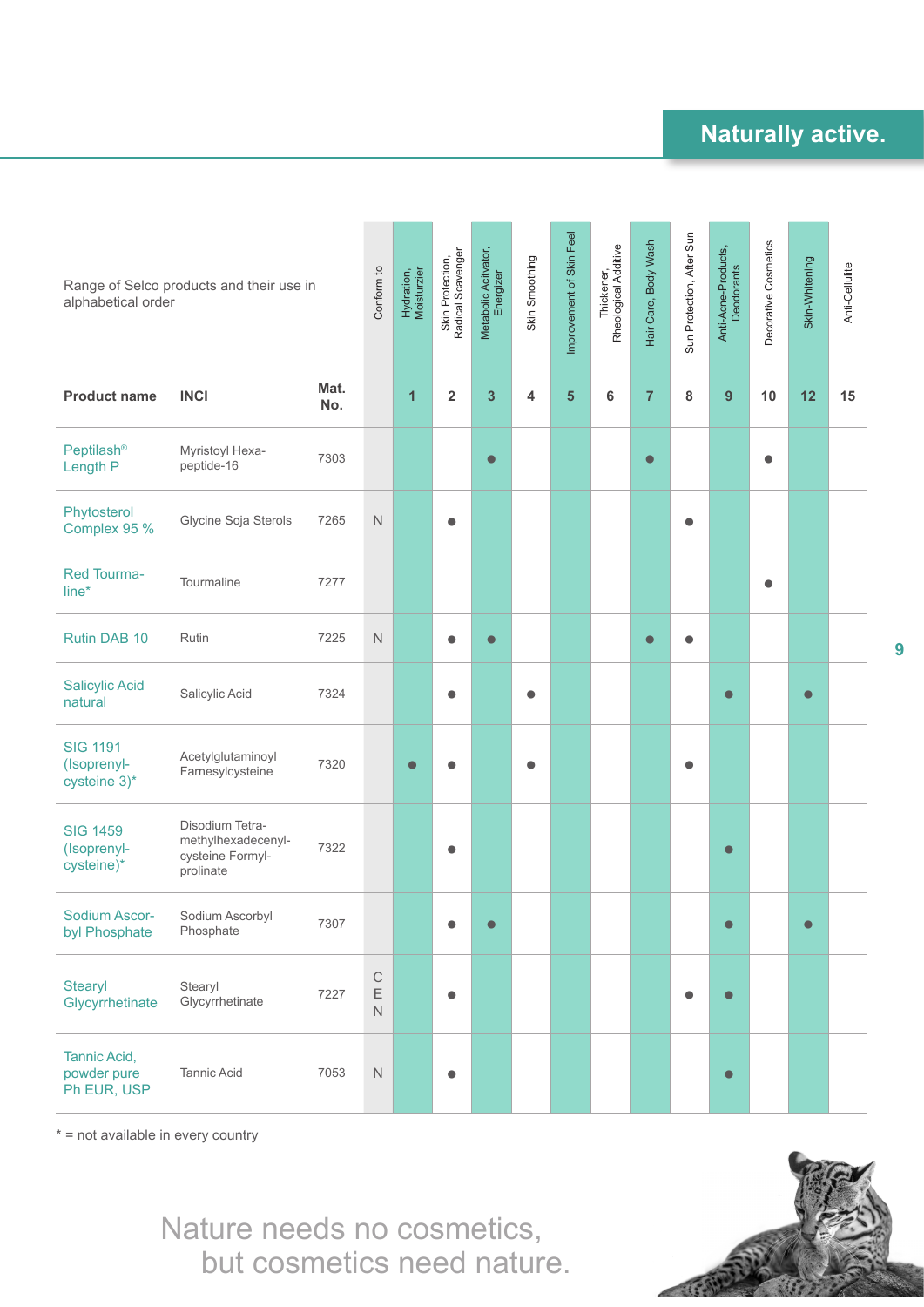| alphabetical order                                 | Range of Selco products and their use in                     |             | Conform to                    | Hydration,<br>Moisturzier | Skin Protection,<br>Radical Scavenger | Metabolic Acitvator,<br>Energizer | Skin Smoothing | Improvement of Skin Feel | Thickener,<br>Rheological Additive | Hair Care, Body Wash | Sun Protection, After Sun | Anti-Acne-Products,<br>Deodorants | Decorative Cosmetics | Skin-Whitening | Anti-Cellulite |
|----------------------------------------------------|--------------------------------------------------------------|-------------|-------------------------------|---------------------------|---------------------------------------|-----------------------------------|----------------|--------------------------|------------------------------------|----------------------|---------------------------|-----------------------------------|----------------------|----------------|----------------|
| <b>Product name</b>                                | <b>INCI</b>                                                  | Mat.<br>No. |                               | $\mathbf{1}$              | $\overline{\mathbf{2}}$               | $\overline{\mathbf{3}}$           | 4              | $\overline{\mathbf{5}}$  | 6                                  | $\overline{7}$       | 8                         | 9                                 | 10                   | 12             | 15             |
| Troxerutin                                         | Troxerutin                                                   | 7293        |                               |                           | $\bullet$                             | $\bullet$                         | $\bullet$      |                          |                                    |                      | $\bullet$                 |                                   |                      |                | $\bullet$      |
| <b>Turmeric Oil</b><br>(CO <sub>2</sub> )          | Curcuma Longa<br>Root Extract                                | 7250        | $\mathbb N$                   |                           | $\bullet$                             |                                   |                |                          |                                    | $\bullet$            |                           |                                   |                      |                |                |
| <b>Ursolic Acid</b><br>Na-Salt<br>natural          | Sodium Ursolate,<br>Sodium Oleanolate                        | 7278        | $\mathsf{N}$                  |                           | $\bullet$                             |                                   |                |                          |                                    |                      |                           |                                   |                      |                |                |
| ViaFerm <sup>®</sup> White<br>Shiitake*            | Lentinus Edodes<br>Mycelium Extract                          | 7274        | $\mathsf C$                   |                           | $\bullet$                             | $\bullet$                         |                |                          |                                    |                      |                           |                                   |                      | $\bullet$      |                |
| <b>ViaPure®</b><br>Andrographis*                   | Andrographis Pani-<br>culata Leaf Extract                    | 7272        | $\mathsf C$                   |                           | $\bullet$                             |                                   |                |                          |                                    |                      | ●                         |                                   |                      | $\bullet$      |                |
| ViaPure <sup>®</sup><br><b>Boswellia</b><br>Green* | Boswellia Serrata<br><b>Resin Extract</b>                    | 7308        | $\mathsf C$<br>$\overline{N}$ |                           | $\bullet$                             |                                   |                |                          |                                    |                      |                           |                                   |                      |                |                |
| ViaPure® Citrus*                                   | <b>Citrus Grandis Peel</b><br>Extract                        | 7273        |                               | $\bullet$                 | $\bullet$                             |                                   |                |                          |                                    |                      |                           |                                   |                      |                |                |
| <b>ViaPure®</b><br>Coleus*                         | <b>Coleus Barbatus</b><br>Root Extract                       | 7269        |                               |                           |                                       |                                   |                |                          |                                    |                      |                           |                                   |                      |                |                |
| ViaPure <sup>®</sup> Hops*                         | Humulus Lupulus<br>Extract, Linoleic<br>Acid, Linolenic Acid | 7271        |                               |                           | $\bullet$                             |                                   |                |                          |                                    |                      |                           |                                   |                      | $\bullet$      |                |
| ViaPure <sup>®</sup><br>Licorice White*            | Glycyrrhiza Glabra<br>Root Extract                           | 7276        |                               |                           | $\bullet$                             |                                   |                |                          |                                    |                      |                           |                                   |                      | $\bullet$      |                |
| ViaPure <sup>®</sup> POM*                          | Punica Granatum<br><b>Fruit Extract</b>                      | 7288        |                               |                           | $\bullet$                             |                                   |                |                          |                                    |                      |                           |                                   |                      |                |                |

\* = not available in every country

**10**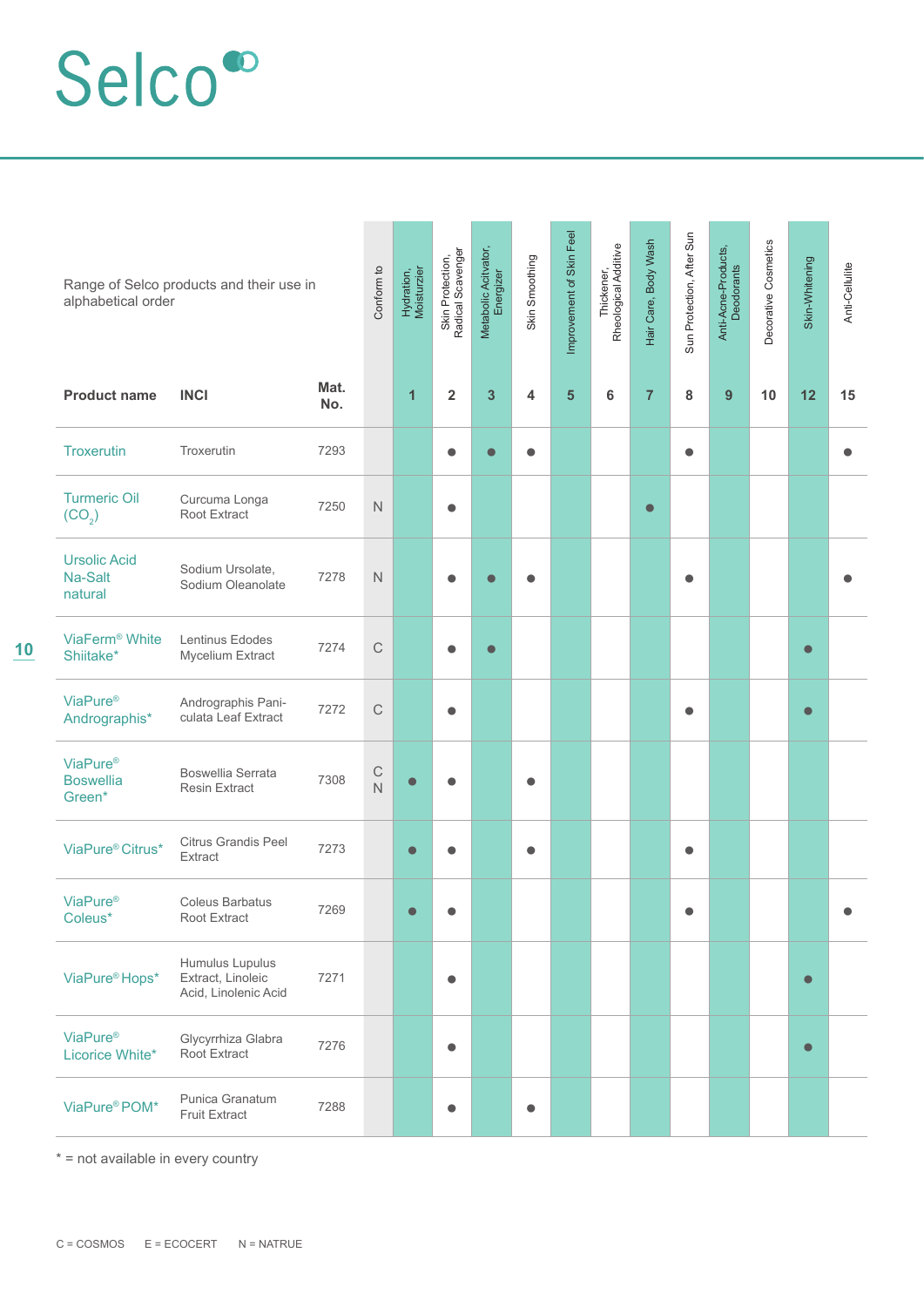| alphabetical order          | Range of Selco products and their use in |             | Conform to                      | Hydration,<br>Moisturzier | Skin Protection,<br>Radical Scavenger | Metabolic Acitvator,<br>Energizer | Skin Smoothing | Feel<br>Improvement of Skin | Thickener,<br>Rheological Additive | Body Wash<br>Hair Care, | Sun Protection, After Sun | Anti-Acne-Products,<br>Deodorants | Decorative Cosmetics | Skin-Whitening | Anti-Cellulite |
|-----------------------------|------------------------------------------|-------------|---------------------------------|---------------------------|---------------------------------------|-----------------------------------|----------------|-----------------------------|------------------------------------|-------------------------|---------------------------|-----------------------------------|----------------------|----------------|----------------|
| <b>Product name</b>         | <b>INCI</b>                              | Mat.<br>No. |                                 | 1                         | $\overline{2}$                        | $\overline{\mathbf{3}}$           | 4              | 5                           | 6                                  | 7                       | 8                         | 9                                 | 10                   | 12             | 15             |
| ViaPure <sup>®</sup> Poria* | Poria Cocos Extract                      | 7270        |                                 |                           | $\bullet$                             |                                   |                |                             |                                    |                         |                           |                                   |                      |                |                |
| ViaPure <sup>®</sup> Rice*  | Oryza Sativa Bran<br>Extract             | 7282        | $\mathbb C$<br>E<br>$\mathbb N$ |                           | $\bullet$                             |                                   |                |                             |                                    |                         |                           | $\bullet$                         |                      | $\bullet$      |                |
| <b>Vitamin A</b><br>Acetate | Retinyl Acetate                          | 7309        |                                 |                           |                                       |                                   |                |                             |                                    |                         |                           | $\bullet$                         |                      |                |                |

\* = not available in every country

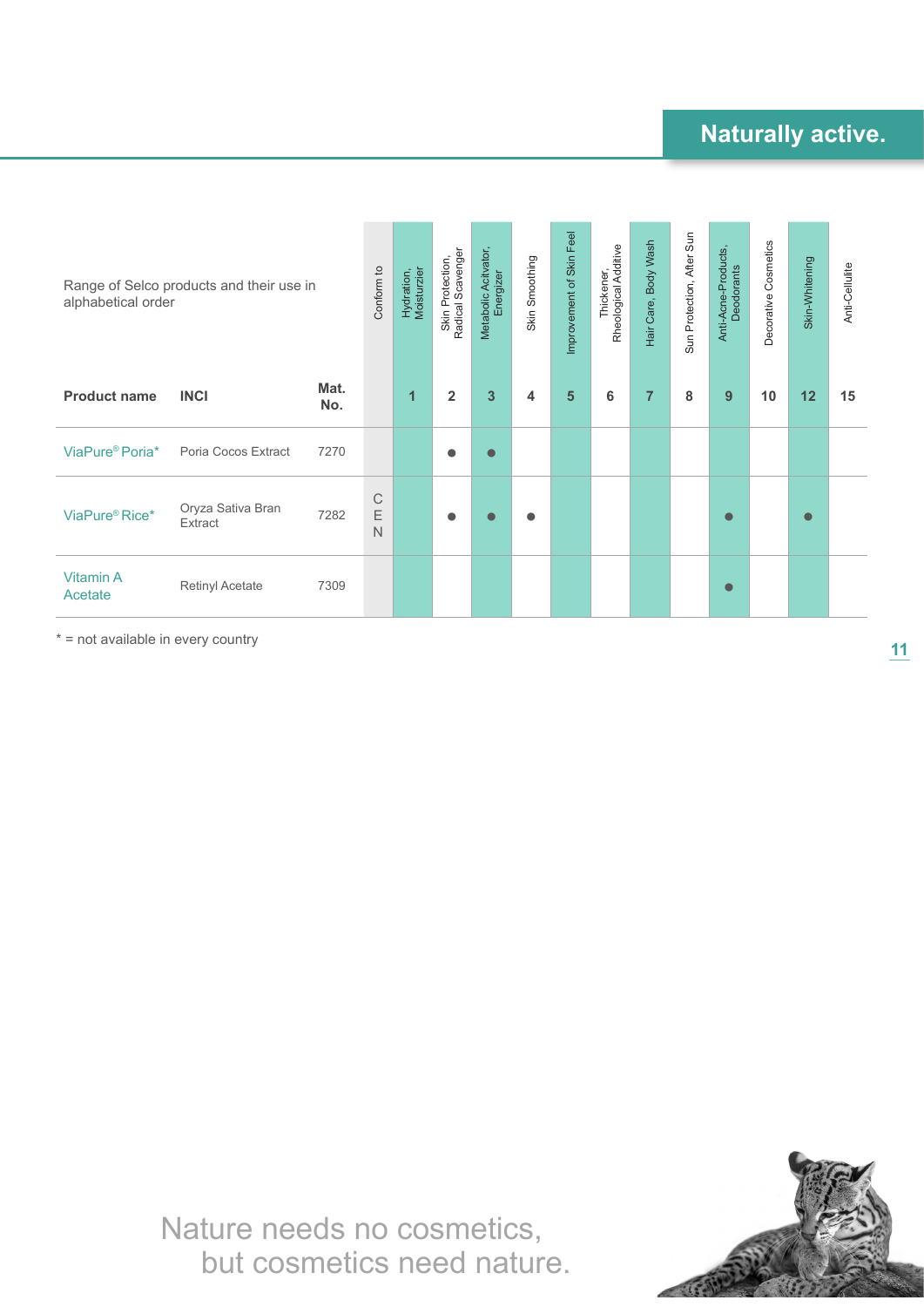### **Selco products in alphabetical order and their benefits**

| <b>Product name</b>                                                | <b>INCI-Name</b>                                                                      | Appearance                                                                     | Solubility                                                                          | Use concen-<br>tration | <b>Benefits</b>                                                                                                                                                                                                                                                                                                                                                                                                                                                                                                                                                                                                                                                                                       |
|--------------------------------------------------------------------|---------------------------------------------------------------------------------------|--------------------------------------------------------------------------------|-------------------------------------------------------------------------------------|------------------------|-------------------------------------------------------------------------------------------------------------------------------------------------------------------------------------------------------------------------------------------------------------------------------------------------------------------------------------------------------------------------------------------------------------------------------------------------------------------------------------------------------------------------------------------------------------------------------------------------------------------------------------------------------------------------------------------------------|
| 18-ß-Glycyrrhe-<br>tinic Acid<br>Mat.No. 7212                      | Glycyrrhetinic Acid<br>Preservative:<br>none<br>Stabilizer:<br>none                   | white powder<br>with typical<br>odour                                          | soluble in<br>hot water.<br>phenylethyl-<br>alcohol and in<br>ethanol up to<br>0.6% | $0.5 - 1.0 %$          | • pentacyclic triterpene acid extracted<br>from liquorice root<br>• antiphlogistic<br>• controls sebum release<br>• acceleration of wound healing<br>• itch soothing<br>· antioxidant<br>• COSMOS approved<br>• NATRUE certified                                                                                                                                                                                                                                                                                                                                                                                                                                                                      |
| <b>AGSE</b> (Activa-<br>ted Grape Seed<br>Extract)<br>Mat.No. 7318 | Vitis Vinifera Seed Extract<br>Preservative:<br>none<br>Stabilizer:<br>none           | dark red.<br>purple powder                                                     | miscible with<br>alcohols and<br>glycols;<br>insolbule in<br>water or oils          | $0.01 - 0.1 %$         | • AGSE is a novel, proprietary botanical<br>extract of red grape seeds<br>• rich in flavonoids anthocyanin > 40 %<br>• boosting protein phosphatase (PPA2A,<br>master regulator of cellular function)<br>• inhibits release of pro-inflammatory<br>cytokines IL-6, IL-8 and TNFα after<br>UV-A and UV-B treatment better than<br>vitamin C<br>• anti-oxidant activity, free radical<br>scavenging capacity 2,5x more potent<br>than vitamin C and 4x more potent<br>than α-tocopherol<br>• reduces reactive oxygen species<br>(ROS)<br>• promotes collagen gene expression<br>in dermal fibroplasts and boosting<br>elastin and collagen production of type<br>I, III, IV<br>• supports wound healing |
| Aloe Vera<br>freeze dried gel<br>powder 200:1<br>Mat.No. 7100      | Aloe Barbadensis Leaf Juice<br>Powder<br>Preservative:<br>none<br>Stabilizer:<br>none | clear to off-<br>white powder<br>with an aloe<br>odour. no pe-<br>culiar smell | water soluble                                                                       | $0.2 - 0.5 \%$         | • polysaccharides from Aloe Barbaden-<br>sis leave<br>• quality certificied by IASC<br>• content of Aloverose >= 80000 mg/kg<br>• excellent moisturizing<br>• anti-irritant<br>• improves skin softness and elasticity<br>• NATRUE certified                                                                                                                                                                                                                                                                                                                                                                                                                                                          |
| Ammonium<br>Glycyrrhizinate<br>Mat.No. 7211                        | Ammonium Glycyrrhizate<br>Preservative:<br>none<br>Stabilizer:<br>none                | white crystal-<br>line powder<br>with typical<br>odour                         | water soluble                                                                       | $0.5 - 4.0 %$          | • pentacyclic triterpene acid extracted<br>from liquorice root<br>· antiphlogistic<br>· controls sebum release<br>• emulsifying<br>• sweetish component in dental pro-<br>ducts and in food industry<br>• NATRUE certified                                                                                                                                                                                                                                                                                                                                                                                                                                                                            |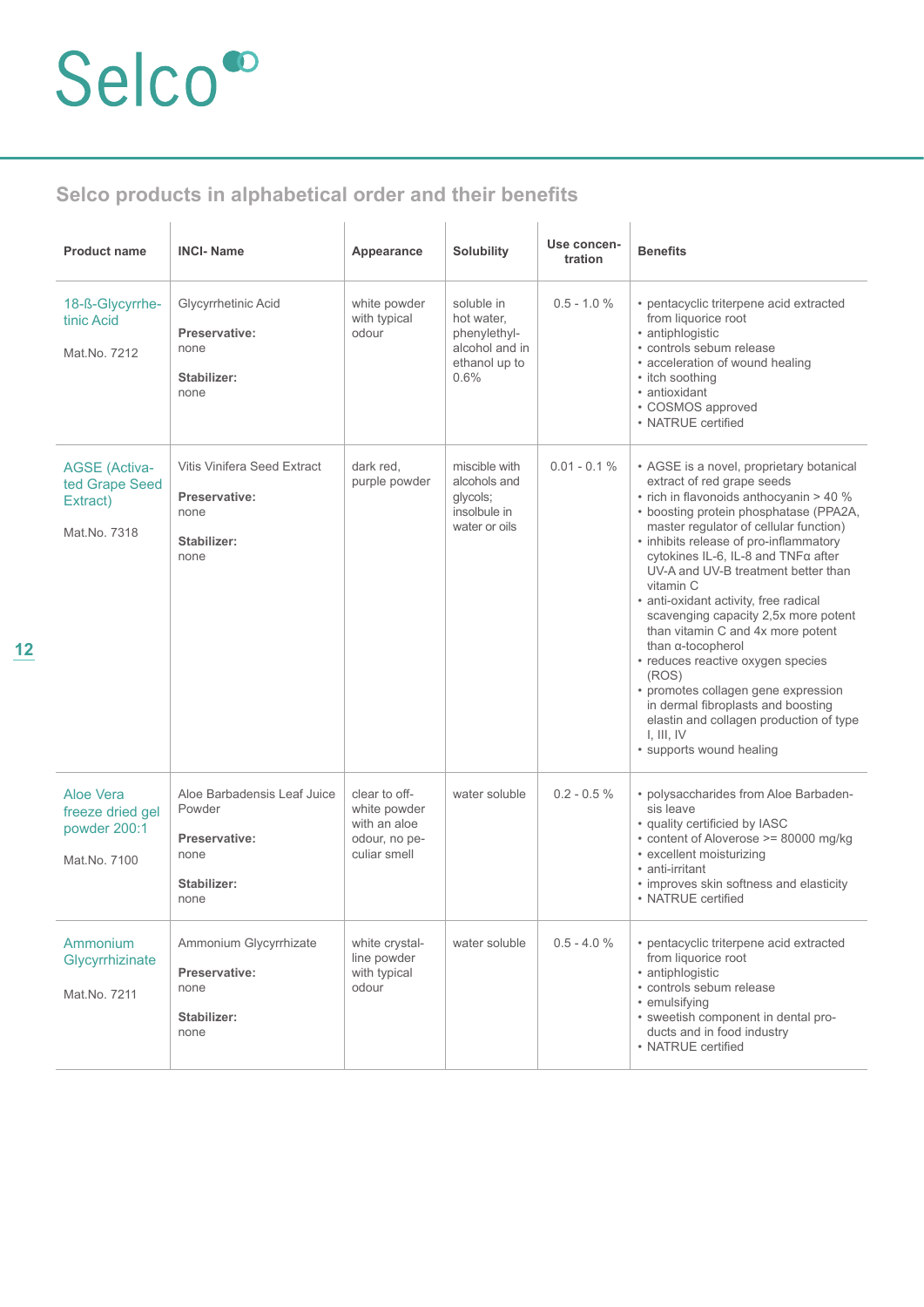| <b>Product name</b>                            | <b>INCI-Name</b>                                                   | Appearance                                               | <b>Solubility</b>                                                                                                          | Use concen-<br>tration | <b>Benefits</b>                                                                                                                                                                                                                                                                                                                                                                                                                                                                                                                                                                     |
|------------------------------------------------|--------------------------------------------------------------------|----------------------------------------------------------|----------------------------------------------------------------------------------------------------------------------------|------------------------|-------------------------------------------------------------------------------------------------------------------------------------------------------------------------------------------------------------------------------------------------------------------------------------------------------------------------------------------------------------------------------------------------------------------------------------------------------------------------------------------------------------------------------------------------------------------------------------|
| <b>Arbutin</b><br>Mat.No. 7011                 | Arbutin<br>Preservative:<br>none<br>Stabilizer:<br>none            | white crystal-<br>line powder<br>with a typical<br>smell | water soluble,<br>slightly soluble<br>in ethanol                                                                           | $1.0 - 5.0 %$          | • active ingredient that is specifically<br>suitable for skin lightening applications<br>• reduces hyperpigmentation: blocks<br>epidermal melanin biosynthesis by in-<br>hibiting enzymic oxidation of Tyrosine<br>and Dopa<br>• promotes lightening and an even skin<br>tone on all skin types<br>· diminishes senile lentigo<br>• reduces age spots<br>• minimizes liver spots<br>• reduces the degree of skin tanning<br>after UV exposure                                                                                                                                       |
| Alpha-Arbutin<br>Mat.No. 7328                  | Alpha-Arbutin<br>Preservative:<br>none<br>Stabilizer:<br>none      | white crystals<br>or crystalline<br>powder               | water soluble,<br>soluble in<br>methanol or<br>alcohol (etha-<br>$nol < 50 \%$ ),<br>partially<br>soluble in cold<br>water | $0.1 - 2.0 %$          | • highly advanced active ingredient<br>specifically suitable for skin lightening<br>applications<br>• shows a 2 times stronger effect on<br>tyrosinase activity than Arbutin<br>· reduces hyperpigmentation: blocks<br>epidermal melanin biosynthesis by in-<br>hibiting enzymic oxidation of Tyrosine<br>and Dopa<br>• promotes lightening and even skin<br>tone on all skin types<br>· diminishes senile lentigo<br>• reduces age spots<br>• minimizes liver spots<br>• reduces the degree of skin tanning<br>after UV exposure                                                   |
| <b>Ascorbyl Glu-</b><br>coside<br>Mat.No. 7268 | Ascorbyl Glucoside<br>Preservative:<br>none<br>Stabilizer:<br>none | white to cream<br>powder                                 | water soluble                                                                                                              | $0.1 - 2.0 %$          | • stabilized Ascorbic Acid derivative with<br>superior formulation stability<br>· resists discoloration and degradation,<br>while retaining all the biologic activity<br>of L-Ascorbic Acid<br>• decreases the generation of melanin<br>by inhibition of tyrosinase activity<br>• acts as an antioxidant<br>• decreases wrinkle progression<br>• reduces fine lines<br>• improves skin lightening<br>· improves radiance and an even skin<br>tone<br>• increases collagen production<br>• reduces and repairs sun damages on<br>the skin<br>• COSMOS approved<br>• NATRUE certified |

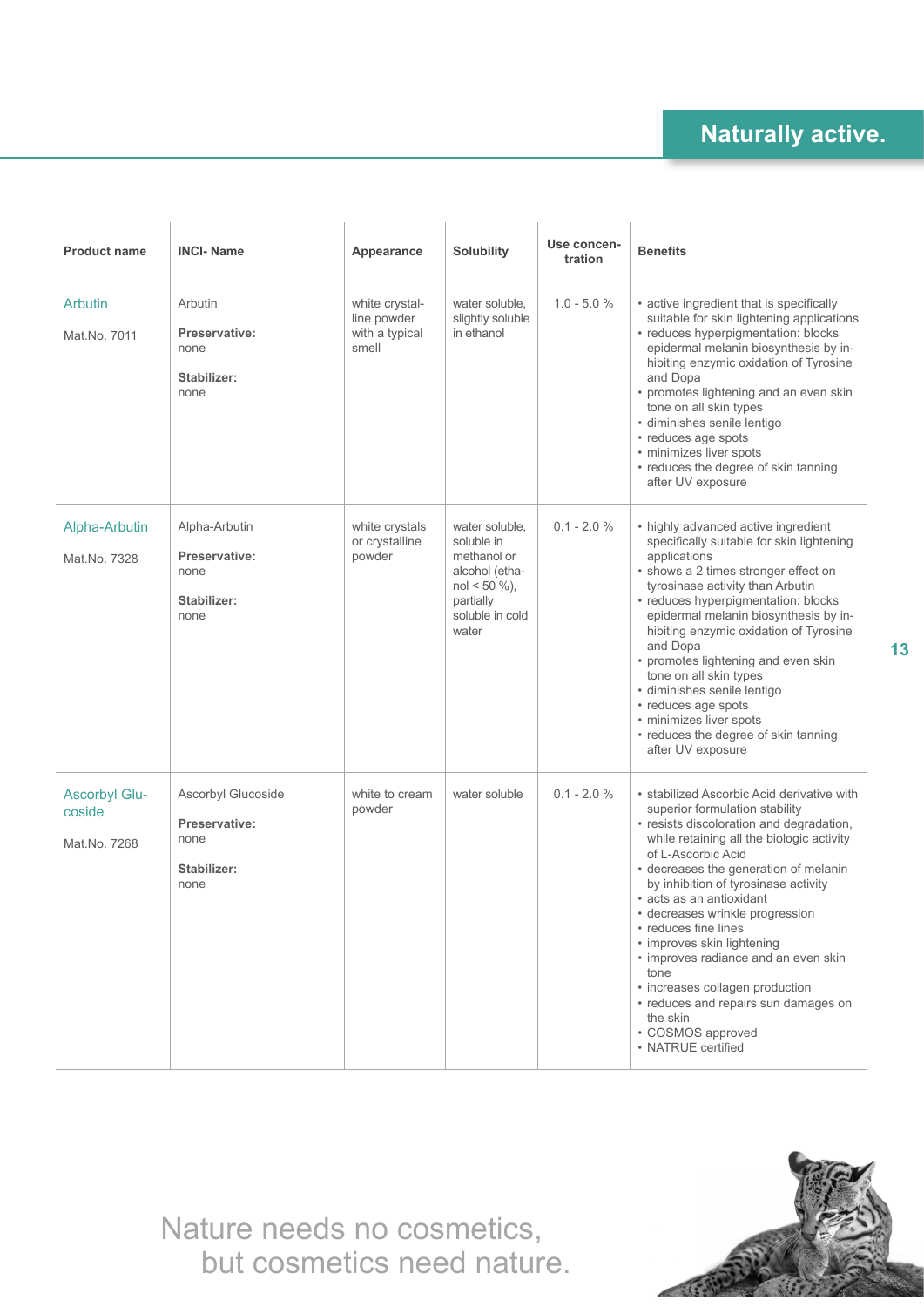| <b>Product name</b>                                       | <b>INCI-Name</b>                                                                   | Appearance                   | <b>Solubility</b>                                                                                                         | Use concen-<br>tration | <b>Benefits</b>                                                                                                                                                                                                                                                                                                                                                                                                                                                                                                                                                                                                                         |
|-----------------------------------------------------------|------------------------------------------------------------------------------------|------------------------------|---------------------------------------------------------------------------------------------------------------------------|------------------------|-----------------------------------------------------------------------------------------------------------------------------------------------------------------------------------------------------------------------------------------------------------------------------------------------------------------------------------------------------------------------------------------------------------------------------------------------------------------------------------------------------------------------------------------------------------------------------------------------------------------------------------------|
| <b>NEW</b><br>Ascorbyl Iso-<br>stearate<br>Mat.No. 7345   | Ascorbyl Isostearate<br>Preservative:<br>none<br>Stabilizer:<br>none               | pale yellow oily<br>liquid   | oil soluble,<br>insoluble in<br>water, up to<br>10 % soluble<br>at RT in orga-<br>nic solvents                            | $1 - 10%$              | • oil resoluble derivative of the Vitamin<br>C derived from condensation reaction<br>of Ascorbic Acid and Stearoyl Chloride<br>• shows improved solubility with compa-<br>rative function to Ascorbyl Stearate<br>• penetrates into the skin and shows<br>better efficacy than pure Ascorbic Acid<br>• decreases the generation of melanin<br>by inhibition of tyrosinase activity<br>· acts as an antioxidant<br>• decreases wrinkle progression<br>• improves skin lightening<br>• improves radiance and an even skin<br>tone<br>• increases collagen production                                                                      |
| <b>NEW</b><br>Astaxanthin<br>5% L<br>Mat.No. 7348         | Haematococcus Pluvialis<br>Extract<br>Preservative:<br>none<br>Stabilizer:<br>none | red viscous oil              | oil soluble,<br>dispersible in<br>water                                                                                   | $0.01 - 0.1 %$         | • 100 % natural purified, oily concentra-<br>te of Astaxanthin extracted from algae<br>(Haematococcus pluvialis) by Super-<br>critical Fluid Extraction using CO <sub>2</sub><br>• represents a non-provitamin A caro-<br>tenoid (xanthophyll)<br>· acts as a natural sun blocker<br>• acts as an antioxidant and rejuvenates<br>damaged skin<br>• supports an even skin tone by sup-<br>pressing melanin synthesis<br>• reduces freckles<br>• smoothes fine lines and reduces<br>wrinkles<br>• increases skin metabolism and mois-<br>turization level<br>• represents a natural coloring agent<br>• unpreserved                       |
| <b>NEW</b><br><b>Bakuchiol</b><br>natural<br>Mat.No. 7346 | Bakuchiol<br>Preservative:<br>none<br>Stabilizer:<br>none                          | brownish vis-<br>cous liquid | oil soluble,<br>insoluble in<br>water, up to<br>1 % soluble<br>in glycerin,<br>propylene gly-<br>col, pentylene<br>glycol | $0.3 - 1%$             | • meroterpene, obtained from the<br>babchi plant, as antioxidant and anti-<br>inflammatory natural active ingredient<br>to targets wrinkles and aging skin<br>• true alternative to Retinol with no<br>negative side effects and is better<br>tolerated by the skin<br>• reduces inflammations<br>• acts antibacterial<br>• enhances an even skin tone<br>• reduces hyperpigmentation<br>• stimulates Collagen type I, II and IV<br>• acts as an antioxidant<br>• reduces wrinkles<br>• minimizes photo-aging<br>• helps to maintain sebum integrity<br>• reduces acne<br>• mechanisms for restorative and pre-<br>ventative anti-aging |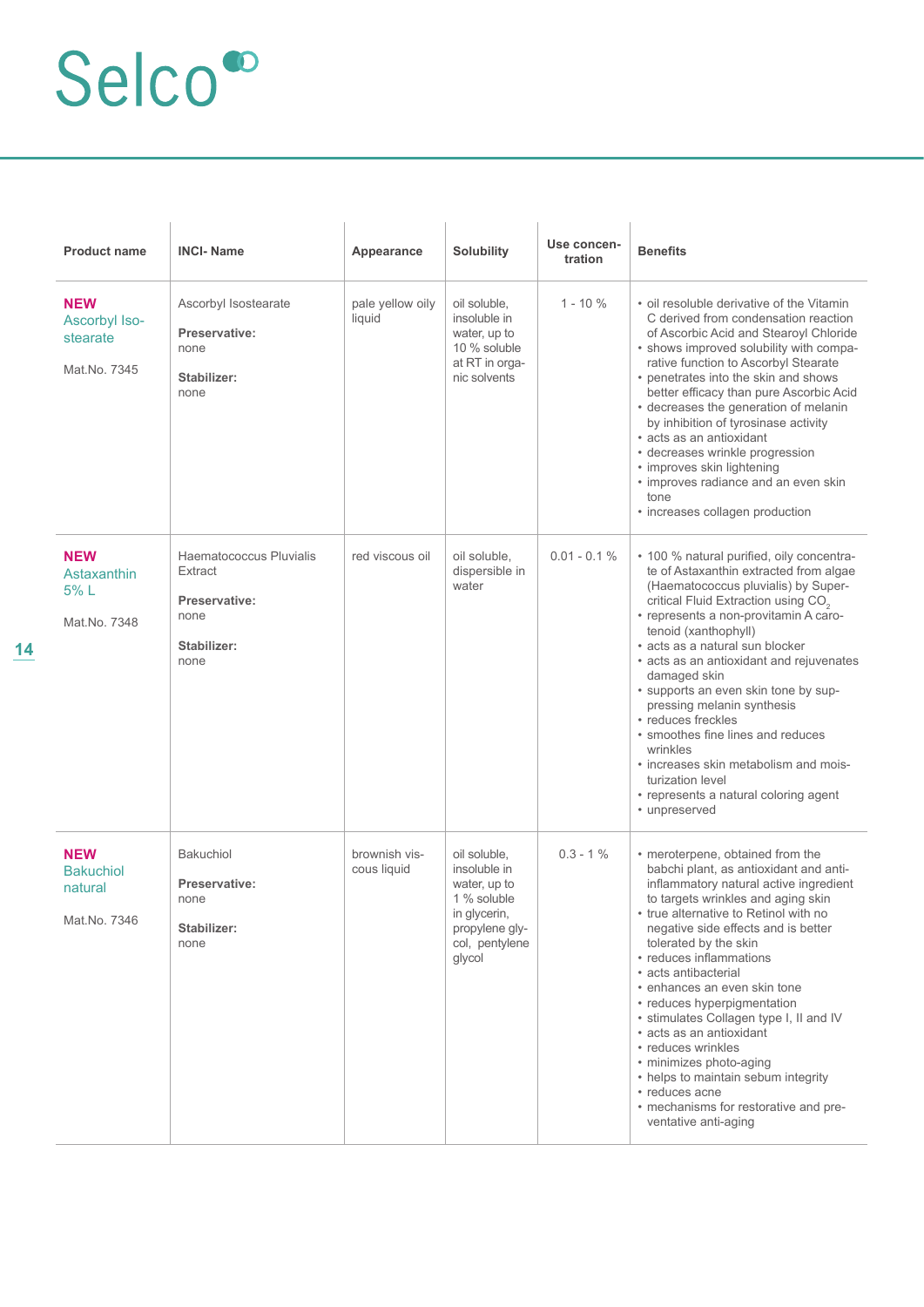| <b>Product name</b>                            | <b>INCI-Name</b>                                                | Appearance                                                                                | Solubility                                                       | Use concen-<br>tration | <b>Benefits</b>                                                                                                                                                                                                                                                                      |
|------------------------------------------------|-----------------------------------------------------------------|-------------------------------------------------------------------------------------------|------------------------------------------------------------------|------------------------|--------------------------------------------------------------------------------------------------------------------------------------------------------------------------------------------------------------------------------------------------------------------------------------|
| Bamboo Char-<br>coal powder<br>Mat No 7287     | Charcoal Powder<br>Preservative:<br>none<br>Stabilizer:<br>none | black powder,<br>odorless                                                                 | insoluble in<br>water, organic<br>solvents and<br>oils           | $0.01 - 1.5 \%$        | • made from maso bamboo timber<br>• detoxifying agent<br>· absorbs excessive sebum<br>· exfoliates dead skin cells<br>• stimulates cell growth leading to<br>supple, delicate and smooth skin<br>• granules $>3.8 \mu m$ (less than 50 %)<br>• COSMOS approved<br>• NATRUE certified |
| <b>Biotin USP</b><br>Mat.No. 7253              | <b>Biotin</b><br>Preservative:<br>none<br>Stabilizer:<br>none   | white or off<br>white crystalli-<br>ne powder with<br>typical odour                       | soluble in<br>water and<br>glycerin up to<br>$0.06\%$ (50 $°C$ ) | $0.003 - 0.01 %$       | • synthetic production process to obtain<br><b>Biotin</b><br>• improves tear strength of hair<br>• component of many enzymes in our<br>body<br>• vitamin H<br>• smoothing the skin<br>• strengthing the hair                                                                         |
| alpha-Bisabolol<br>natural (C)<br>Mat.No. 7237 | Bisabolol<br>Preservative:<br>none<br>Stabilizer:<br>none       | clear, colorless<br>liquid, with a<br>weak. charac-<br>teristic odour                     | oil soluble                                                      | $0.1 - 0.5 \%$         | • produced from the wood of south<br>america candeia tree<br>• anti-irritant<br>• support of wound healing<br>• antimicrobial<br>• bacteriostatic<br>• deodorant<br>• content of natural bisabolol: min. 95 %<br>• COSMOS approved                                                   |
| alpha-Bisabolol<br>organic (A)<br>Mat.No. 7290 | Bisabolol<br>Preservative:<br>none<br>Stabilizer:<br>none       | colorless to<br>clear yellow,<br>limpid, oily<br>liquid with a<br>characteristic<br>odour | oil soluble                                                      | $0.1 - 0.5 \%$         | • produced from the wood of south<br>america candeia tree<br>• compliant with NOP/USDA standards<br>• anti-irritant<br>• support of wound healing<br>· antimicrobial<br>• bacteriostatic<br>• deodorant<br>• content of natural bisabolol: min. 95 %<br>• NATRUE certified           |

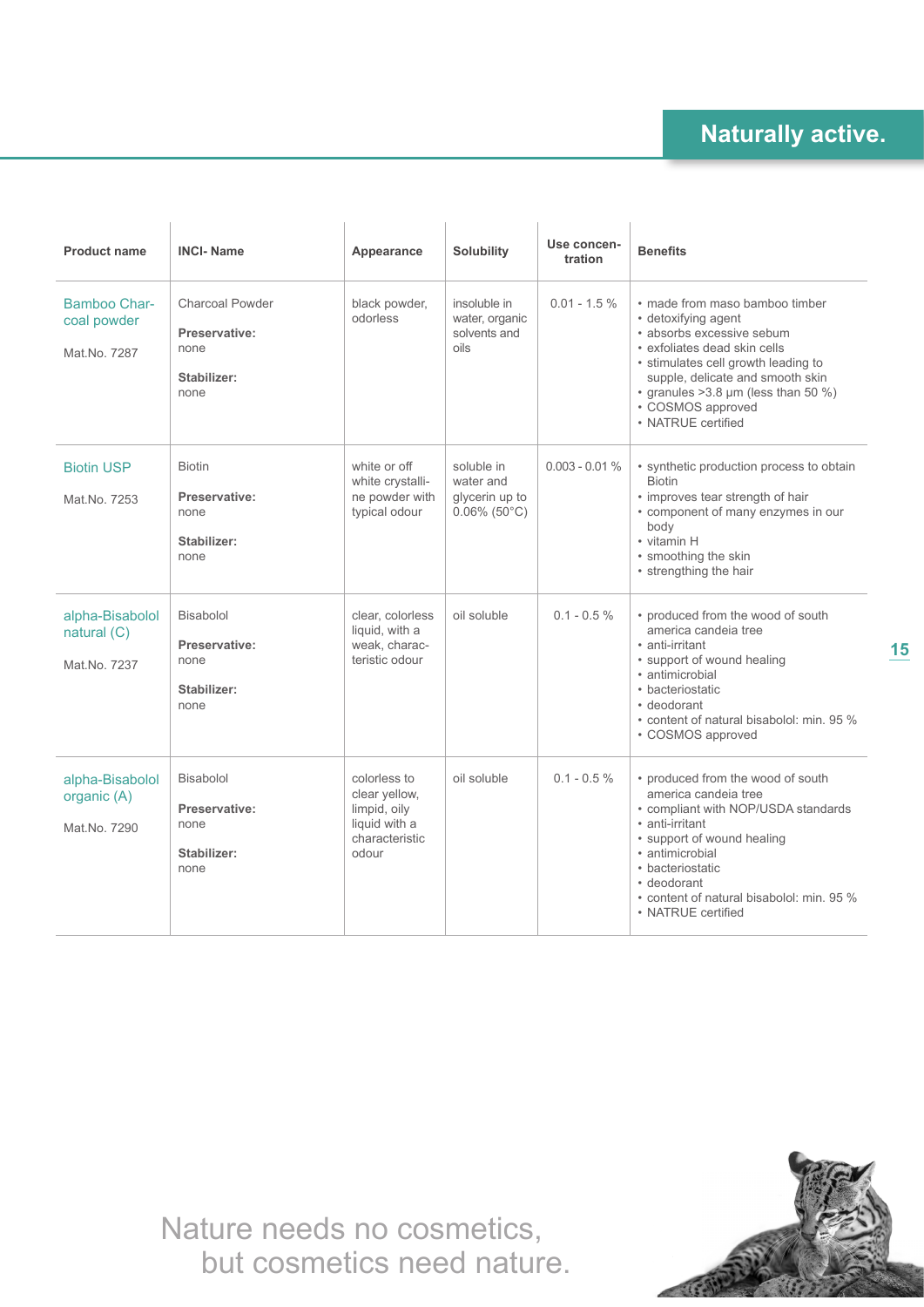| <b>Product name</b>                                     | <b>INCI-Name</b>                                                                 | Appearance                                                               | Solubility    | Use concen-<br>tration | <b>Benefits</b>                                                                                                                                                                                                                                                                                                                                                                                                                                                                                                                                                                                                                                                                                           |
|---------------------------------------------------------|----------------------------------------------------------------------------------|--------------------------------------------------------------------------|---------------|------------------------|-----------------------------------------------------------------------------------------------------------------------------------------------------------------------------------------------------------------------------------------------------------------------------------------------------------------------------------------------------------------------------------------------------------------------------------------------------------------------------------------------------------------------------------------------------------------------------------------------------------------------------------------------------------------------------------------------------------|
| <b>NEW</b><br><b>Bromelain</b><br>(100)<br>Mat.No. 7314 | <b>Bromelain</b><br>Preservative:<br>none<br>Stabilizer:<br>85 %<br>Maltodextrin | off-white or<br>light yellow<br>powder with a<br>characteristic<br>odour | water soluble | $0.1 - 1\%$            | • hydrolytic protease extracted from<br>the stem of pineapple, also known as<br>pineapple enzyme, that hydrolyzes<br>peptides into low molecular weight<br>peptides, amide groups and esters<br>• works selectively on aged skin cells as<br>peel-off substrate<br>• reduces freckles and enhances an<br>even skin tone<br>• reduces inflammations<br>• reduces UV-induced skin darkening<br>• stimulates cell growth<br>• shows antifungal activity<br>• enhances skin softness and tender-<br>ness<br>• can also be used as food additive<br>• COSMOS approved<br>• NATRUE certified                                                                                                                    |
| <b>NEW</b><br><b>Bromelain</b><br>(600)<br>Mat.No. 7312 | <b>Bromelain</b><br>Preservative:<br>none<br>Stabilizer:<br>Maltodextrin<br>30%  | off-white or<br>light yellow<br>powder with a<br>characteristic<br>odour | water soluble | $0.1 - 1\%$            | • hydrolytic protease extracted from<br>the stem of pineapple, also known as<br>pineapple enzyme, that hydrolyzes<br>peptides into low molecular weight<br>peptides, amide groups and esters<br>• works selectively on aged skin cells as<br>peel-off substrate<br>• reduces freckles and enhances an<br>even skin tone<br>• reduces inflammations<br>• reduces UV-induced skin darkening<br>• stimulates cell growth<br>• shows antifungal activity<br>• enhances skin softness and tender-<br>ness<br>• can also be used as food additive<br>• COSMOS approved<br>• NATRUE certified                                                                                                                    |
| <b>Buriti Oil</b><br>(virgin)<br>Mat.No. 7315           | Mauritia Flexuosa Fruit Oil<br>Preservative:<br>none<br>Stabilizer:<br>none      | reddish liquid                                                           | oil soluble   | $0.2 - 10 \%$          | • fruit oil extracted from the Buriti fruit<br>pulp with a strong orange red / reddish<br>colour, indicating the high level of<br>carotenoids (highest concentration of<br>beta carotene found in nature)<br>• rich in fatty acids, especially oleic acid<br>and natural tocopherol<br>• acts as an antioxidant<br>• reduces UV-induces skin damages<br>• protects the epidermal lipids from<br>oxidation<br>• enhances skin elasticity<br>• decreases skin dryness due to sun<br>exposure<br>• supports regeneration of lipids in<br>stratum corneum<br>• optimizes skin feel and softness<br>• improves SPF in cosmetic applications<br>• reduces photoaging<br>• COSMOS approved<br>• NATRUE certified |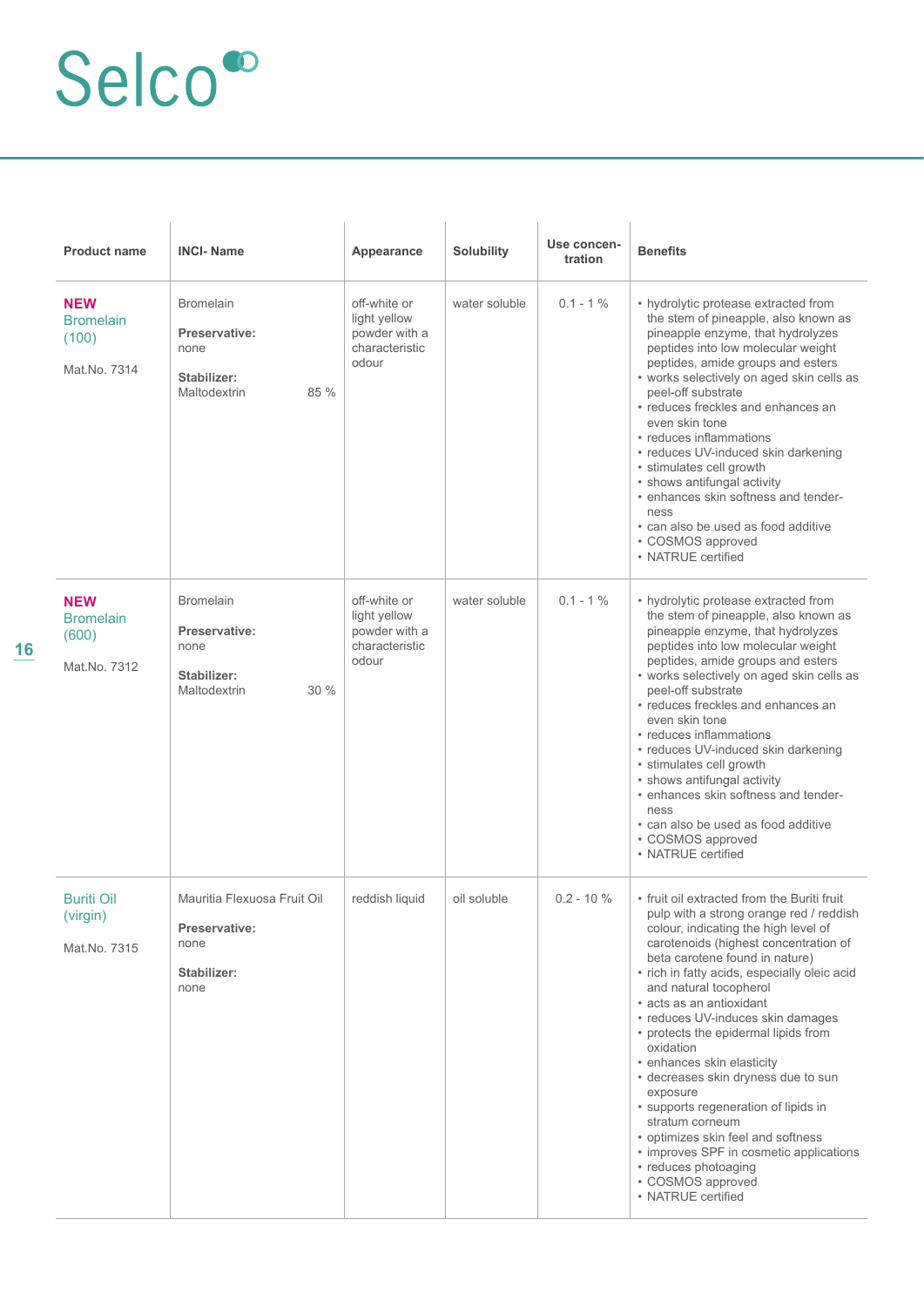| <b>Product name</b>                                   | <b>INCI-Name</b>                                                                      | Appearance                                               | <b>Solubility</b>                                                | Use concen-<br>tration | <b>Benefits</b>                                                                                                                                                                                                                                                                                                                                                                                                                                                                                                                                                                                                                                                                                                                                                                                                                                                                                                                                                                                                                                                             |
|-------------------------------------------------------|---------------------------------------------------------------------------------------|----------------------------------------------------------|------------------------------------------------------------------|------------------------|-----------------------------------------------------------------------------------------------------------------------------------------------------------------------------------------------------------------------------------------------------------------------------------------------------------------------------------------------------------------------------------------------------------------------------------------------------------------------------------------------------------------------------------------------------------------------------------------------------------------------------------------------------------------------------------------------------------------------------------------------------------------------------------------------------------------------------------------------------------------------------------------------------------------------------------------------------------------------------------------------------------------------------------------------------------------------------|
| <b>Butyl</b><br>Resorcinol<br>Mat.No. 7261            | 4-Butylresorcinol<br>Preservative:<br>none<br>Stabilizer:<br>none                     | white to beige<br>or pink powder<br>or crystals          | soluble in<br>organic<br>solvents, in<br>water poorly<br>soluble | $0.05 - 1.0 %$         | • synthetic production process to obtain<br><b>Butyl Resorcinol</b><br>• very effective skin whitening active for<br>reduction of age spots<br>• inhibits tyrosinase and peroxidase<br>• inhibits melanin production                                                                                                                                                                                                                                                                                                                                                                                                                                                                                                                                                                                                                                                                                                                                                                                                                                                        |
| Coenzyme Q 10<br>Mat.No. 7258                         | Ubiquinone<br>Preservative:<br>none<br>Stabilizer:<br>none                            | yellow to oran-<br>ge crystalline<br>powder              | oil soluble                                                      | $0.01 - 0.2 \%$        | • biotechnological process with micro-<br>organisms found in nature to obtain<br>Coenzyme Q 10<br>• radical scavenger<br>• antioxidant<br>• smoothing the skin<br>• reduction of wrinkle depths<br>• COSMOS approved<br>• NATRUE certified                                                                                                                                                                                                                                                                                                                                                                                                                                                                                                                                                                                                                                                                                                                                                                                                                                  |
| <b>Cupuacu Butter</b><br>(deodorized)<br>Mat.No. 7316 | Theobroma Grandiflorum<br>Seed Butter<br>Preservative:<br>none<br>Stabilizer:<br>none | white to beige<br>butter with<br>characteristic<br>smell | oil soluble                                                      | $2.0 - 5.0 %$          | • made from the seeds of the superfruit<br>Theobroma grandiflorum, a jungle<br>plant from the Brazilian Amazon<br>region, related to cacao (Theobroma<br>cacao)<br>· contains a balanced ratio between<br>saturated and unsaturated fatty acids,<br>the most important are oleic acid<br>(Omega-9), stearic acid, arachidic and<br>palmitic acid<br>• it contains a melting point of 30°C with<br>quick absorption and a pleasant touch<br>• other valuable ingredients are Theac-<br>rin, Vitamin C, A, various B Vitamins,<br>iron, calcium, and selenium<br>· shows extremely high water absorp-<br>tion capacity of 440 %, thus is an<br>excellent plant alternative to Lanolin<br>250 %!<br>• regulates the balance and activity of<br>lipids in stratum corneum<br>• reduces inflammations<br>• helps to repair the skin barrier and<br>reduces skin dryness<br>• facilitates natural elasticity of the skin<br>• helps prevent wrinkles<br>• shows filmogen properties<br>• improves tensile strength of bleached<br>hair<br>• COSMOS approved<br>• NATRUE certified |

Nature needs no cosmetics, but cosmetics need nature.



**17**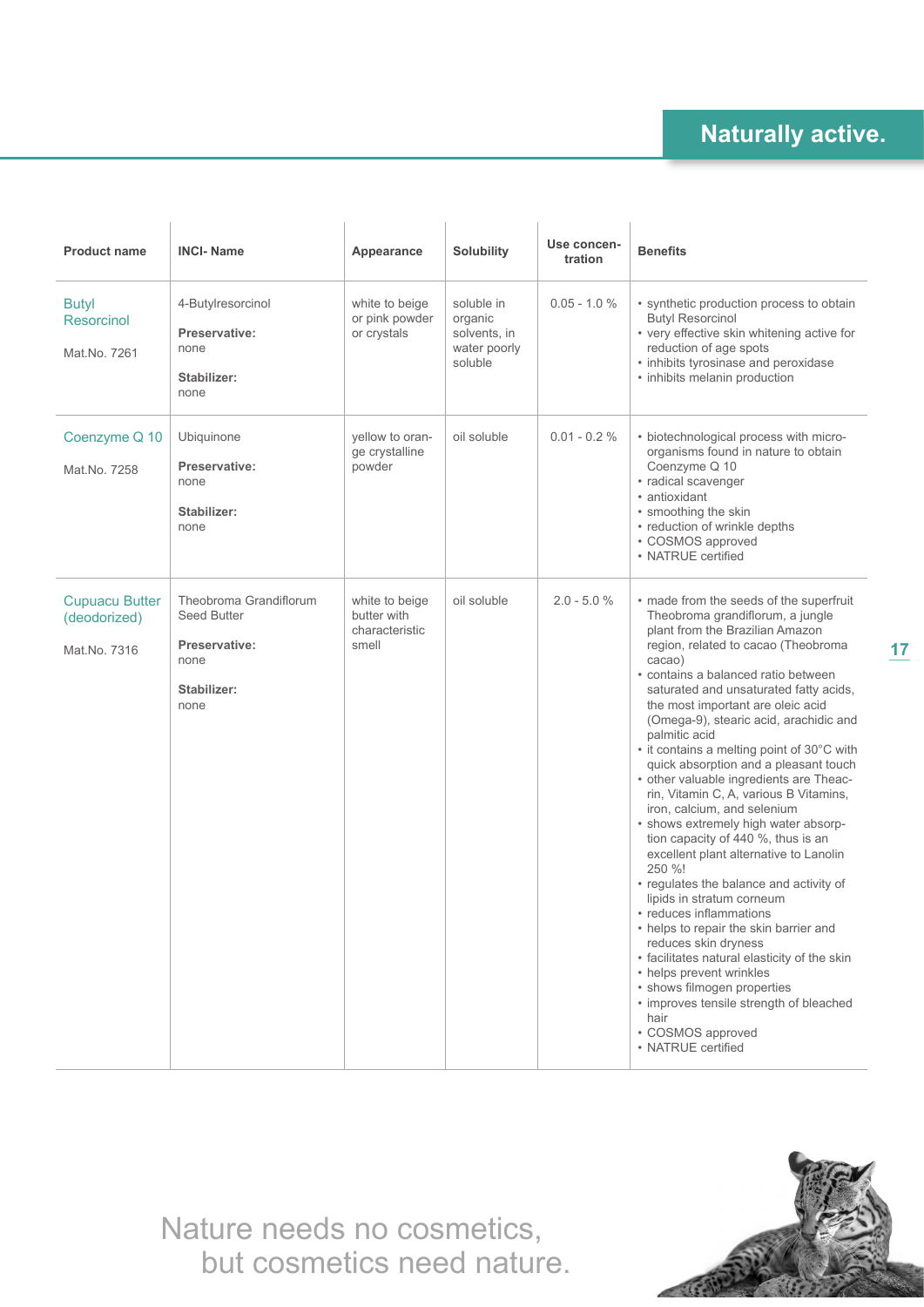| <b>Product name</b>                                             | <b>INCI-Name</b>                                                                                                                                                                  | Appearance                                                      | <b>Solubility</b>                                                                                                         | Use concen-<br>tration | <b>Benefits</b>                                                                                                                                                                                                                                                                                                                                                                                                                                                                                                                                                                                                                              |
|-----------------------------------------------------------------|-----------------------------------------------------------------------------------------------------------------------------------------------------------------------------------|-----------------------------------------------------------------|---------------------------------------------------------------------------------------------------------------------------|------------------------|----------------------------------------------------------------------------------------------------------------------------------------------------------------------------------------------------------------------------------------------------------------------------------------------------------------------------------------------------------------------------------------------------------------------------------------------------------------------------------------------------------------------------------------------------------------------------------------------------------------------------------------------|
| Dipotassium<br>Glycyrrhizinate<br>Mat.No. 7196                  | Dipotassium Glycyrrhizate<br>Preservative:<br>none<br>Stabilizer:<br>none                                                                                                         | white or almost<br>white powder<br>with a sweet<br>taste        | water soluble                                                                                                             | $0.2 - 2.0 %$          | · pentacyclic triterpene acid extracted<br>from liquorice root<br>• antiphlogistic<br>• controls sebum release<br>· surface active<br>• emulsifier<br>• COSMOS approved<br>• NATRUE certified                                                                                                                                                                                                                                                                                                                                                                                                                                                |
| <b>Elder Flower</b><br>Extract<br>Mat.No. 7004                  | Aqua, Alcohol Denat., Phe-<br>nethyl Alcohol, Sambucus<br>Nigra Flower Extract<br>Preservative:<br>none<br>Stabilizer:<br>$28 - 35%$<br>Ethanol<br>Phenylethylalcohol 22 - 25 %   | brownish, near-<br>ly clear solution<br>with a typical<br>odour | water soluble                                                                                                             | $1.0 - 3.0 \%$         | • extract from elder flowers, contains<br>bioflavonoids and natural tannic acid<br>• increase of blood microcirculation<br>• against oxidative stress in the skin<br>• stabilization of membranes<br>• anti-irritant<br>· anti-microbial                                                                                                                                                                                                                                                                                                                                                                                                     |
| <b>NEW</b><br>Epidermal<br><b>Growth Factor</b><br>Mat.No. 7347 | Aqua, Glycerin, Mannitol,<br>Phenoxyethanol, Ethylhexyl-<br>glycerin, sh-Oligopeptide-1<br>Preservative:<br>Phenoxyethanol<br>0.45%<br>Stabilizer:<br>0.05%<br>Ethylhexylglycerin | clear, colour-<br>less liquid                                   | water soluble.<br>soluble in<br>ethanol, pro-<br>pylene glycol,<br>glycerin,<br>penthylene<br>glycol, Der-<br>mosoft 1388 | $0.2 - 20%$            | • solution of synthetic human growth<br>factor sh-EGF<br>· active component, sh-Oligopeptide-1,<br>is produced by modern bioenginee-<br>ring methods like fermentation, using<br>glucose as raw material<br>• same molecular structure and biologi-<br>cal activity as EGF secreted naturally<br>by human body<br>• promotes dermis fibroblasts<br>• increases skin elasticity<br>• promotes cell regeneration and cell<br>repair<br>· reduces wrinkles<br>• smooths the skin<br>• strengthens the skin barrier against<br>external harmful substances<br>• prevents scar formation after sun burn<br>or acne<br>• enhances microcirculation |
| <b>Esculin natural</b><br>Mat.No. 7267                          | Esculin<br>Preservative:<br>none<br>Stabilizer:<br>none                                                                                                                           | white to light<br>cream, crystal-<br>line powder                | slightly<br>soluble in<br>cold water,<br>readily<br>soluble in hot<br>water and<br>ethanol                                | $0.5 - 3.0 %$          | • produced from the bark of fraxinus<br>ornus<br>· anti-enzymatic efficacy (hyaluronida-<br>se, collagenase)<br>· improves micro-circulation<br>• vasokinetic<br>• soothes the skin<br>· absorbs UV-B light                                                                                                                                                                                                                                                                                                                                                                                                                                  |

**18**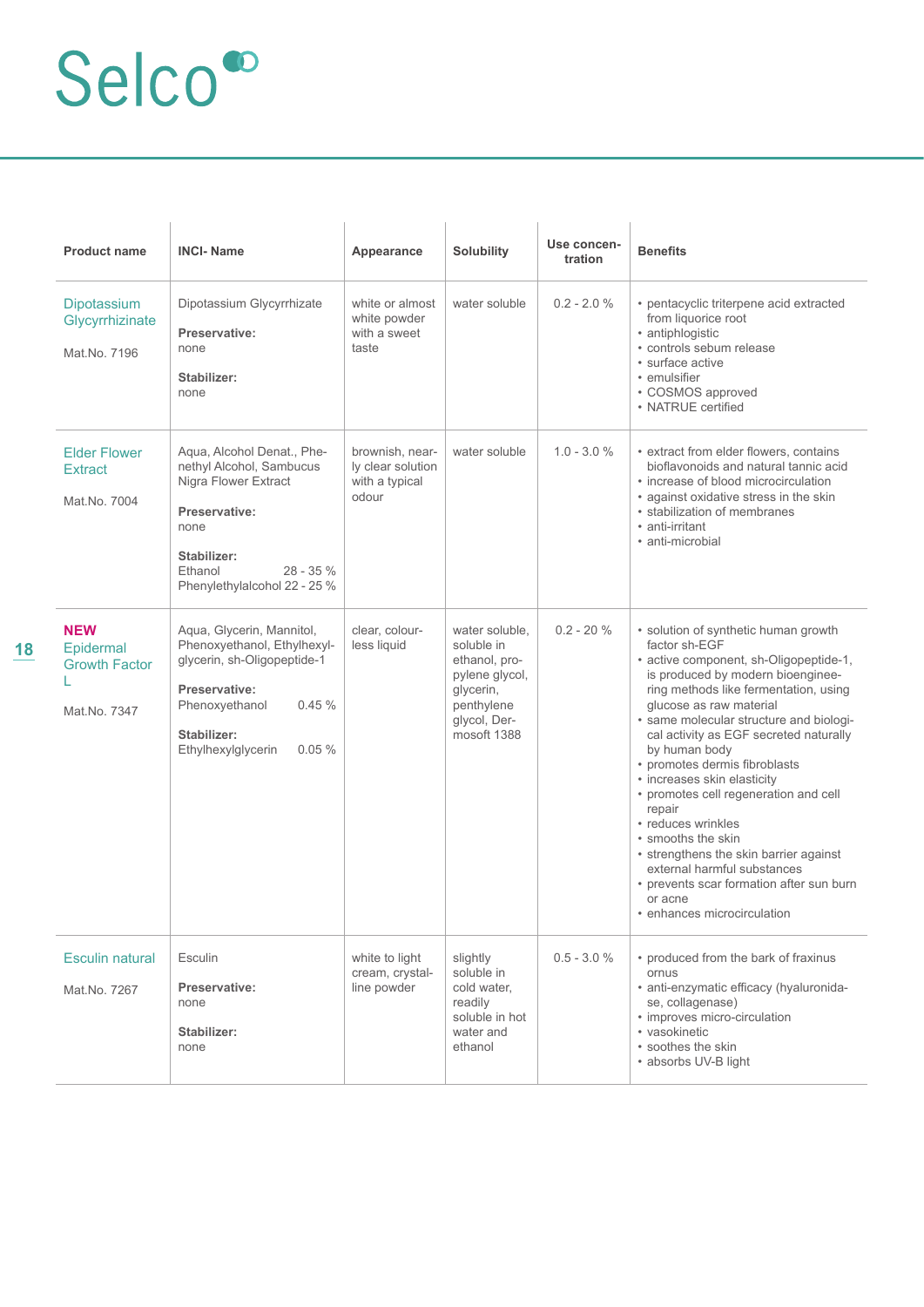| <b>Product name</b>                                                    | <b>INCI-Name</b>                                                         | Appearance                               | <b>Solubility</b>                                                       | Use concen-<br>tration | <b>Benefits</b>                                                                                                                                                                                                                                                                                                                                                                                                                                                                                                                                            |
|------------------------------------------------------------------------|--------------------------------------------------------------------------|------------------------------------------|-------------------------------------------------------------------------|------------------------|------------------------------------------------------------------------------------------------------------------------------------------------------------------------------------------------------------------------------------------------------------------------------------------------------------------------------------------------------------------------------------------------------------------------------------------------------------------------------------------------------------------------------------------------------------|
| <b>Ethyl Ascorbic</b><br><b>Acid</b><br>Mat.No. 7246                   | 3-O-Ethyl Ascorbic Acid<br>Preservative:<br>none<br>Stabilizer:<br>none  | white to off-<br>white crystal<br>powder | water soluble                                                           | $0.1 - 3.0 %$          | • etherified Ascorbic Acid derivative,<br>one of the most stable derivates of<br>ascorbic acid known<br>• penetrates into the skin and shows<br>better efficacy than pure Ascorbic Acid<br>• decreases the generation of melanin<br>by inhibition of tyrosinase activity<br>· acts as an antioxidant<br>• decreases wrinkle progression<br>• reduces fine lines<br>• improves skin lightening<br>• improves radiance and an even skin<br>tone<br>• increases collagen production<br>• reduces and repairs sun damages on<br>the skin<br>• NATRUE certified |
| <b>NEW</b><br><b>Green Tea</b><br>Extract (EGCG)<br>90<br>Mat.No. 7344 | Epigallocatechin Gallate<br>Preservative:<br>none<br>Stabilizer:<br>none | fine white<br>powder                     | soluble in<br>water,<br>glycerin,<br>propylene<br>glycol and<br>ethanol | $0.05 - 0.5 \%$        | • physically purified natural green tea<br>leaf extract<br>• EGCG content higher than 90 %<br>• also suitable for oral applications and<br>as food supplement<br>· acts as an antioxidant<br>• reduces inflammations<br>• soothes sunburns<br>• helps to prevent wrinkles<br>• helps to prevent photo aging<br>• helps to maintain skin elasticity based<br>on the collagen network<br>· stimulates proliferation and cell diffe-<br>rentiation                                                                                                            |
| Hydrolyzed<br><b>Elastin powder</b><br>Mat.No. 7323                    | Hydrolyzed Elastin<br>Preservative:<br>none<br>Stabilizer:<br>none       | light yellow<br>powder                   | water soluble                                                           | $0.5 - 5.0 %$          | • Iow molecular weight Elastin with<br>>= 80 %, that is extracted from pork<br>tendon by biotechnological methods<br>· amphipathic, i.e., hydrophilic & lipophi-<br>lic<br>• shows a build-up effect on the hair<br>• acts as a natural conditioning agent<br>and strengthens the hair<br>• shows a significant delay of swelling<br>degree on hair during alkaline process<br>(perms and dying)<br>• reduces breakage of hair<br>• improves skin elasticity<br>• helps to prevent dry skin<br>• reduces wrinkles and delays aging                         |

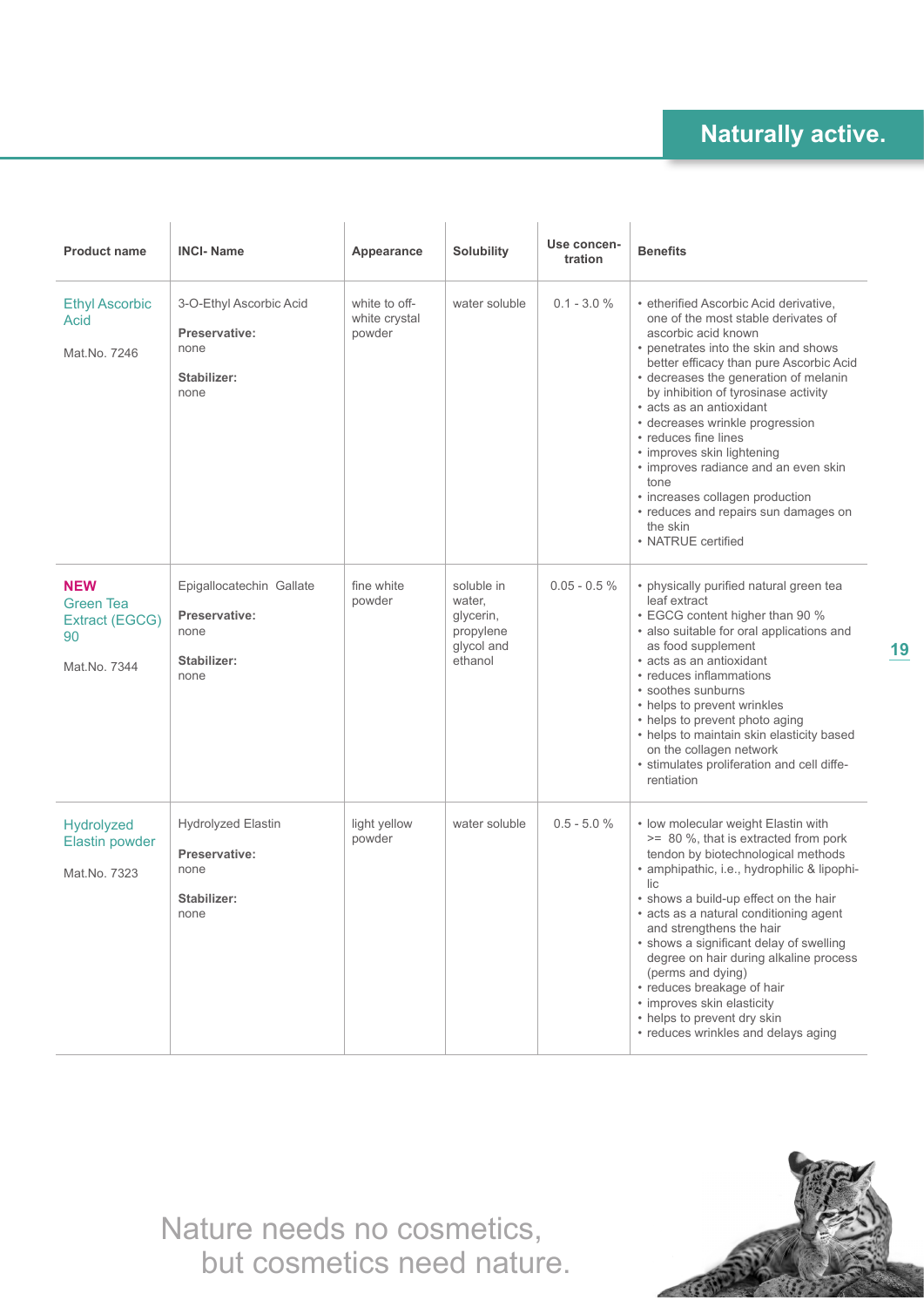| <b>Product name</b>                                       | <b>INCI-Name</b>                                                                | Appearance                      | <b>Solubility</b>                                                                                 | Use concen-<br>tration | <b>Benefits</b>                                                                                                                                                                                                                                                                                                                                                                                                                                                                                                                                                                                               |
|-----------------------------------------------------------|---------------------------------------------------------------------------------|---------------------------------|---------------------------------------------------------------------------------------------------|------------------------|---------------------------------------------------------------------------------------------------------------------------------------------------------------------------------------------------------------------------------------------------------------------------------------------------------------------------------------------------------------------------------------------------------------------------------------------------------------------------------------------------------------------------------------------------------------------------------------------------------------|
| HyVia <sup>™</sup> (Chia<br>Seed Extract)<br>Mat.No. 7319 | Salvia Hispanica Seed Oil<br>Preservative:<br>none<br>Stabilizer:<br>none       | off-yellow to<br>yellow oil     | miscible with<br>fats, oils,<br>alcohols,<br>hydrocarbons<br>and ethers;<br>insoluble in<br>water | $0.1 - 0.5 \%$         | • extracted from chia seeds<br>• rich in fatty acids like omega-3 fatty<br>acids (α-linolenic acid) and omega-6<br>fatty acids (linoleic acid)<br>• 100 % inhibition of PME-1 (protein<br>phosphatase methylesterase-1) and<br>fully activates PP2A (protein phospha-<br>tase 2)<br>• boosts aquaporin-3 (AQP3) and in-<br>creases water transport and hydration<br>in the human skin epidermis<br>• skin barrier protection (decreased<br>TEWL)<br>• antimicrobial staphylococcus aureus<br>• supports lipolysis in human adipocytes<br>• protects against blue light induced cell<br>death<br>• moisturizer |
| <b>Magnesium</b><br>Ascorbyl<br>Phosphate<br>Mat.No. 6047 | Magnesium Ascorbyl<br>Phosphate<br>Preservative:<br>none<br>Stabilizer:<br>none | white to almost<br>white powder | water soluble                                                                                     | $0.5 - 3.0 %$          | · esterified derivative of Ascorbic Acid,<br>that shows one of the best stability<br>features known<br>• penetrates into the skin and shows<br>better efficacy than pure Ascorbic Acid<br>• decreases the generation of melanin<br>by inhibition of tyrosinase activity<br>• acts as an antioxidant<br>• decreases wrinkle progression<br>• reduces fine lines<br>• improves skin lightening<br>• improves radiance and an even skin<br>tone<br>• increases collagen production<br>• reduces and repairs sun damages on<br>the skin<br>• NATRUE certified                                                     |
| Mangosteen<br>Mat.No. 7254                                | Mangostin<br>Preservative:<br>none<br>Stabilizer:<br>none                       | light yellow<br>powder          | oil soluble                                                                                       | $0.02 - 0.5 %$         | • xanthones are produced from mango-<br>steen fruits<br>• xanthones belong to the group of<br>polyphenols<br>· stable against discoloration by UV-light<br>• very effective antioxidant<br>• protects from free radicals<br>• skin soothing                                                                                                                                                                                                                                                                                                                                                                   |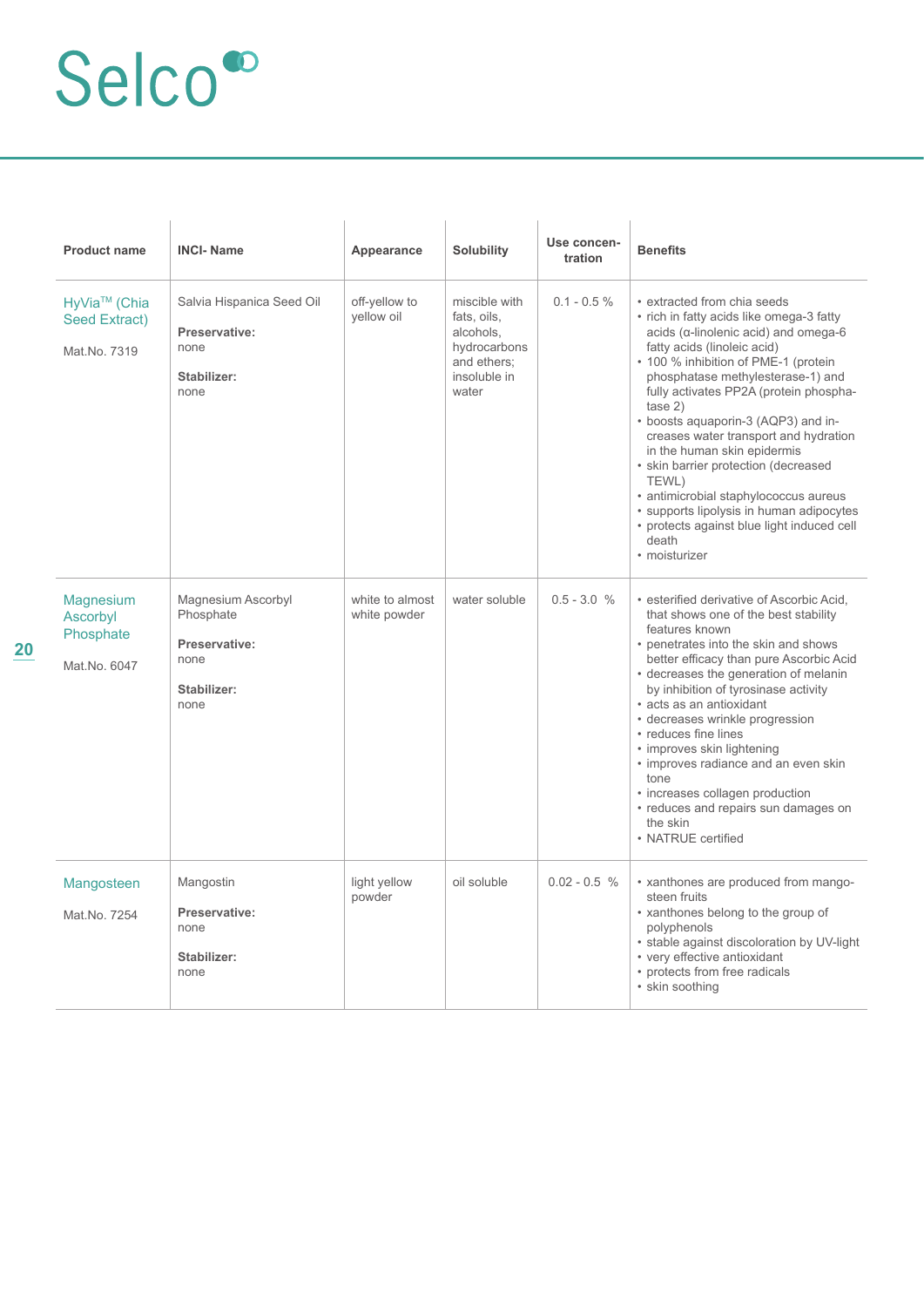**21**

| <b>Product name</b>                                              | <b>INCI-Name</b>                                                                    | Appearance                                               | <b>Solubility</b> | Use concen-<br>tration | <b>Benefits</b>                                                                                                                                                                                                                                                                                                                                                                                                                                                                                                                                                                                                                                                                                                                                                                                                                              |
|------------------------------------------------------------------|-------------------------------------------------------------------------------------|----------------------------------------------------------|-------------------|------------------------|----------------------------------------------------------------------------------------------------------------------------------------------------------------------------------------------------------------------------------------------------------------------------------------------------------------------------------------------------------------------------------------------------------------------------------------------------------------------------------------------------------------------------------------------------------------------------------------------------------------------------------------------------------------------------------------------------------------------------------------------------------------------------------------------------------------------------------------------|
| <b>Murumuru</b><br><b>Butter</b><br>(deodorized)<br>Mat.No. 7317 | Astrocaryum Murumuru<br>Seed Butter<br>Preservative:<br>none<br>Stabilizer:<br>none | white to beige<br>butter with<br>characteristic<br>smell | oil soluble       | $0.2 - 5.0 %$          | • fat made from the seeds of the spiny<br>Murumuru palm abundant in the Brazi-<br>lian Amazon Rain forest<br>• rich in saturated compared to unsatu-<br>rated fatty acids (90/10) mainly lauric,<br>myristic and oleic acid, it also contains<br>vitamins<br>• high melting point of 33°C<br>• reduces transepidermal water loss<br>(TEWL)<br>• restores the natural hydrolipidic layer<br>• strengthens and protects the skin<br>barrier<br>• forms a protective film and acts<br>against dry skin<br>• gives a silky and light skin feel<br>• can be used as replacement of silico-<br>nes<br>• improves shine of hair, softens hair<br>• cares for dry and chemically treated<br>hair<br>• helps to prevent external oxidation<br>• shows anti-microbial properties<br>• reduces inflammations<br>• COSMOS approved<br>• NATRUE certified |
| <b>NEW</b><br><b>Papain (200)</b><br>Mat.No. 7342                | Papain<br>Preservative:<br>none<br>Stabilizer:<br>80 %<br>Maltodextrin              | white or light<br>yellow powder                          | water soluble     | $0.1 - 0.3 \%$         | • natural enzyme present in relatively<br>high concentration in the green peel<br>and seeds of the Carica papaya fruit<br>with wide proteolysis activity (cysteine<br>protease)<br>• produced based on physical methods<br>(microfiltration, ultrafiltration, and<br>freeze-drying)<br>• shows anti-inflammatory effects<br>• acts as an antioxidant<br>• enhances skin and wound healing<br>• in washing powders, soaps and deter-<br>gents: removes stains more efficiently<br>• helpful for the absorption and digesti-<br>on in food supplements<br>• COSMOS approved                                                                                                                                                                                                                                                                    |

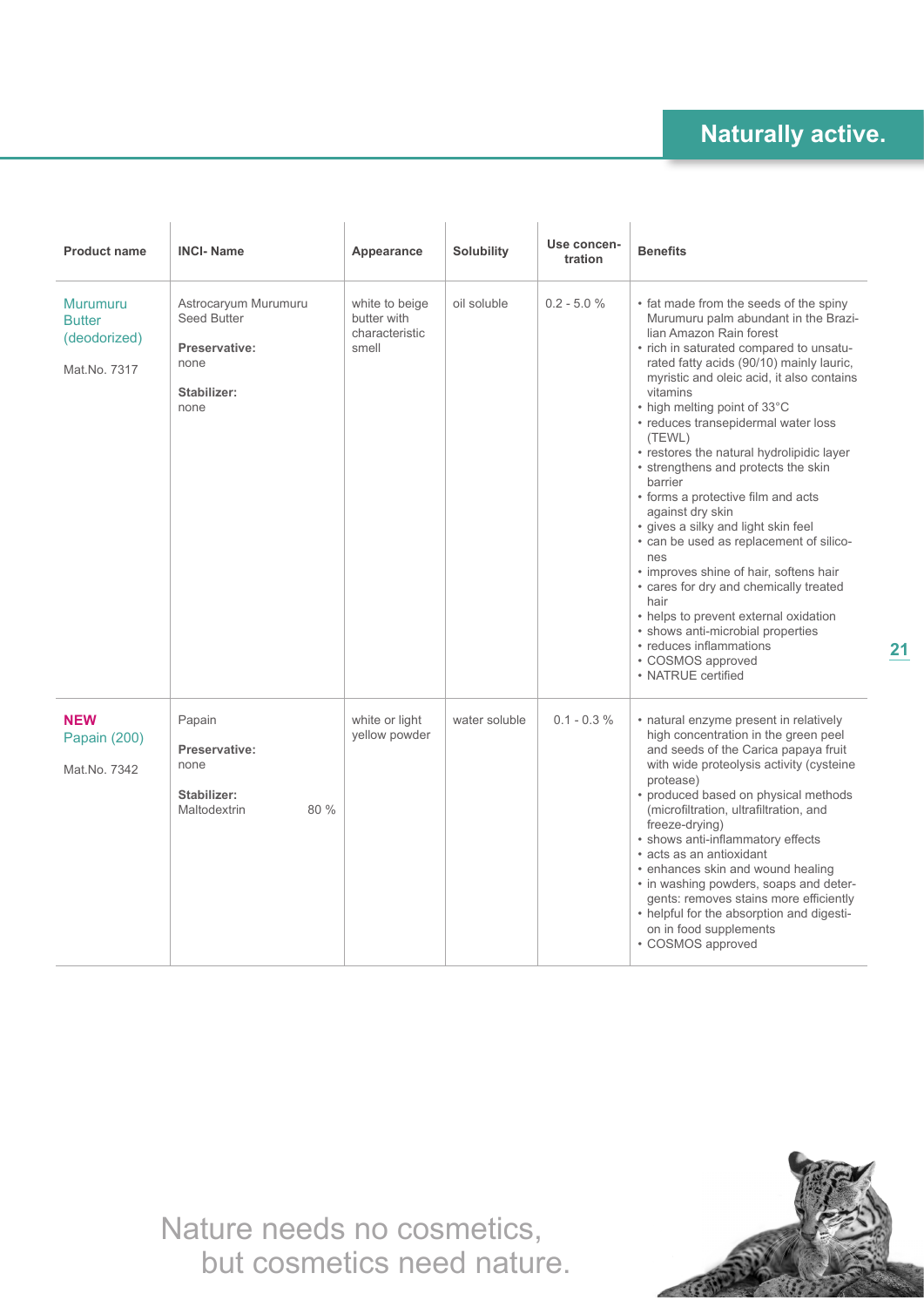| <b>Product name</b>                                          | <b>INCI-Name</b>                                                                                                                                                                          | Appearance                                             | <b>Solubility</b> | Use concen-<br>tration | <b>Benefits</b>                                                                                                                                                                                                                                                                                                                                                                                                                                                                                                                                                           |
|--------------------------------------------------------------|-------------------------------------------------------------------------------------------------------------------------------------------------------------------------------------------|--------------------------------------------------------|-------------------|------------------------|---------------------------------------------------------------------------------------------------------------------------------------------------------------------------------------------------------------------------------------------------------------------------------------------------------------------------------------------------------------------------------------------------------------------------------------------------------------------------------------------------------------------------------------------------------------------------|
| <b>NEW</b><br>Papain (800)<br>Mat.No. 7343                   | Papain<br>Preservative:<br>none<br>Stabilizer:<br>40 %<br>Maltodextrin                                                                                                                    | white or light<br>yellow powder                        | water soluble     | $0.1 - 0.3 \%$         | • natural enzyme present in relatively<br>high concentration in the green peel<br>and seeds of the Carica papaya fruit<br>with wide proteolysis activity (cysteine<br>protease)<br>• produced based on physical methods<br>(microfiltration, ultrafiltration, and<br>freeze-drying)<br>· shows anti-inflammatory effects<br>· acts as an antioxidant<br>· enhances skin and wound healing<br>• in washing powders, soaps and deter-<br>gents: removes stains more efficiently<br>• helpful for the absorption and digesti-<br>on in food supplements<br>• COSMOS approved |
| <b>NEW</b><br>Peptiboost®<br>Cu <sub>1</sub><br>Mat.No. 7311 | Aqua, Glycerin, Caprylyl<br>Glycol, Ethylhexylglycerin,<br>Bis(Tripeptide-1) Copper<br>Acetate<br>Preservative:<br>none<br>Stabilizer:<br>Caprylyl Glycol/Ethylhexyl-<br>0.5%<br>glycerin | clear blue<br>solution with<br>characteristic<br>odour | water soluble     | $1 - 15\%$             | • 0.1 % aqueous solution of copper tri-<br>peptide, a synthesized endogenous<br>oligopeptide<br>• reduces wrinkles<br>• remodels the skin<br>• increases skin thickness<br>• improves skin barrier repair and func-<br>tion<br>• improves wound healing<br>• stimulates hair growth<br>• enlarges hair follicles<br>• reduces scar tissue, e.g. from acne<br>· acts as an antioxidant<br>• non preserved                                                                                                                                                                  |
| Peptiboost <sup>®</sup><br>Cu <sub>P</sub><br>Mat.No. 7302   | Bis(Tripeptide-1) Copper<br>Acetate<br>Preservative:<br>none<br>Stabilizer:<br>none                                                                                                       | blue powder                                            | water soluble     | $0.01 - 5 \%$          | • pure powder of copper tripeptide, a<br>synthesized endogenous oligopeptide<br>• reduces wrinkles<br>• remodels the skin<br>• increases skin thickness<br>• improves skin barrier repair and func-<br>tion<br>· improves wound healing<br>• stimulates hair growth<br>· enlarges hair follicles<br>· reduces scar tissue, e.g. from acne<br>• acts as an antioxidant<br>• non preserved                                                                                                                                                                                  |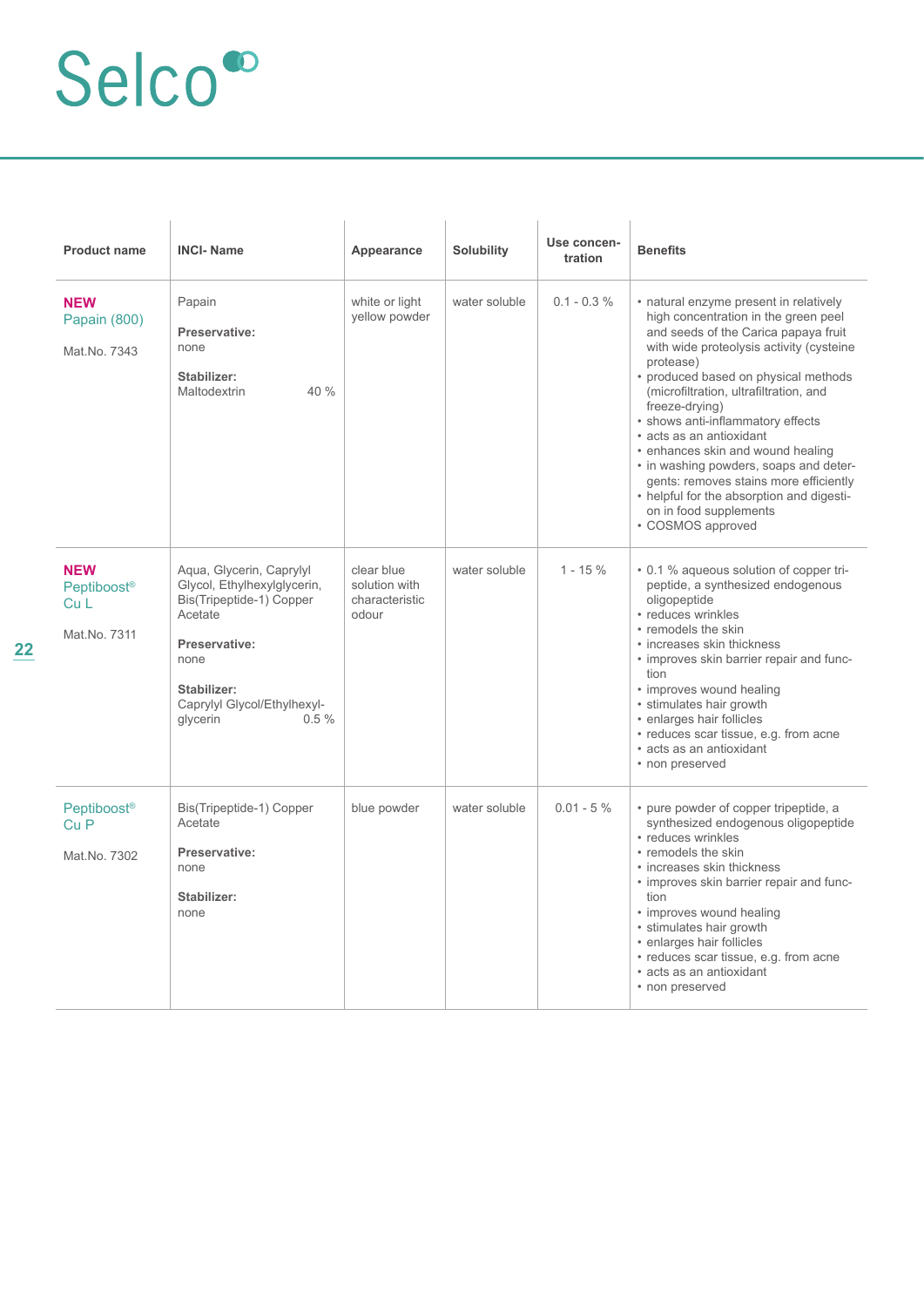| <b>Product name</b>                                           | <b>INCI-Name</b>                                                                                                  | Appearance     | <b>Solubility</b> | Use concen-<br>tration                          | <b>Benefits</b>                                                                                                                                                                                                                                                                                                                                                                                                                                                                                                                                                                                                                                                                                                                                                                    |
|---------------------------------------------------------------|-------------------------------------------------------------------------------------------------------------------|----------------|-------------------|-------------------------------------------------|------------------------------------------------------------------------------------------------------------------------------------------------------------------------------------------------------------------------------------------------------------------------------------------------------------------------------------------------------------------------------------------------------------------------------------------------------------------------------------------------------------------------------------------------------------------------------------------------------------------------------------------------------------------------------------------------------------------------------------------------------------------------------------|
| <b>NEW</b><br>Peptidox <sup>®</sup> L<br>Mat.No. 7326         | Aqua, Caprylyl Glycol, Acetyl<br>Hexapeptide-8<br>Preservative:<br>none<br>Stabilizer:<br>Caprylyl Glycol<br>0.5% | clear solution | water soluble     | $2 - 10%$                                       | · synthetic, acetylated multi peptide,<br>also known as Acetyl Hexapeptide-3<br>· sequence of six (hexa) organic amino<br>acids in L-form (Ac-EEMQRR-NH <sub>2</sub> )<br>• preservative free solution with<br>>= 0.05 % peptide content, stabilized<br>with caprylyl glycol<br>• non-toxic molecule that mimic the ac-<br>tion of BoNTs (Botulinum neurotoxins)<br>• reduces wrinkles: 2 % Peptidox® L<br>(cream) decreased wrinkle volume up<br>to of 34.28 % after 56 days, wrinkle<br>area up to 32.61 % and wrinkle ratio<br>up to 33.35 % (overall >30.2 % more<br>effective than benchmark)<br>• improves skin elasticity: 2 % Peptidox®<br>L (cream) increased skin elasticity up<br>to 10.03 % after 56 days (similar to<br>benchmark)<br>· decreases wrinkle progression |
| <b>NEW</b><br>Peptidox <sup>®</sup> P<br>Mat.No. 7325         | Acetyl Hexapeptide-8<br>Preservative:<br>none<br>Stabilizer:<br>none                                              | white powder   | water soluble     | $0.001 - 0.05$<br>$\frac{0}{0}$<br>10 - 500 ppm | • synthetic, acetylated multi peptide,<br>also known as Acetyl Hexapeptide-3<br>· sequence of six (hexa) organic amino<br>acids in L-form (Ac-EEMQRR-NH <sub>2</sub> )<br>• pure powder<br>• non-toxic molecule that mimic the ac-<br>tion of BoNTs (Botulinum neurotoxins)<br>• reduces wrinkles: 0.001 % Peptidox®<br>P (cream) decreased wrinkle volume<br>up to of 34.28 % after 56 days, wrinkle<br>area up to 32.61 % and wrinkle ratio<br>up to 33.35 % (overall >30.2 % more<br>effective than benchmark)<br>• improves skin elasticity: 0.001 %<br>Peptidox <sup>®</sup> P (cream) increased skin<br>elasticity up to 10.03 % after 56 days<br>(similar to benchmark)<br>• decreases wrinkle progression                                                                  |
| <b>NEW</b><br>Peptidox <sup>®</sup> Plus<br>P<br>Mat.No. 7300 | Acetyl Octapeptide-3<br>Preservative:<br>none<br>Stabilizer:<br>none                                              | white powder   | water soluble     | $0.01 - 0.05 \%$<br>$100 - 500$<br>ppm          | • synthetic, acetylated octapeptid-3, is a<br>high-quality water-soluble oligopeptide<br>for cosmetic use, especially in anti-<br>aging applications<br>· synthesized from octapeptide-3 and<br>acetic acid<br>• pure powder<br>• non-toxic molecule that mimic the ac-<br>tion of BoNTs (Botulinum neurotoxins)<br>• reduces wrinkles<br>• improves skin elasticity<br>· decreases wrinkle progression                                                                                                                                                                                                                                                                                                                                                                            |

Nature needs no cosmetics, but cosmetics need nature.



**23**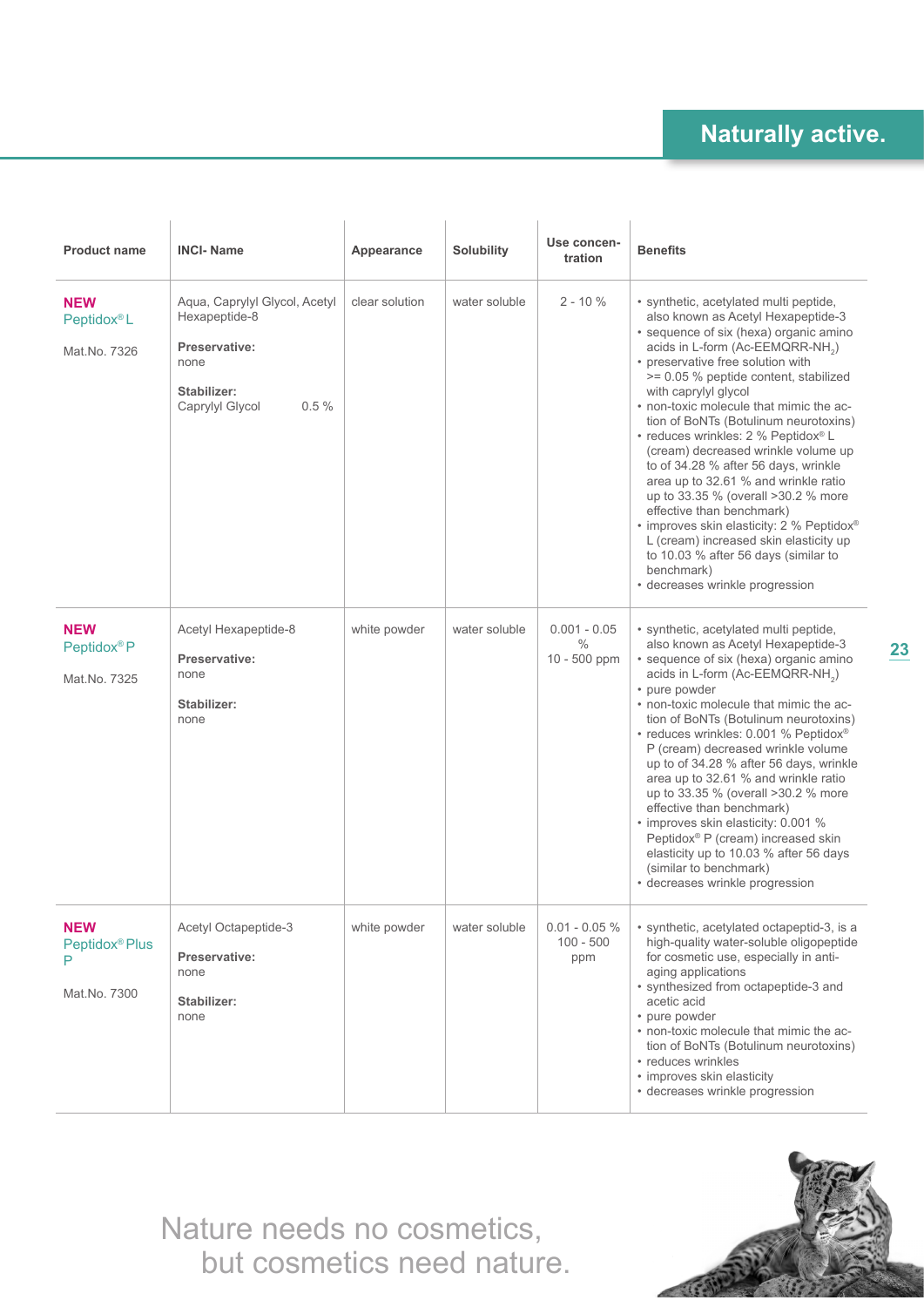| <b>Product name</b>                                       | <b>INCI-Name</b>                                                                                                                                                                                              | Appearance                                                                         | <b>Solubility</b> | Use concen-<br>tration               | <b>Benefits</b>                                                                                                                                                                                                                                                                                                                                                                                                                                                                 |
|-----------------------------------------------------------|---------------------------------------------------------------------------------------------------------------------------------------------------------------------------------------------------------------|------------------------------------------------------------------------------------|-------------------|--------------------------------------|---------------------------------------------------------------------------------------------------------------------------------------------------------------------------------------------------------------------------------------------------------------------------------------------------------------------------------------------------------------------------------------------------------------------------------------------------------------------------------|
| Peptilash <sup>®</sup><br>Extend L<br>Mat.No. 7297        | Glycerin, Aqua, Panthenol,<br>Trehalose, Caprylyl Glycol,<br>Ethylhexylglycerin, Biotinoyl<br>Tripeptide-1<br>Preservative:<br>none<br>Stabilizer:<br>0.25%<br>Caprylyl Glycol<br>0.25%<br>Ethylhexylglycerin | colorless to<br>pale beige<br>viscous liquid                                       | water soluble     | $1 - 5%$                             | • high-quality solution of Biotinoyl<br>Tripeptide-1 with Panthenol and Tre-<br>halose for cosmetic use, especially for<br>hair growth and volume<br>• helps eyelashes to appear longer,<br>fuller and stronger<br>• promotes hairbulb keratinocyte prolife-<br>ration<br>· ensures optimal hair anchorage<br>• increases hair growth and volume<br>• prevents hair loss<br>· suitable for pre-aging formulations<br>(slows down aging effects)<br>• non preserved              |
| Peptilash <sup>®</sup><br><b>Extend P</b><br>Mat.No. 7296 | <b>Biotinoyl Tripeptide-1</b><br>Preservative:<br>none<br>Stabilizer:<br>none                                                                                                                                 | white to off<br>white powder                                                       | water soluble     | $0.0001 -$<br>0.002%<br>$1 - 20$ ppm | • pure powder synthetic oligopeptide<br>Biotinoyl Tripeptide-1 for cosmetic<br>use, especially for hair growth and<br>volume<br>• helps eyelashes to appear longer,<br>fuller and stronger<br>· promotes hairbulb keratinocyte prolife-<br>ration<br>· ensures optimal hair anchorage<br>• increases hair growth and volume<br>• prevents hair loss<br>• suitable for pre-aging formulations<br>(slows down aging effects)<br>• non preserved                                   |
| Peptilash <sup>®</sup><br><b>Growth L</b><br>Mat.No. 7313 | Aqua, Glycerin, Caprylyl<br>Glycol, Ethylhexylglycerin,<br>Myristoyl Pentapeptide-17<br>Preservative:<br>none<br>Stabilizer:<br>0.425 %<br>Caprylyl Glycol<br>Ethylhexylglycerin 0.075%                       | clear to slightly<br>opaque, co-<br>lourless to yel-<br>lowish viscous<br>solution | water soluble     | $2 - 10%$                            | · solution of myristoyl pentapeptide-17<br>• it is a signal peptide<br>• stimulates keratin growth<br>• stimulates hair follicle cell growth<br>• thicken and lengthen eyelashes and<br>hairs<br>• fight signs of aging                                                                                                                                                                                                                                                         |
| Peptilash <sup>®</sup><br><b>Growth P</b><br>Mat.No. 7301 | Myristoyl Pentapeptide-17<br>Preservative:<br>none<br>Stabilizer:<br>none                                                                                                                                     | white powder                                                                       | water soluble     | $0.005 - 0.05$<br>$\frac{0}{0}$      | • pure powder synthetic oligopeptide<br>myristoyl pentapeptide-17 for cosmetic<br>use, especially for hair growth and<br>volume<br>• helps eyelashes to appear longer,<br>fuller and stronger<br>• promotes hairbulb keratinocyte prolife-<br>ration<br>· ensures optimal hair anchorage<br>• increases hair growth and volume<br>• prevents hair loss<br>• suitable for pre-aging formulations<br>(slows down aging effects)<br>• stimulates keratin growth<br>• non preserved |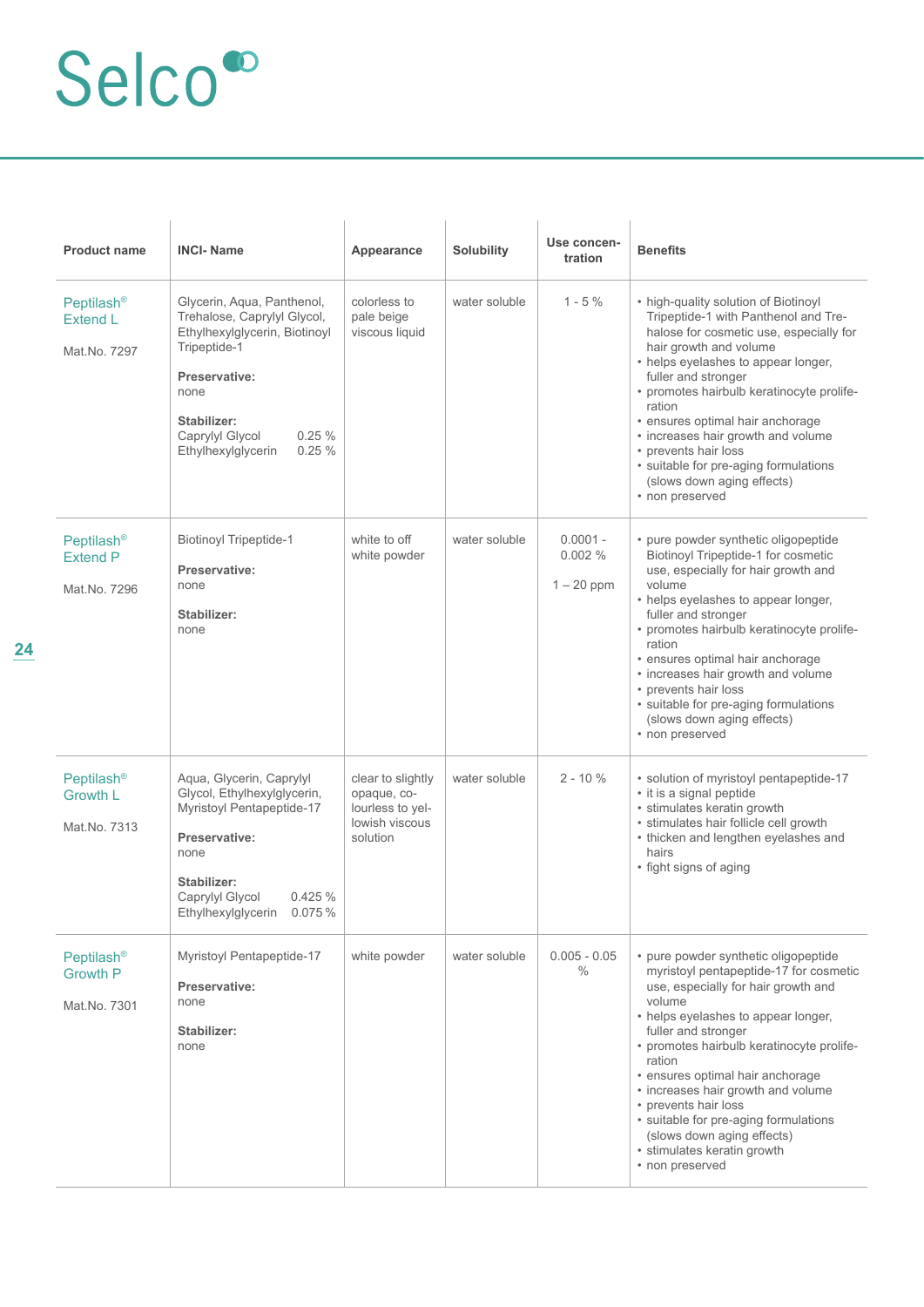| <b>Product name</b>                           | <b>INCI-Name</b>                                                         | Appearance                                     | Solubility                               | Use concen-<br>tration                                                  | <b>Benefits</b>                                                                                                                                                                                                                                                                                                                                                                                                                                                                                                                                                    |
|-----------------------------------------------|--------------------------------------------------------------------------|------------------------------------------------|------------------------------------------|-------------------------------------------------------------------------|--------------------------------------------------------------------------------------------------------------------------------------------------------------------------------------------------------------------------------------------------------------------------------------------------------------------------------------------------------------------------------------------------------------------------------------------------------------------------------------------------------------------------------------------------------------------|
| <b>Peptilash®</b><br>Length P<br>Mat.No. 7303 | Myristoyl Hexapeptide-16<br>Preservative:<br>none<br>Stabilizer:<br>none | white powder                                   | water soluble                            | $0.002 -$<br>0.03%<br>20 - 300 ppm                                      | • pure powder synthetic oligopeptide<br>myristoyl hexapeptide-16 for cosmetic<br>use, especially for hair growth and<br>volume<br>• helps eyelashes to appear longer,<br>fuller and stronger<br>• promotes hairbulb keratinocyte prolife-<br>ration<br>· ensures optimal hair anchorage<br>• increases hair growth and volume<br>• prevents hair loss<br>· suitable for pre-aging formulations<br>(slows down aging effects)<br>• stimulates keratin growth<br>• non preserved                                                                                     |
| Phytosterol<br>Complex 95 %<br>Mat.No. 7265   | Glycine Soja Sterols<br>Preservative:<br>none<br>Stabilizer:<br>none     | white to yellow-<br>amber powder               | soluble in<br>oils and fatty<br>alcohols | $0.02 - 0.5 %$<br>$1.0 - 2.0 %$<br>in dermato-<br>logical pro-<br>ducts | • Phytosterol Complex 95 % is produ-<br>ced from soybeans<br>• contains min. 40 % ß-sitosterol, stig-<br>masterol and campesterol<br>• application of 0.5 % Phytosterol Com-<br>plex 95 % shows pronounced effect on<br>regenerating skin barrier function by<br>90 % after 96h<br>• application of 0.5 % Phytosterol Com-<br>plex 95 % reduces sebum production<br>by 13.7 %<br>• Phytosterol Complex 95 % shows<br>great anti-inflammatory effect with<br>reduction of IL-6 production by 134 %<br>• anti-itching<br>• works against edema<br>• NATRUE certified |
| <b>Red Tourmaline</b><br>Mat.No. 7277         | Tourmaline<br>Preservative:<br>none<br>Stabilizer:<br>none               | White to light<br>grey powder<br>without odour | insoluble                                | 0.1%                                                                    | • fine powder of tourmaline (semipre-<br>cious stone)<br>• contains following minerals:<br>Lithium Tourmaline<br>Feldspar<br>Quartz-Aluminium oxide like Kaolin<br>• for wellness products                                                                                                                                                                                                                                                                                                                                                                         |
| Rutin DAB 10<br>Mat.No. 7225                  | Rutin<br>Preservative:<br>none<br>Stabilizer:<br>none                    | light greenish<br>yellow powder                | soluble in<br>phenethyl<br>alcohol       | $0.001 - 0.05 \%$                                                       | • synthetic production process to obtain<br>Rutin<br>· bioflavonoid, also called vitamin P<br>• very strong antioxidant<br>• very effective against oxygen radicals<br>• anti-inflammatory<br>· stabilizes blood membranes<br>· anti-microbial (against dandruff)<br>• NATRUE certified                                                                                                                                                                                                                                                                            |

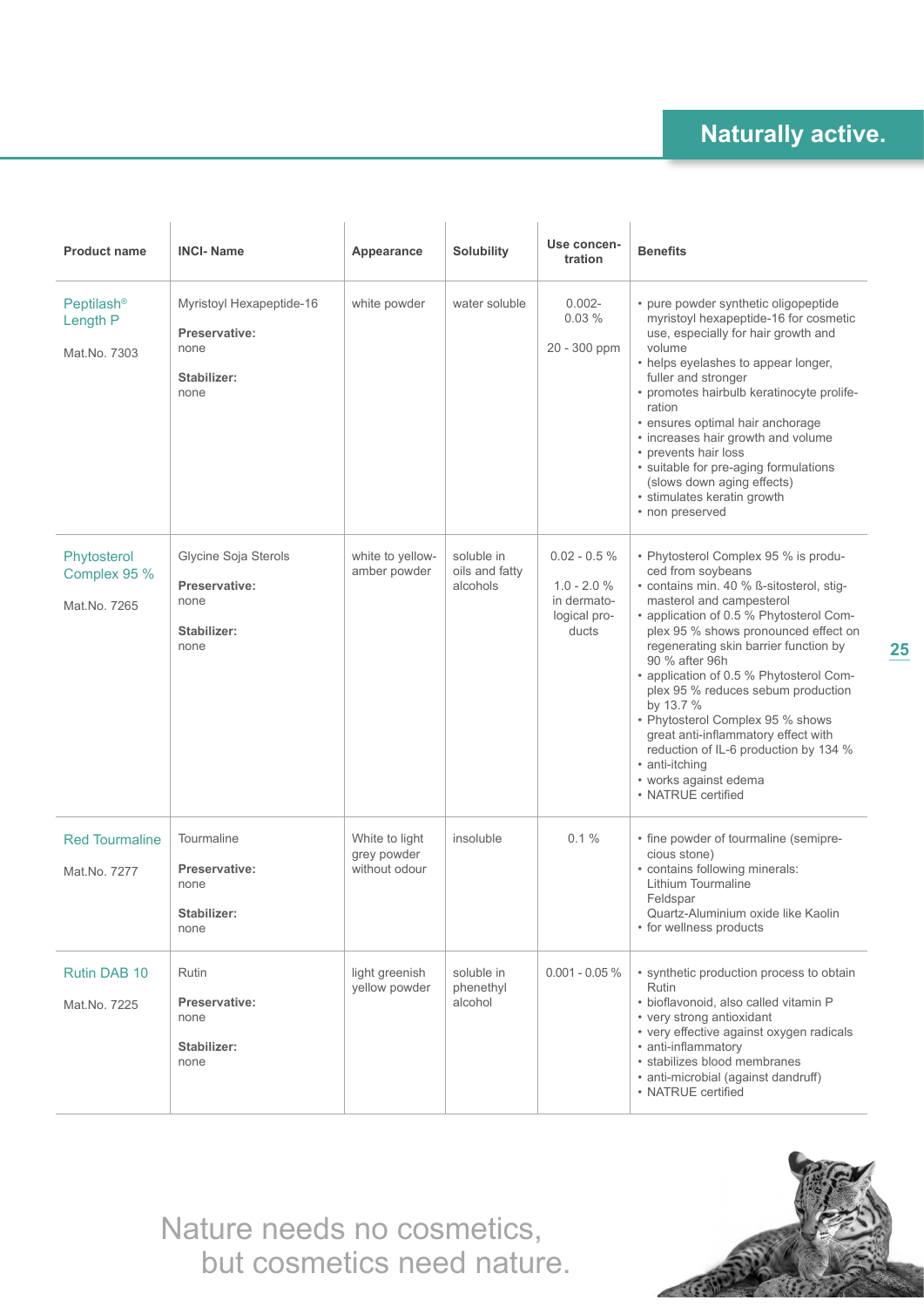| <b>Product name</b>                                           | <b>INCI-Name</b>                                                                                                  | Appearance                                           | <b>Solubility</b>                                                         | Use concen-<br>tration                                                                                                                                                                                                                            | <b>Benefits</b>                                                                                                                                                                                                                                                                                                                                                                                                                                                                                                                                                                                                           |
|---------------------------------------------------------------|-------------------------------------------------------------------------------------------------------------------|------------------------------------------------------|---------------------------------------------------------------------------|---------------------------------------------------------------------------------------------------------------------------------------------------------------------------------------------------------------------------------------------------|---------------------------------------------------------------------------------------------------------------------------------------------------------------------------------------------------------------------------------------------------------------------------------------------------------------------------------------------------------------------------------------------------------------------------------------------------------------------------------------------------------------------------------------------------------------------------------------------------------------------------|
| <b>Salicylic Acid</b><br>natural<br>Mat.No. 7324              | Salicylic Acid<br>Preservative:<br>none<br>Stabilizer:<br>none                                                    | white to off<br>white powder                         | soluble in<br>ethanol,<br>pentylene<br>glycol;<br>insoluble in<br>water   | $0.5 - 2.0 %$<br>in skin care<br>products<br>(leave-on and<br>rinse-off)<br>$0.1 - 3.0 \%$<br>in hair care<br>products<br>(rinse-off)<br>$15 - 40%$<br>in medical<br>application<br>against acne<br>and freckles<br>$= 0.5 \%$ as<br>preservative | • produced from Wintergreen oil and<br>Caustic Acid<br>• one of the most effective skin care<br>ingredients used to treat and prevent<br>acne<br>• shows strong exfoliating effects (che-<br>mical peeling)<br>• removes dead cells<br>• reduces inflammations<br>• inhibits sebum secretion<br>• shows good effect on melasma (hy-<br>perpigmentation) and post-inflamm-<br>atory pigmentation<br>· acts antimicrobial<br>• helps to reduce sings of photoaging<br>• helps to get and maintain clear pores<br>· suitable as anti-acne cleanser and<br>anti-dandruff agent<br>• in COSMOS certification process           |
| <b>SIG 1191</b><br>(Isoprenyl-<br>cysteine 3)<br>Mat.No. 7320 | Acetylglutaminoyl Farnesyl-<br>cysteine<br>Preservative:<br>none<br>Stabilizer:<br>none                           | off-white to<br>light brown<br>free-flowing<br>solid | miscible in<br>water<br>$(>10\%),$<br>insoluble in<br>alcohols or<br>oils | $0.05 - 0.25 \%$                                                                                                                                                                                                                                  | • SIG 1191 is a proprietary Isoprenylcy-<br>steine (IPC) molecule developed by<br>Dr. Jeffry Stock<br>• strongly inhibits production of pro-<br>inflammatory cytokines IL-8 and<br>$TNF\alpha$<br>• prevents the oxidative damage asso-<br>ciated with chronic inflammation and<br>stress<br>• delivers an immediate reduction of fine<br>lines and wrinkles<br>• boosts aquaporin-3 (AQP3) and in-<br>creases water transport and hydration<br>in the skin epidermis<br>• decreases puffiness and dark circles<br>• gives an even and brighten look in the<br>eye area<br>· effective moisturizer                        |
| <b>SIG 1459</b><br>(Isopreny-<br>cysteine)<br>Mat.No. 7322    | Disodium Tetramethylhexa-<br>decenylcysteine Formyl-<br>prolinate<br>Preservative:<br>none<br>Stabilizer:<br>none | off-white to<br>light brown<br>solid                 | miscible in<br>water<br>$(210\%),$<br>insoluble in<br>alcohols or<br>oils | $0.1 - 1\%$                                                                                                                                                                                                                                       | • SIG 1459 is a proprietary Isoprenyl-<br>cysteine (IPC) molecule developed by<br>Dr. Jeffry Stock<br>· clinically proven to outerform benzoyl<br>peroxide (BPO) statistical significance<br>ober 8 weeks in thosed with acne<br>prone skin<br>• not irritating the skin unlike BPO<br>• anti-bacterial activity, kills acne and<br>works effectively better than BPO or<br>sylicylic acid<br>• in epidermal keratinocytes SIG 1459<br>strongly inhibits TLR2/2 and TLR2/6<br>induced IL-8 release<br>• blocks T-cell receptor induced IL-17<br>production, which has been reported<br>to contribute to acne pathogenesis |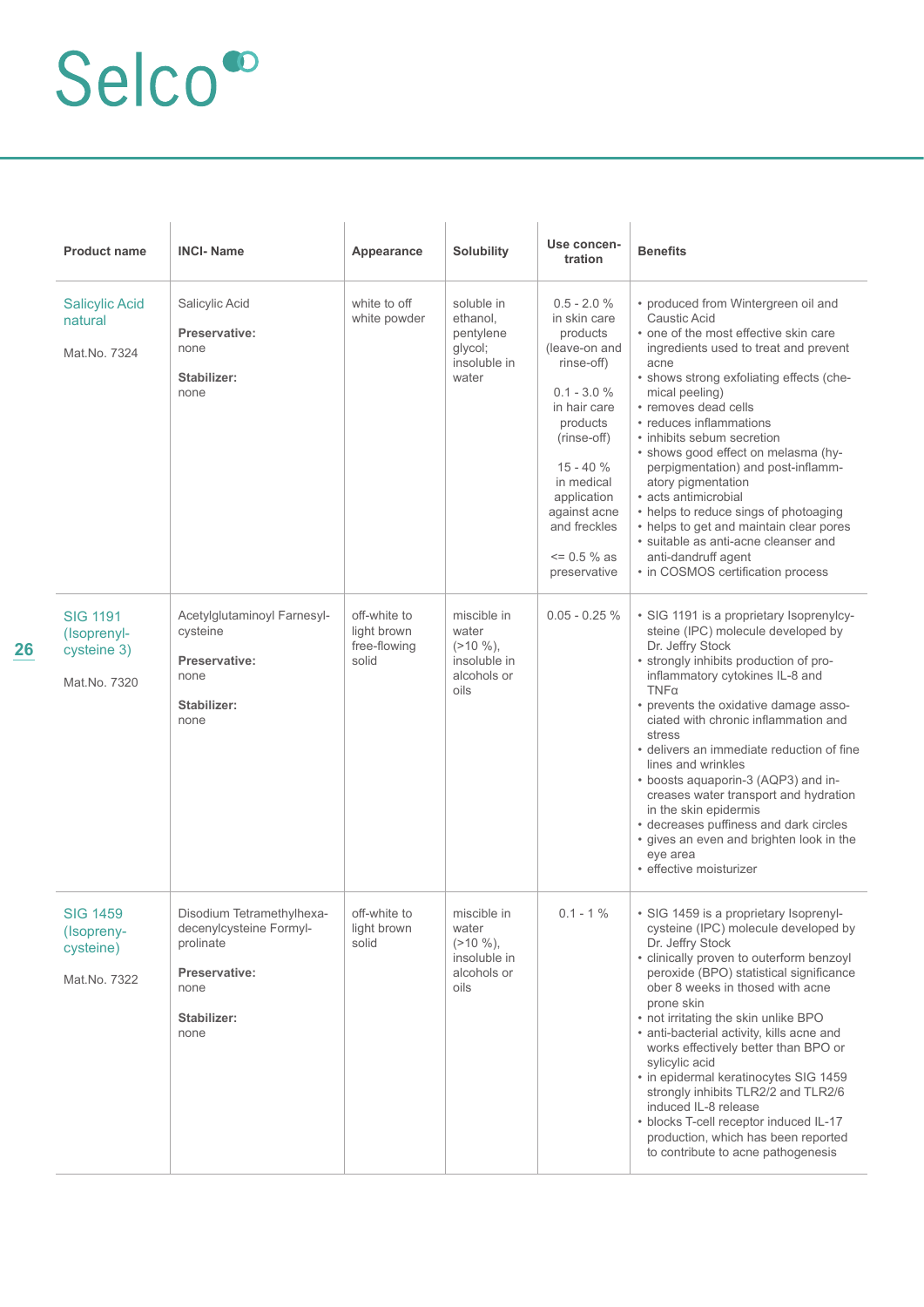| <b>Product name</b>                                        | <b>INCI-Name</b>                                                               | Appearance                                            | Solubility                                                                                        | Use concen-<br>tration                                         | <b>Benefits</b>                                                                                                                                                                                                                                                                                                                                                                                                                                                          |
|------------------------------------------------------------|--------------------------------------------------------------------------------|-------------------------------------------------------|---------------------------------------------------------------------------------------------------|----------------------------------------------------------------|--------------------------------------------------------------------------------------------------------------------------------------------------------------------------------------------------------------------------------------------------------------------------------------------------------------------------------------------------------------------------------------------------------------------------------------------------------------------------|
| Sodium Ascor-<br>byl Phosphate<br>Mat.No. 7307             | Sodium Ascorbyl Phosphate<br>Preservative:<br>none<br>Stabilizer:<br>none      | white to almost<br>white powder<br>with no smell      | soluble in<br>water, glyce-<br>rol or propy-<br>lene glycol                                       | $0.2 - 2.0$<br>skin care<br>$3.0 - 5.0$<br>skin white-<br>ning | • esterified derivative of Ascorbic Acid<br>• penetrates into the skin and shows<br>better efficacy than pure Ascorbic Acid<br>• decreases the generation of melanin<br>by inhibition of tyrosinase activity<br>• acts as an antioxidant<br>• decreases wrinkle progression<br>• reduces fine lines<br>• improves skin lightening<br>• improves radiance and an even skin<br>tone<br>• increases collagen production<br>• reduces and repairs sun damages on<br>the skin |
| <b>Stearyl</b><br>Glycyrrhetinate<br>Mat.No. 7227          | <b>Stearyl Glycyrrhetinate</b><br>Preservative:<br>none<br>Stabilizer:<br>none | white or<br>yellowish<br>powder                       | oil soluble                                                                                       | $0.02 - 0.5 \%$                                                | · pentacyclic triterpene acid extracted<br>from liquorice root<br>• stearylester of 18-ß glycyrrhetinic acid<br>• antiphlogistic<br>• controls sebum release<br>• skin soothing<br>• COSMOS approved<br>• NATRUE certified                                                                                                                                                                                                                                               |
| Tannic Acid,<br>powder pure<br>Ph EUR, USP<br>Mat.No. 7053 | <b>Tannic Acid</b><br>Preservative:<br>none<br>Stabilizer:<br>none             | brownish to<br>yellow fine<br>powder with no<br>odour | soluble in<br>water (up to<br>25 %) and in<br>alcohol                                             | $0.05 - 0.3 %$                                                 | • active ingredients out of oak gall nuts<br>• very high antioxidative power (AP)<br>of 681.719 AU antioxidative units, in<br>comparison to vitamin C of 1.000.000<br>AU<br>• as higher the AP as higher is the capa-<br>city to neutralize free radicals<br>• astringent<br>• anti-inflammatory<br>· effective against bacterias<br>• NATRUF certified                                                                                                                  |
| <b>Troxerutin</b><br>Mat.No. 7293                          | Troxerutin<br>Preservative:<br>none<br>Stabilizer:<br>none                     | yellow-green<br>crystalline<br>powder                 | soluble in<br>water, pen-<br>tylene and<br>propylene<br>glycol, slightly<br>soluble in<br>ethanol | $0.1 - 2\%$                                                    | • is one of the most stable bioflavonoids<br>• shows a better solubility as Rutin<br>• anti-inflammatory<br>• enhances the absorption of vitamin C<br>· improves microcirculation<br>• promoting new angiogenesis to pro-<br>mote collateral circulation<br>• increases capillary resistance and<br>reduce capillary permeabillity<br>• antibacterial                                                                                                                    |

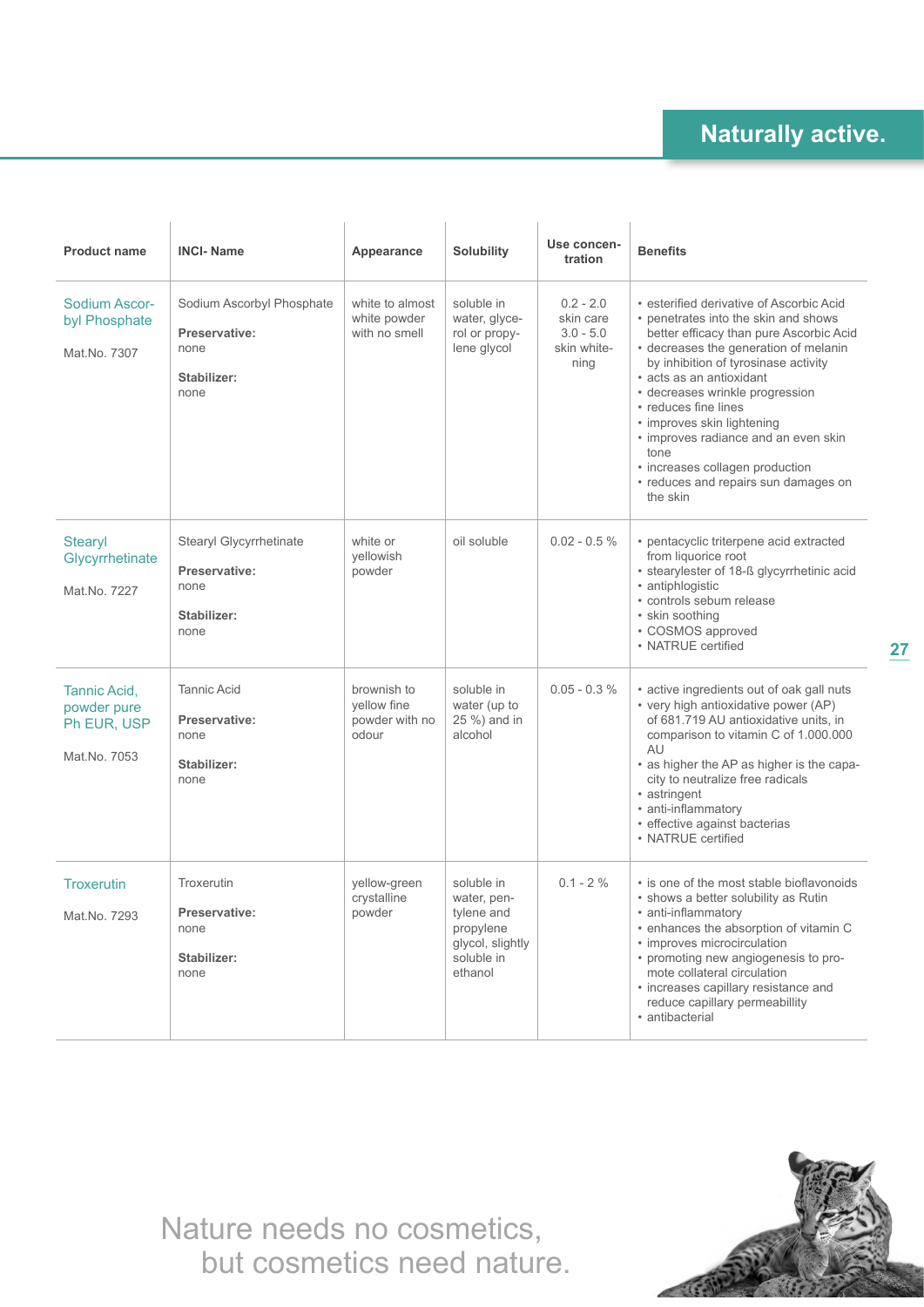| <b>Product name</b>                                               | <b>INCI-Name</b>                                                                                                         | Appearance                                                                     | <b>Solubility</b>                                            | Use concen-<br>tration | <b>Benefits</b>                                                                                                                                                                                                                                                                                                                                                               |
|-------------------------------------------------------------------|--------------------------------------------------------------------------------------------------------------------------|--------------------------------------------------------------------------------|--------------------------------------------------------------|------------------------|-------------------------------------------------------------------------------------------------------------------------------------------------------------------------------------------------------------------------------------------------------------------------------------------------------------------------------------------------------------------------------|
| <b>Turmeric Oil</b><br>(CO <sub>2</sub> )<br>Mat.No. 7250         | Curcuma Longa Root<br>Extract<br>Preservative:<br>none<br>Stabilizer:<br>none                                            | yellowish<br>orangish liquid<br>with aromatic<br>odour, typical<br>of turmeric | oil soluble                                                  | $0.05 - 2.0 %$         | • CO <sub>2</sub> extracted essential oil out of<br>curcuma longa root<br>• contains turmerone<br>• soothes skin<br>· antioxidant (ROS reactive oxygene<br>species)<br>· gives an even skin-tone and glow to<br>skin<br>• useful in aromatherapy for relaxing,<br>balancing and stimulating<br>• NATRUE certified                                                             |
| <b>Ursolic Acid</b><br>Na-Salt<br>natural<br>Mat.No. 7278         | Sodium Ursolate, Sodium<br>Oleanolate<br>Preservative:<br>none<br>Stabilizer:<br>none                                    | white powder                                                                   | soluble in<br>pentylene<br>glycol and<br>propylene<br>glycol | $0.1 - 0.3 \%$         | • mixture of Ursolic acid Sodium Salt<br>and Oleanolic acid Sodium Salt (pen-<br>tacyclic triterpenoid acids)<br>· minimizes photo-aging<br>· enhances skin elasticity<br>· acts as an antioxidant<br>• reduces inflammatory<br>· stabilizes liposome membranes<br>• shows anti-tumor activity<br>• shows anti-microbial activity<br>• reduces wrinkles<br>• NATRUE certified |
| ViaFerm <sup>®</sup> White<br><b>Shiitake</b><br>Mat.No. 7274     | Lentinus Edodes Mycelium<br>Extract<br>Preservative:<br>Phenoxyethanol<br>0.5%<br>Stabilizer:<br>0.5%<br>Caprylyl Glycol | light yellow am-<br>ber liquid with<br>characteristic<br>odour                 | water soluble                                                | 2.0%                   | • biotechnological derived extract from<br>shiitake mushroom ferment<br>• skin lightening<br>· against age spots<br>· degrades melanin<br>· anti-inflammatory<br>• COSMOS approved                                                                                                                                                                                            |
| ViaPure <sup>®</sup><br>Andrographis<br>Mat.No. 7272              | Andrographis Paniculata<br><b>Leaf Extract</b><br>Preservative:<br>none<br>Stabilizer:<br>none                           | white crystalli-<br>ne powder with<br>characteristic<br>odour                  | soluble in<br>glycols                                        | $0.1 - 0.2 \%$         | • extract from the leaves of androgra-<br>phis paniculata<br>• with min. 95 % of andrographolides<br>· anti-inflammatory<br>• soothing<br>• skin lightening<br>• against dark circles<br>• against oxidative stress<br>• COSMOS approved                                                                                                                                      |
| ViaPure <sup>®</sup><br><b>Boswellia</b><br>Green<br>Mat.No. 7308 | Boswellia Serrata Resin<br>Extract<br>Preservative:<br>none<br>Stabilizer:<br>none                                       | pale yellow<br>to off white<br>powder with<br>characteristic<br>odour          | oil soluble                                                  | $0.1 - 0.2 \%$         | · lipophilic extract from boswellia serra-<br>ta resin<br>• contains min. 65 % boswellic acids<br>• soothing<br>• firming<br>• inhibits elastase<br>• improves skin barrier function<br>• COSMOS approved<br>• NATRUE certified                                                                                                                                               |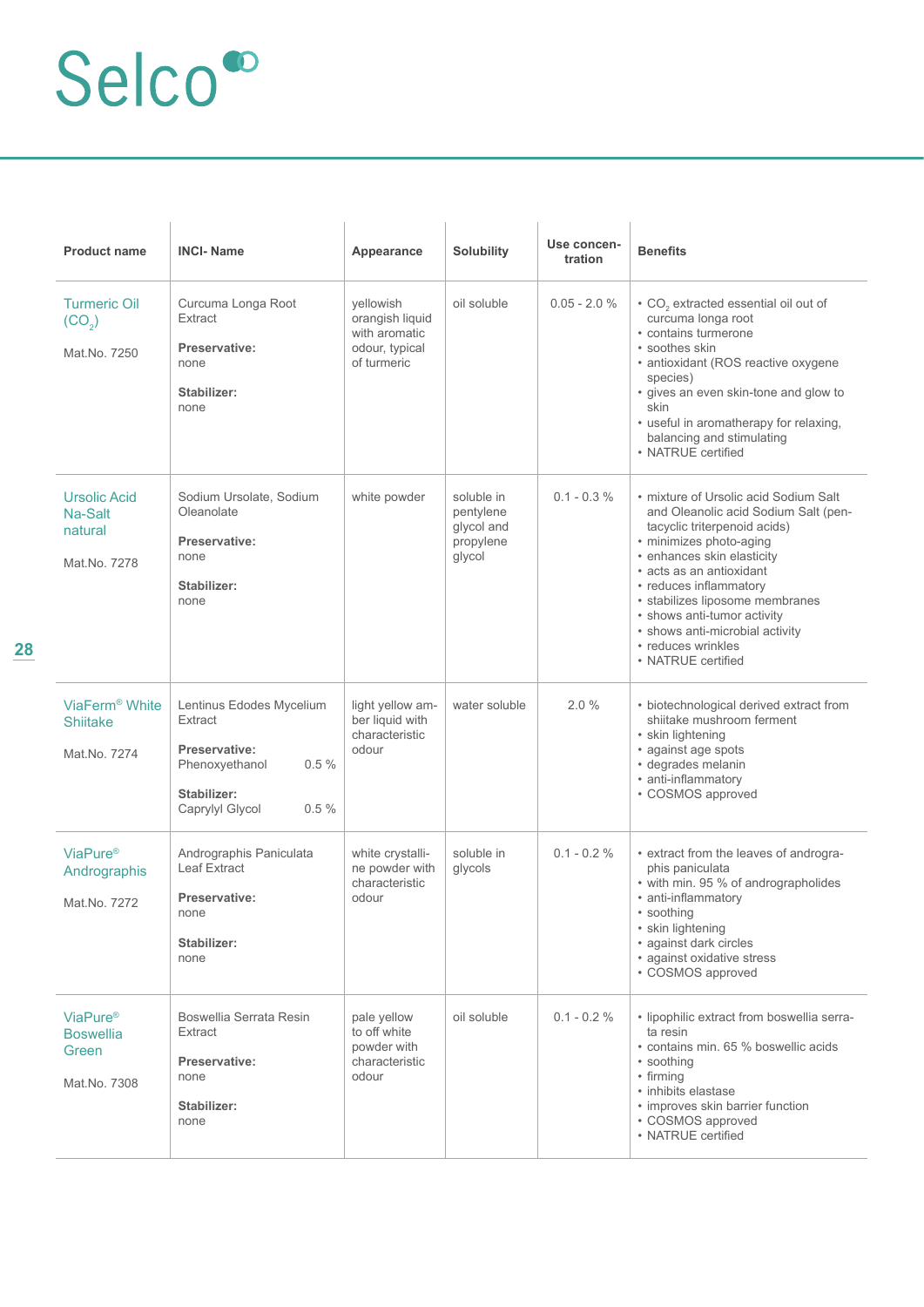| <b>Product name</b>                                      | <b>INCI-Name</b>                                                                                          | Appearance                                      | <b>Solubility</b>     | Use concen-<br>tration | <b>Benefits</b>                                                                                                                                                                                                                                                                                                              |
|----------------------------------------------------------|-----------------------------------------------------------------------------------------------------------|-------------------------------------------------|-----------------------|------------------------|------------------------------------------------------------------------------------------------------------------------------------------------------------------------------------------------------------------------------------------------------------------------------------------------------------------------------|
| ViaPure <sup>®</sup> Citrus<br>Mat.No. 7273              | <b>Citrus Grandis Peel Extract</b><br>Preservative:<br>none<br>Stabilizer:<br>none                        | yellow powder<br>with characte-<br>ristic odour | soluble in<br>ethanol | $0.1 - 0.2 \%$         | • extract from paring of young grape-<br>fruits<br>• contains min. 95 % apigenin<br>· protects body's own hyaluronic acid<br>· anti-inflammatory<br>• repair effect<br>• protects DNA from UV-damage                                                                                                                         |
| <b>ViaPure®</b><br>Coleus<br>Mat.No. 7269                | Coleus Barbatus Root<br>Extract<br>Preservative:<br>none<br>Stabilizer:<br>none                           | white powder<br>with characte-<br>ristic odour  | soluble in<br>glycols | $0.05 - 0.1 %$         | • extract from the roots of coleus barba-<br>tus<br>• contains min. 97 % forskolin<br>• improves barrier repair and barrier<br>function<br>• contributes to healthier stratum<br>corneum<br>• prevents UVB and DNA damage<br>· stimulates DNA repair<br>• anti-inflammatory<br>· supports lipolysis in human adipocy-<br>tes |
| ViaPure <sup>®</sup> Hops<br>Mat.No. 7271                | Humulus Lupulus Extract,<br>Linoleic Acid, Linolenic Acid<br>Preservative:<br>none<br>Stabilizer:<br>none | dark amber<br>oil with sharp<br>pungent odour   | oil soluble           | $1.0 \%$               | • CO <sub>2</sub> extract from humulus lupulus<br>(hops)<br>• contains min. 25 % dihydroiso-α-<br>humulones<br>• prevents buildup of spider veins<br>· soothing<br>• prevents dark circles                                                                                                                                   |
| <b>ViaPure®</b><br><b>Licorice White</b><br>Mat.No. 7276 | Glycyrrhiza Glabra Root<br>Extract<br>Preservative:<br>none<br>Stabilizer:<br>none                        | beige powder<br>with slight<br>odour            | soluble in<br>glycols | $0.03 - 0.05 %$        | · extract from glycyrrhiza glabra<br>(licorice roots)<br>· contains min. 95 % glabridin<br>• skin lightening<br>• reduces age spots<br>• soothing<br>• antioxidant<br>• anti-microbial                                                                                                                                       |

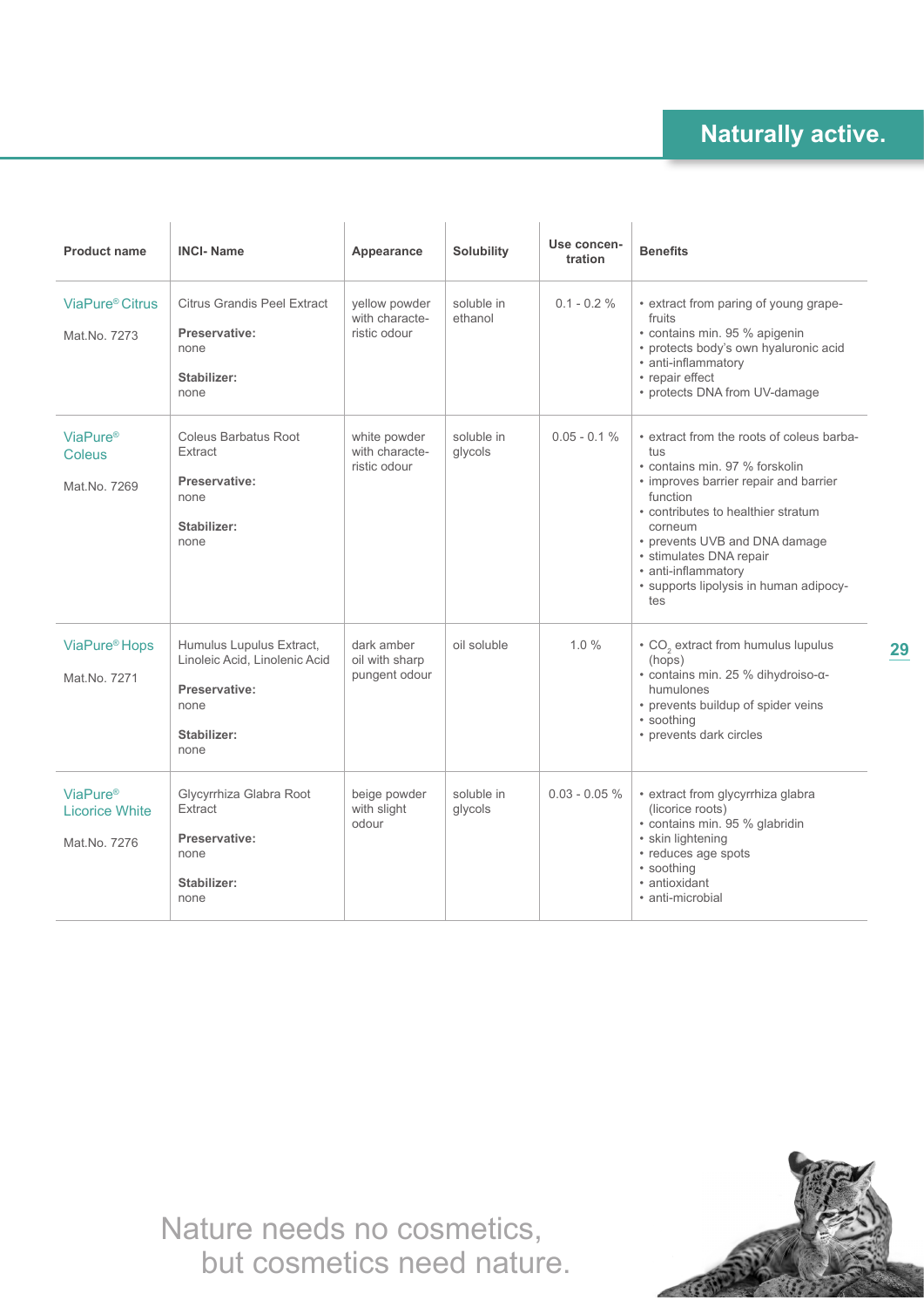| <b>Product name</b>                         | <b>INCI-Name</b>                                                                               | Appearance                                             | Solubility                                                                                                                                                                         | Use concen-<br>tration                                               | <b>Benefits</b>                                                                                                                                                                                                                                                                                                                                                                                                                                                                                                         |
|---------------------------------------------|------------------------------------------------------------------------------------------------|--------------------------------------------------------|------------------------------------------------------------------------------------------------------------------------------------------------------------------------------------|----------------------------------------------------------------------|-------------------------------------------------------------------------------------------------------------------------------------------------------------------------------------------------------------------------------------------------------------------------------------------------------------------------------------------------------------------------------------------------------------------------------------------------------------------------------------------------------------------------|
| ViaPure <sup>®</sup> POM<br>Mat.No. 7288    | <b>Punica Granatum Fruit</b><br><b>Extract</b><br>Preservative:<br>none<br>Stabilizer:<br>none | brown powder<br>with characte-<br>ristic odour         | insoluble in<br>water and<br>plant oils;<br>soluble in<br>pentylene<br>glycol, pro-<br>pylene glycol<br>and ethanol                                                                | $0.01 - 0.2 \%$                                                      | • high-purity extract of pomegranate fruit<br>· contains min. 40 % ellagic acid<br>• in folk medicine pomegranate has<br>been used in oral care<br>• inhibits type IV collagenase also<br>known as matrix metalloproteinase-2<br>$(MMP-2)$<br>• MMP-2 is involved in the breakdown<br>of extracellular matrix (ECM)<br>• inhibits stromelysin-1 also known as<br>matrix metalloproteinase-3 (MMP-3)<br>· MMP-3 enzyme degrades collagen<br>types II, III, IV, IX, X, proteoglycans,<br>fibronectin, laminin and elastin |
| ViaPure <sup>®</sup> Poria<br>Mat.No. 7270  | Poria Cocos Extract<br>Preservative:<br>none<br>Stabilizer:<br>none                            | light yellow<br>powder with<br>characteristic<br>odour | soluble in<br>pentylene<br>and butylene<br>glycol                                                                                                                                  | $0.1 - 0.2 \%$                                                       | • extract from poria cocos<br>• contains triterpenoids (lanostane type)<br>• anti-inflammatory<br>• anti-edematous<br>• soothing<br>• decreases redness<br>• decreases puffiness<br>• for sensitive and atopic skin                                                                                                                                                                                                                                                                                                     |
| ViaPure <sup>®</sup> Rice<br>Mat.No. 7282   | Oryza Sativa Bran Extract<br>Preservative:<br>none<br>Stabilizer:<br>none                      | white powder<br>with a typical<br>smell                | water soluble                                                                                                                                                                      | max. 1.0 %                                                           | • dried water extract of rice bran<br>• contains min. 90 % phytic acid (known<br>as inositol hexaphosphate, IP6)<br>• more effective exfoliator than glycolic<br>acid<br>• increase cell turnover<br>• desquamation<br>• skin-tone lightening<br>· antioxidant<br>• chelation<br>• COSMOS approved<br>• NATRUE certified                                                                                                                                                                                                |
| <b>Vitamin A</b><br>Acetate<br>Mat.No. 7309 | Retinyl Acetate<br><b>Preservative:</b><br>none<br>Stabilizer:<br>none                         | straw yellow<br>crystal                                | soluble in<br>most organic<br>solvents<br>(acetone,<br>chloroform,<br>ethanol, iso-<br>propanol) and<br>in fats or oils<br>(750g/100 mL);<br>insoluble in<br>water and<br>glycerol | Body lotions<br>max. 0.05 %<br>Hand and<br>face creams<br>max. 0.3 % | · also named retinyl acetate<br>• naturally occurring ester of Vitamin A<br>• to increase the stability acetic acid<br>was bound to the easily degradable<br>Vitamin A<br>• reduces inflammations<br>• helps to fight acne<br>• reduces wrinkles<br>• acts as an antioxidant<br>• increases skin thickness<br>• increases cell growth<br>• helps to maintain sebum integrity                                                                                                                                            |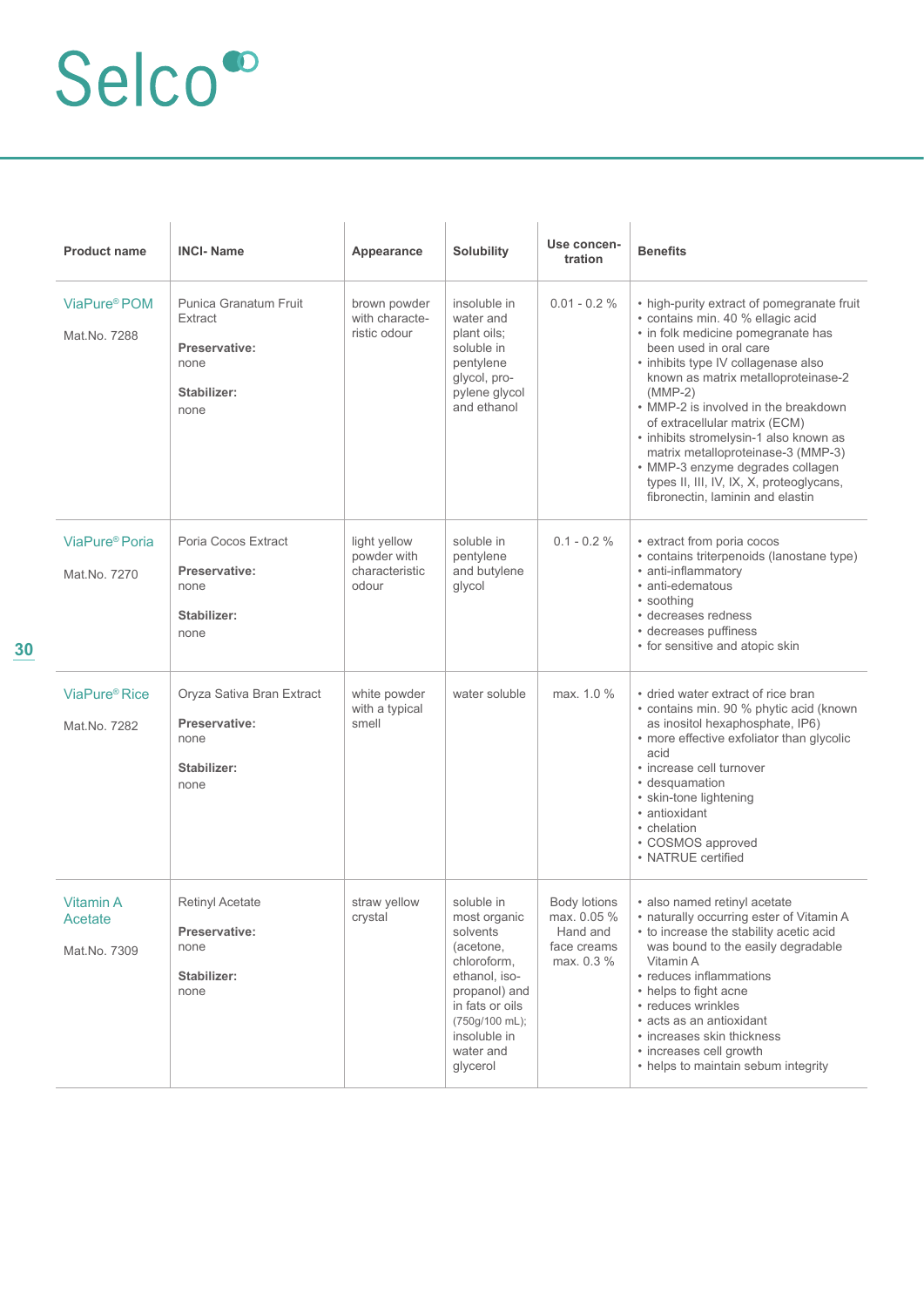### **1 - Hydration • Moisturizer**

| <b>Product name</b>                     | <b>INCI-Name</b>                   | Solubility                                                                               |
|-----------------------------------------|------------------------------------|------------------------------------------------------------------------------------------|
| Aloe Vera freeze dried gel powder 200:1 | Aloe Barbadensis Leaf Juice Powder | water soluble                                                                            |
| Astaxanthin 5% I                        | Haematococcus Pluvialis Extract    | oil soluble, dispersible<br>in water                                                     |
| <b>Buriti Oil (virgin)</b>              | Mauritia Flexuosa Fruit Oil        | oil soluble                                                                              |
| <b>Cupuacu Butter (deodorized)</b>      | Theobrama Grandiflorum Seed Butter | oil soluble                                                                              |
| HyVia <sup>™</sup> (Chia Seed Extract)  | Salvia Hispanica Seed Oil          | miscible with fats, oils,<br>alcohols, hydrocarbons<br>and ethers; insoluble in<br>water |
| Mangosteen                              | Mangostin                          | oil soluble                                                                              |
| Murumuru Butter (deodorized)            | Astrocaryum Murumuru Seed Butter   | oil soluble                                                                              |
| SIG 1191 (Isoprenylcysteine 3)          | Acetylglutaminoyl Farnesylcysteine | miscible in water<br>$($ >10 %); insoluble in<br>alcohols or oils                        |
| ViaPure <sup>®</sup> Boswellia Green    | Boswellia Serrata Resin Extract    | oil soluble                                                                              |
| ViaPure <sup>®</sup> Citrus             | Citrus Grandis Peel Extract        | soluble in ethanol                                                                       |
| ViaPure <sup>®</sup> Coleus             | Coleus Barbatus Root Extract       | soluble in glycol                                                                        |

#### **2 - Skin Protection • Radical Scavenger**

| <b>Product name</b>                        | <b>INCI-Name</b>            | Solubility                                                                |
|--------------------------------------------|-----------------------------|---------------------------------------------------------------------------|
| 18-ß-Glycyrrhetinic Acid                   | Glycyrrhetinic Acid         | soluble in hot water,<br>phenylethyl alcohol and<br>in ethanol up to 0.6% |
| <b>AGSE (Activated Grape Seed Extract)</b> | Vitis Vinifera Seed Extract | miscible with alcohols<br>and glycols; insoluble in<br>water or oils      |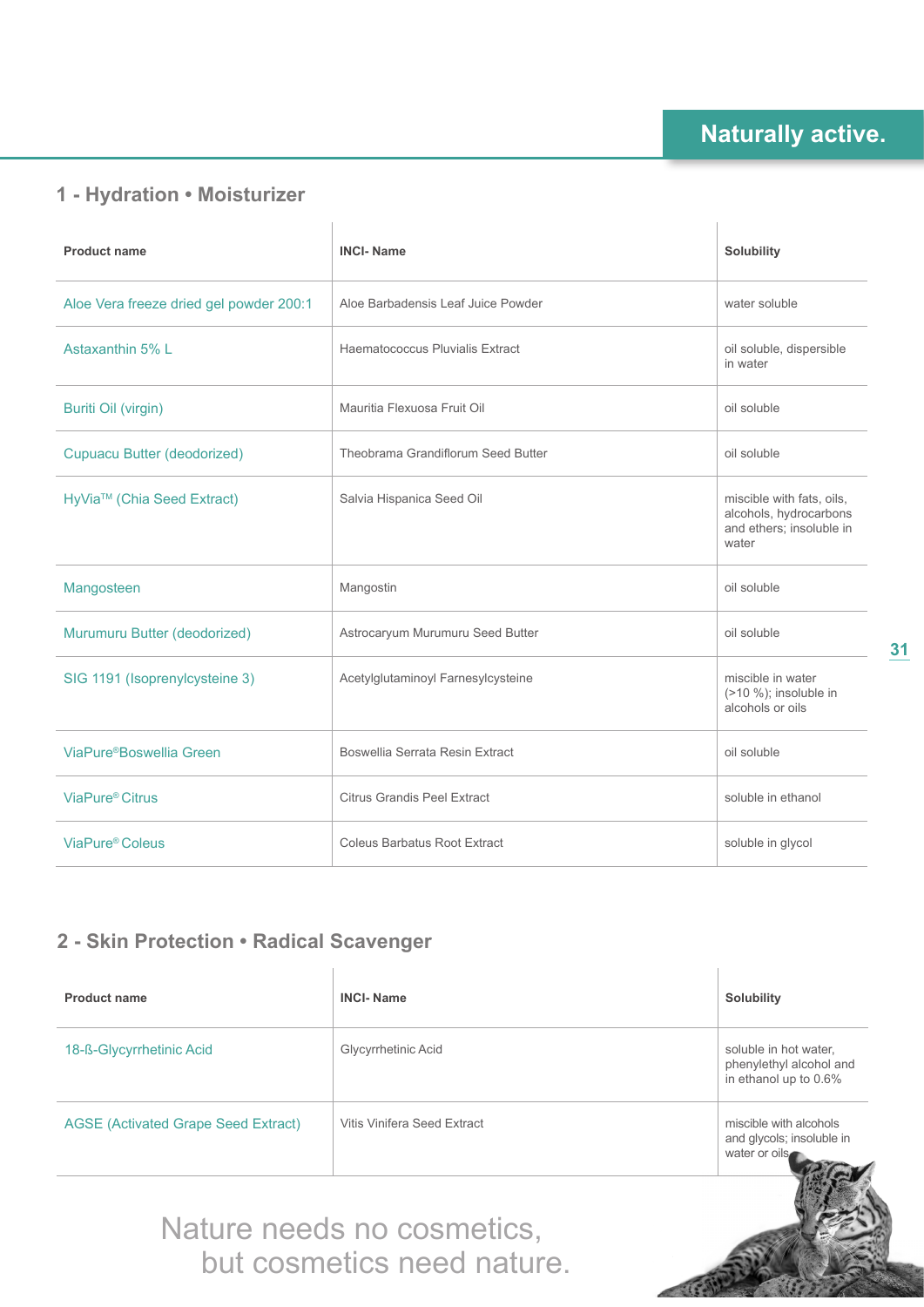**32**

### **2 - Skin Protection • Radical Scavenger**

| <b>Product name</b>                     | <b>INCI-Name</b>                                                                   | Solubility                                                                                                  |
|-----------------------------------------|------------------------------------------------------------------------------------|-------------------------------------------------------------------------------------------------------------|
| Aloe Vera freeze dried gel powder 200:1 | Aloe Barbadensis Leaf Juice Powder                                                 | water soluble                                                                                               |
| Ammonium Glycyrrhizinate                | Ammonium Glycyrrhizate                                                             | water soluble                                                                                               |
| <b>Ascorbyl Glucoside</b>               | Ascorbyl Glucoside                                                                 | water soluble                                                                                               |
| <b>Ascorbyl Isostearate</b>             | Ascorbyl Isostearate                                                               | oil soluble, insoluble in<br>water, up to 10 % soluble<br>at RT in organic solvents                         |
| Astaxanthin 5% L                        | Haematococcus Pluvialis Extract                                                    | oil soluble, dispersible<br>in water                                                                        |
| <b>Bakuchiol natural</b>                | <b>Bakuchiol</b>                                                                   | oil soluble, insoluble in<br>water, up to 1 % soluble<br>in glycerin, propylene<br>glycol, pentylene glycol |
| <b>Bamboo Charcoal powder</b>           | <b>Charcoal Powder</b>                                                             | insoluble in water, orga-<br>nic solvents and oils                                                          |
| alpha-Bisabolol natural (C)             | Bisabolol                                                                          | oil soluble                                                                                                 |
| alpha-Bisabolol organic (A)             | Bisabolol                                                                          | oil soluble                                                                                                 |
| Buriti Oil (virgin)                     | Mauritia Flexuosa Fruit Oil                                                        | oil soluble                                                                                                 |
| Coenzyme Q 10                           | Ubiquinone                                                                         | oil soluble                                                                                                 |
| <b>Cupuacu Butter (deodorized)</b>      | Theobrama Grandiflorum Seed Butter                                                 | oil soluble                                                                                                 |
| Dipotassium Glycyrrhizinate             | Dipotassium Glycyrrhizate                                                          | water soluble                                                                                               |
| <b>Flder Flower Extract</b>             | Aqua, Alcohol Denat., Phenethyl Alcohol, Sambucus Nigra Flower<br>Extract          | water soluble                                                                                               |
| <b>Epidermal Growth Factor L</b>        | Aqua, Glycerin, Mannitol, Phenoxyethanol, Ethylhexylglycerin,<br>sh-Oligopeptide-1 | water soluble, soluble in<br>ethanol, propylene gly-<br>col, glycerin, penthylene<br>glycol, Dermosoft 1388 |
| <b>Esculin natural</b>                  | Esculin                                                                            | slightly soluble in cold<br>water, readily soluble in<br>hot water and ethanol                              |
| <b>Ethyl Ascorbic Acid</b>              | 3-O-Ethyl Ascorbic Acid                                                            | water soluble                                                                                               |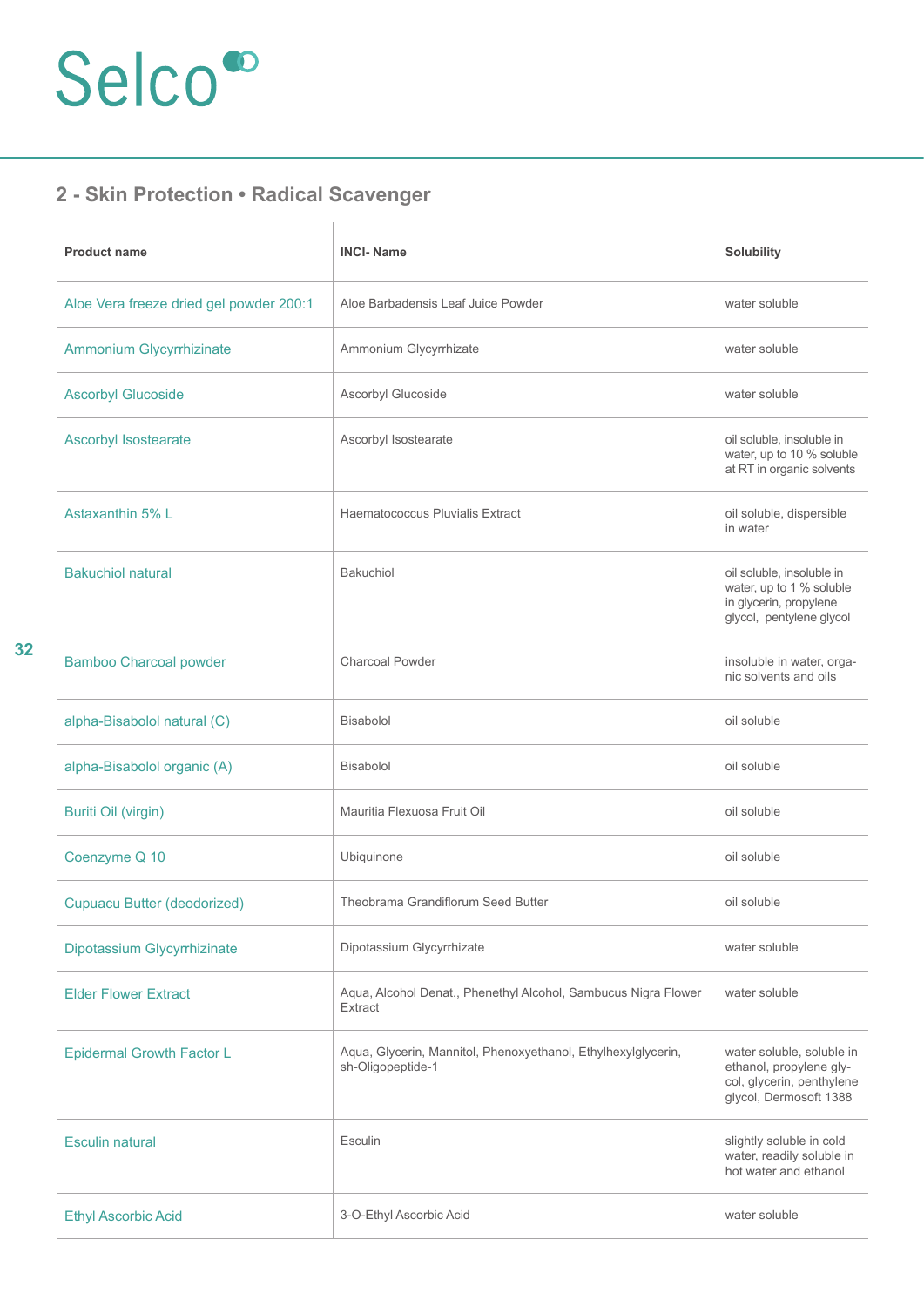### **2 - Skin Protection • Radical Scavenger**

| <b>Product name</b>                    | <b>INCI-Name</b>                                                                         | Solubility                                                                               |
|----------------------------------------|------------------------------------------------------------------------------------------|------------------------------------------------------------------------------------------|
| Green Tea Extract (EGCG) 90            | Epigallocatechin Gallate                                                                 | soluble in water, glyce-<br>rin, propylene glycol and<br>ethanol                         |
| HyVia <sup>™</sup> (Chia Seed Extract) | Salvia Hispanica Seed Oil                                                                | miscible with fats, oils,<br>alcohols, hydrocarbons<br>and ethers; insoluble in<br>water |
| <b>Magnesium Ascorbyl Phosphate</b>    | Magnesium Ascorbyl Phosphate                                                             | water soluble                                                                            |
| Mangosteen                             | Mangostin                                                                                | oil soluble                                                                              |
| Murumuru Butter (deodorized)           | Astrocaryum Murumuru Seed Butter                                                         | oil soluble                                                                              |
| Papain (200) / Papain (800)            | Papain                                                                                   | water soluble                                                                            |
| Peptiboost <sup>®</sup> Cu L           | Aqua, Glycerin, Caprylyl Glycol, Ethylhexylglycerin,<br>Bis(Tripeptide-1) Copper Acetate | water soluble                                                                            |
| Peptiboost <sup>®</sup> Cu P           | Bis(Tripeptide-1) Copper Acetate                                                         | water soluble                                                                            |
| Phytosterol Complex 95 %               | Glycine Soja Sterols                                                                     | soluble in oils and fatty<br>alcohols                                                    |
| Rutin DAB 10                           | <b>Rutin</b>                                                                             | soluble in phenethyl<br>alcohol                                                          |
| <b>Salicylic Acid natural</b>          | Salicylic Acid                                                                           | soluble in ethanol,<br>pentylene glycol;<br>insoluble in water                           |
| SIG 1191 (Isoprenylcysteine 3)         | Acetylglutaminoyl Farnesylcysteine                                                       | miscible in water<br>$($ >10 %); insoluble in<br>alcohols or oils                        |
| SIG 1459 (Isoprenylcysteine)           | Disodium Tetramethylhexadecenylcysteine Formylprolinate                                  | miscible in water<br>$($ >10 %), insoluble in<br>alcohols or oils                        |
| <b>Sodium Ascorbyl Phosphate</b>       | Sodium Ascorbyl Phosphate                                                                | soluble in water, glycerol<br>or propylene glycol                                        |
| <b>Stearyl Glycyrrhetinate</b>         | Stearyl Glycyrrhetinate                                                                  | oil soluble                                                                              |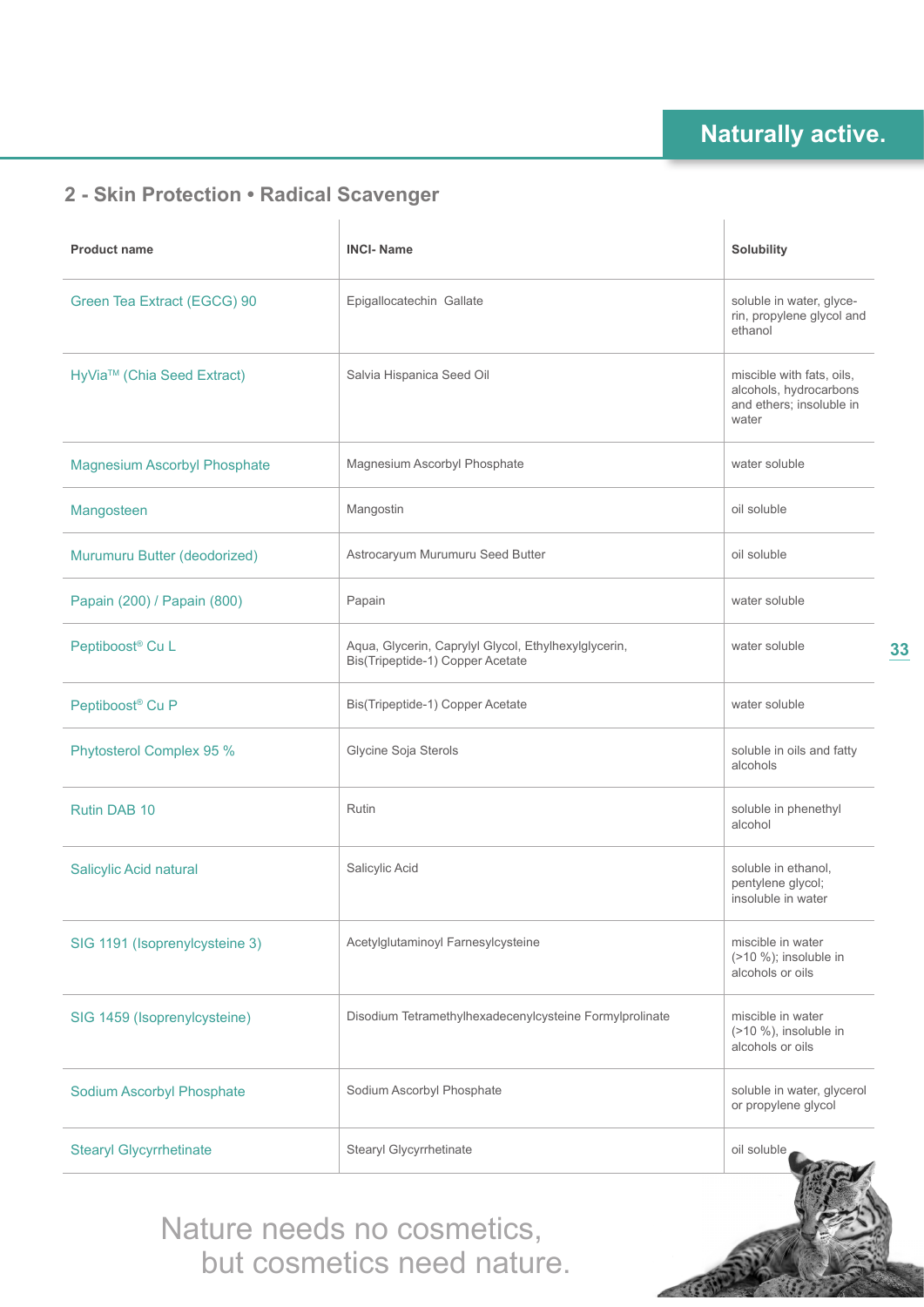### **2 - Skin Protection • Radical Scavenger**

| <b>Product name</b>                   | <b>INCI-Name</b>                                       | Solubility                                                                                              |
|---------------------------------------|--------------------------------------------------------|---------------------------------------------------------------------------------------------------------|
| Tannic Acid, powder pure, Ph EUR, USP | <b>Tannic Acid</b>                                     | soluble in water (up to<br>25 %) and in alcohol                                                         |
| <b>Troxerutin</b>                     | Troxerutin                                             | soluble in water, pen-<br>tylene and propylene<br>glycol, slightly soluble in<br>ethanol                |
| Turmeric Oil (CO <sub>2</sub> )       | Curcuma Longa Root Extract                             | oil soluble                                                                                             |
| <b>Ursolic Acid Na-Salt natural</b>   | Sodium Ursolate, Sodium Oleanolate                     | soluble in pentylene<br>glycol and propylene<br>glycol                                                  |
| ViaFerm <sup>®</sup> White Shiitake   | Lentinus Edodes Mycelium Extract                       | water soluble                                                                                           |
| ViaPure <sup>®</sup> Andrographis     | Andrographis Paniculata Leaf Extract                   | soluble in glycols                                                                                      |
| ViaPure® Boswellia Green              | Boswellia Serrata Resin Extract                        | oil soluble                                                                                             |
| ViaPure <sup>®</sup> Citrus           | Citrus grandis Peel Extract                            | soluble in ethanol                                                                                      |
| ViaPure <sup>®</sup> Coleus           | <b>Coleus Barbatus Root Extract</b>                    | soluble in glycols                                                                                      |
| ViaPure <sup>®</sup> Hops             | Humulus Lupulus Extract, Linoleic Acid, Linolenic Acid | oil soluble                                                                                             |
| ViaPure® Licorice White               | Glycyrrhiza Glabra Root Extract                        | soluble in glycols                                                                                      |
| ViaPure <sup>®</sup> POM              | Punica Granatum Fruit Extract                          | insoluble in water and<br>plant oils; soluble in<br>pentylene glycol, propy-<br>lene glycol and ethanol |
| ViaPure <sup>®</sup> Poria            | Poria Cocos Extract                                    | soluble in pentylene and<br>butylene glycol                                                             |
| ViaPure <sup>®</sup> Rice             | Oryza Sativa Bran Extract                              | water soluble                                                                                           |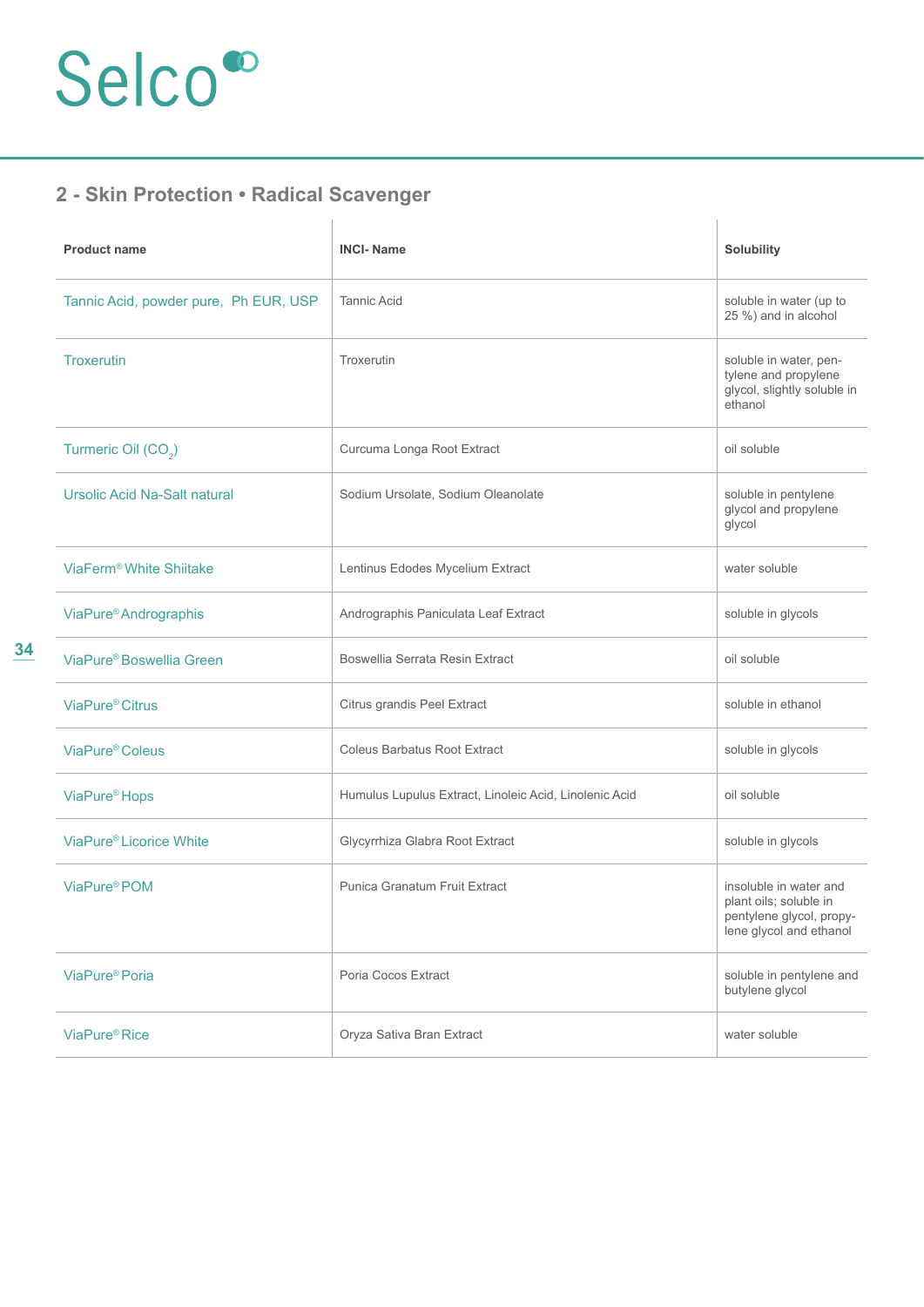### **3 - Metabolic Activator • Energizer**

| <b>Product name</b>                 | <b>INCI-Name</b>                                                                                       | <b>Solubility</b>                                                                                           |
|-------------------------------------|--------------------------------------------------------------------------------------------------------|-------------------------------------------------------------------------------------------------------------|
| Astaxanthin 5% L                    | Haematococcus Pluvialis Extract                                                                        | oil soluble, dispersible<br>in water                                                                        |
| <b>Elder Flower Extract</b>         | Aqua, Alcohol Denat., Phenethyl Alcohol, Sambucus Nigra Flower<br>Extract                              | water soluble                                                                                               |
| <b>Epidermal Growth Factor L</b>    | Aqua, Glycerin, Mannitol, Phenoxyethanol, Ethylhexylglycerin,<br>sh-Oligopeptide-1                     | water soluble, soluble in<br>ethanol, propylene gly-<br>col, glycerin, penthylene<br>glycol, Dermosoft 1388 |
| <b>Esculin natural</b>              | Esculin                                                                                                | slightly soluble in cold<br>water, readily soluble in<br>hot water and ethanol                              |
| <b>Ethyl Ascorbic Acid</b>          | 3-O-Ethyl Ascorbic Acid                                                                                | water soluble                                                                                               |
| <b>Magnesium Ascorbyl Phosphate</b> | Magnesium Ascorbyl Phosphate                                                                           | water soluble                                                                                               |
| Peptiboost <sup>®</sup> Cu L        | Aqua, Glycerin, Caprylyl Glycol, Ethylhexylglycerin,<br>Bis(Tripeptide-1) Copper Acetate               | water soluble                                                                                               |
| Peptiboost <sup>®</sup> Cu P        | Bis(Tripeptide-1) Copper Acetate                                                                       | water soluble                                                                                               |
| Peptilash <sup>®</sup> Extend L     | Glycerin, Aqua, Panthenol, Trehalose, Caprylyl Glycol, Ethylhexyl-<br>glycerin, Biotinoyl Tripeptide-1 | water soluble                                                                                               |
| Peptilash <sup>®</sup> Extend P     | <b>Biotinoyl Tripeptide-1</b>                                                                          | water soluble                                                                                               |
| Peptilash <sup>®</sup> Growth L     | Aqua, Glycerin, Caprylyl Glycol, Ethylhexylglycerin, Myristoyl<br>Pentapeptide-17                      | water soluble                                                                                               |
| Peptilash <sup>®</sup> Growth P     | <b>Myristoyl Pentapeptide-17</b>                                                                       | water soluble                                                                                               |
| Peptilash <sup>®</sup> Length P     | Myristoyl Hexapeptide-16                                                                               | water soluble                                                                                               |
| Rutin DAB 10                        | Rutin                                                                                                  | soluble in phenethyl<br>alcohol                                                                             |
| <b>Sodium Ascorbyl Phosphate</b>    | Sodium Ascorbyl Phosphate                                                                              | soluble in water, glycerol<br>or propylene glycol                                                           |





**35**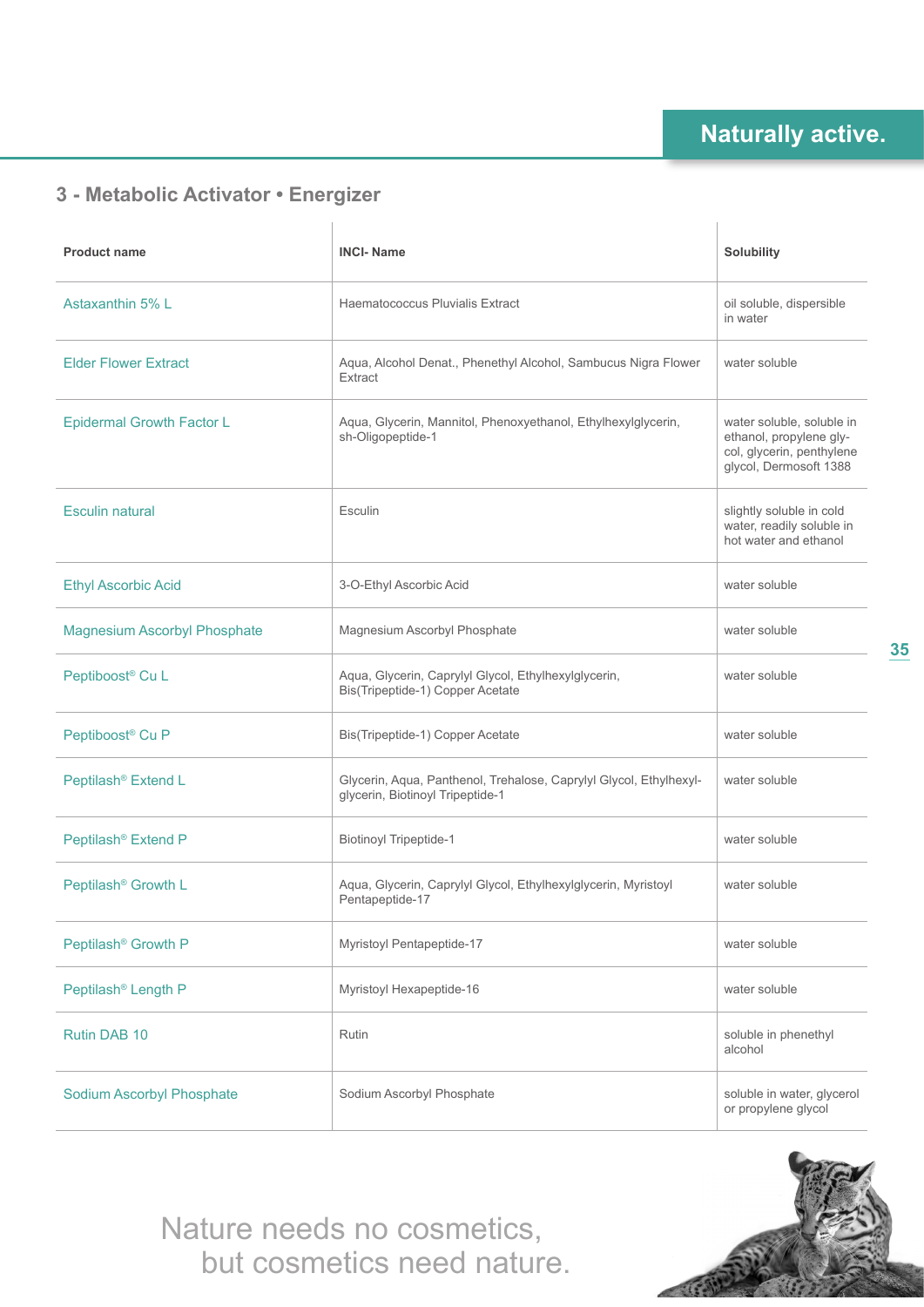### **3 - Metabolic Activator • Energizer**

| <b>Product name</b>                 | <b>INCI-Name</b>                   | Solubility                                                                               |
|-------------------------------------|------------------------------------|------------------------------------------------------------------------------------------|
| <b>Troxerutin</b>                   | Troxerutin                         | soluble in water, pen-<br>tylene and propylene<br>glycol, slightly soluble in<br>ethanol |
| Ursolic Acid Na-Salt natural        | Sodium Ursolate, Sodium Oleanolate | soluble in pentylene<br>glycol and propylene<br>glycol                                   |
| ViaFerm <sup>®</sup> White Shiitake | Lentinus Edodes Mycelium Extract   | water soluble                                                                            |
| ViaPure® Poria                      | Poria Cocos Extract                | soluble in pentylene and<br>butylene glycol                                              |
| ViaPure <sup>®</sup> Rice           | Oryza Sativa Bran Extract          | water soluble                                                                            |

### **4 - Skin Smoothing**

| <b>Product name</b>                        | <b>INCI-Name</b>                   | Solubility                                                                                                  |
|--------------------------------------------|------------------------------------|-------------------------------------------------------------------------------------------------------------|
| <b>AGSE (Activated Grape Seed Extract)</b> | Vitis Vinifera Seed Extract        | miscible with alcohols<br>and glycols; insoluble in<br>water or oils                                        |
| Aloe Vera freeze dried gel powder 200:1    | Aloe Barbadensis Leaf Juice Powder | water soluble                                                                                               |
| <b>Ascorbyl Glucoside</b>                  | Ascorbyl Glucoside                 | water soluble                                                                                               |
| <b>Ascorbyl Isostearate</b>                | Ascorbyl Isostearate               | oil soluble, insoluble in<br>water, up to 10 % soluble<br>at RT in organic solvents                         |
| Astaxanthin 5% L                           | Haematococcus Pluvialis Extract    | oil soluble, dispersible<br>in water                                                                        |
| <b>Bakuchiol natural</b>                   | Bakuchiol                          | oil soluble, insoluble in<br>water, up to 1 % soluble<br>in glycerin, propylene<br>glycol, pentylene glycol |
| <b>Biotin USP</b>                          | <b>Biotin</b>                      | soluble in water and<br>glycerin up to 0.06%<br>$(50^{\circ}C)$                                             |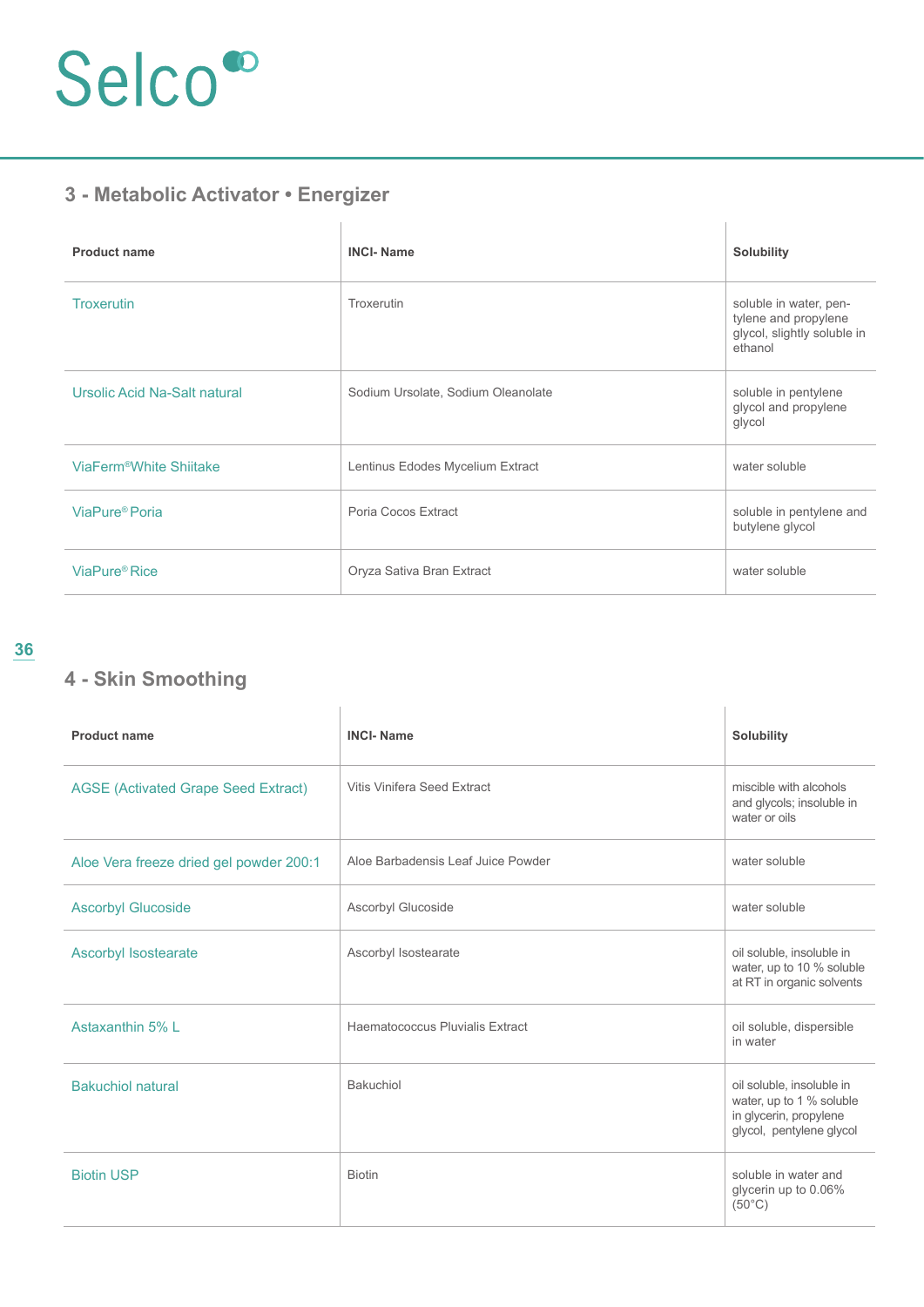### **4 - Skin Smoothing**

| <b>Product name</b>              | <b>INCI-Name</b>                                                                         | Solubility                                                                                                  |
|----------------------------------|------------------------------------------------------------------------------------------|-------------------------------------------------------------------------------------------------------------|
| Bromelain(100) / Bromelain (600) | <b>Bromelain</b>                                                                         | water soluble                                                                                               |
| Buriti Oil (virgin)              | Mauritia Flexuosa Fruit Oil                                                              | oil soluble                                                                                                 |
| Coenzyme Q 10                    | Ubiquinone                                                                               | oil soluble                                                                                                 |
| <b>Epidermal Growth Factor L</b> | Aqua, Glycerin, Mannitol, Phenoxyethanol, Ethylhexylglycerin,<br>sh-Oligopeptide-1       | water soluble, soluble in<br>ethanol, propylene gly-<br>col, glycerin, penthylene<br>glycol, Dermosoft 1388 |
| <b>Ethyl Ascorbic Acid</b>       | 3-O-Ethyl Ascorbic Acid                                                                  | water soluble                                                                                               |
| Green Tea Extract (EGCG) 90      | Epigallocatechin Gallate                                                                 | soluble in water, glyce-<br>rin, propylene glycol and<br>ethanol                                            |
| HyVia™ (Chia Seed Extract)       | Salvia Hispanica Seed Oil                                                                | miscible with fats, oils,<br>alcohols, hydrocarbons<br>and ethers; insoluble in<br>water                    |
| Peptiboost <sup>®</sup> Cu L     | Aqua, Glycerin, Caprylyl Glycol, Ethylhexylglycerin,<br>Bis(Tripeptide-1) Copper Acetate | water soluble                                                                                               |
| Peptiboost <sup>®</sup> Cu P     | Bis(Tripeptide-1) Copper Acetate                                                         | water soluble                                                                                               |
| <b>Peptidox®L</b>                | Aqua, Caprylyl Glycol, Acetyl Hexapeptide-8                                              | water soluble                                                                                               |
| Peptidox <sup>®</sup> P          | Acetyl Hexapeptide-8                                                                     | water soluble                                                                                               |
| Peptidox <sup>®</sup> Plus P     | Acetyl Octapeptide-3                                                                     | water soluble                                                                                               |
| <b>Salicylic Acid natural</b>    | Salicylic Acid                                                                           | soluble in ethanol,<br>pentylene glycol;<br>insoluble in water                                              |
| SIG 1191 (Isoprenylcysteine 3)   | Acetylglutaminoyl Farnesylcysteine                                                       | miscible in water<br>$($ >10 %); insoluble in<br>alcohols or oils                                           |

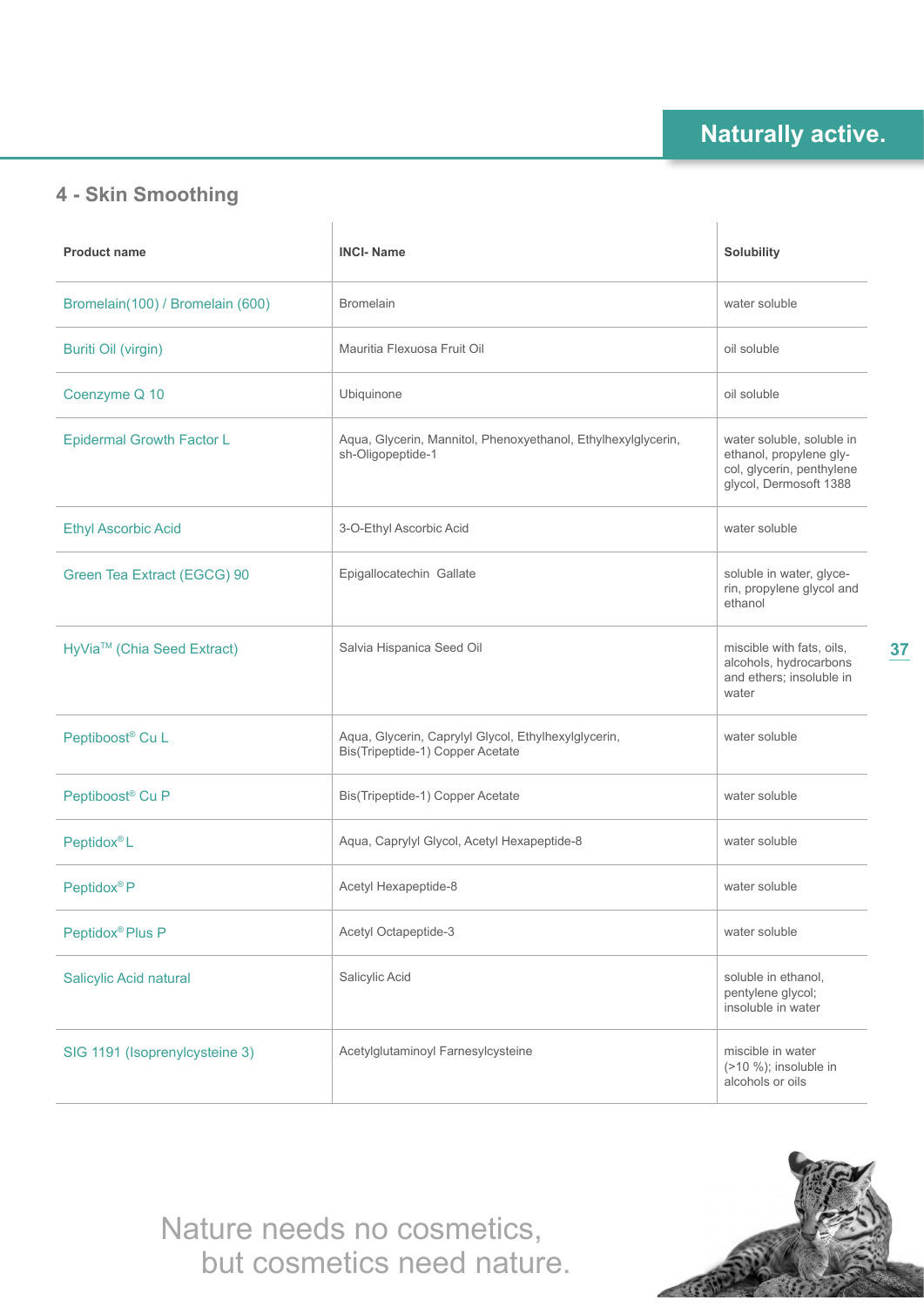### **4 - Skin Smoothing**

| <b>Product name</b>                  | <b>INCI-Name</b>                   | Solubility                                                                                              |
|--------------------------------------|------------------------------------|---------------------------------------------------------------------------------------------------------|
| <b>Troxerutin</b>                    | Troxerutin                         | soluble in water, pen-<br>tylene and propylene<br>glycol, slightly soluble in<br>ethanol                |
| Ursolic Acid Na-Salt natural         | Sodium Ursolate, Sodium Oleanolate | soluble in pentylene<br>glycol and propylene<br>glycol                                                  |
| ViaPure <sup>®</sup> Boswellia Green | Boswellia Serrata Resin Extract    | oil soluble                                                                                             |
| ViaPure <sup>®</sup> Citrus          | Citrus Grandis Peel Extract        | soluble in ethanol                                                                                      |
| ViaPure® POM                         | Punica Granatum Fruit Extract      | insoluble in water and<br>plant oils; soluble in<br>pentylene glycol, propy-<br>lene glycol and ethanol |
| ViaPure® Rice                        | Oryza Sativa Bran Extract          | water soluble                                                                                           |

#### **5 - Improvement of Skin Feel**

| <b>Product name</b>                     | <b>INCI-Name</b>                   | <b>Solubility</b>                                  |
|-----------------------------------------|------------------------------------|----------------------------------------------------|
| Aloe Vera freeze dried gel powder 200:1 | Aloe Barbadensis Leaf Juice Powder | water soluble                                      |
| <b>Bamboo Charcoal powder</b>           | Charcoal Powder                    | insoluble in water, orga-<br>nic solvents and oils |
| Buriti Oil (virgin)                     | Mauritia Flexuosa Fruit Oil        | oil soluble                                        |
| Cupuacu Butter (deodorized)             | Theobrama Grandiflorum Seed Butter | oil soluble                                        |
| Murumuru Butter (deodorized)            | Astrocaryum Murumuru Seed Butter   | oil soluble                                        |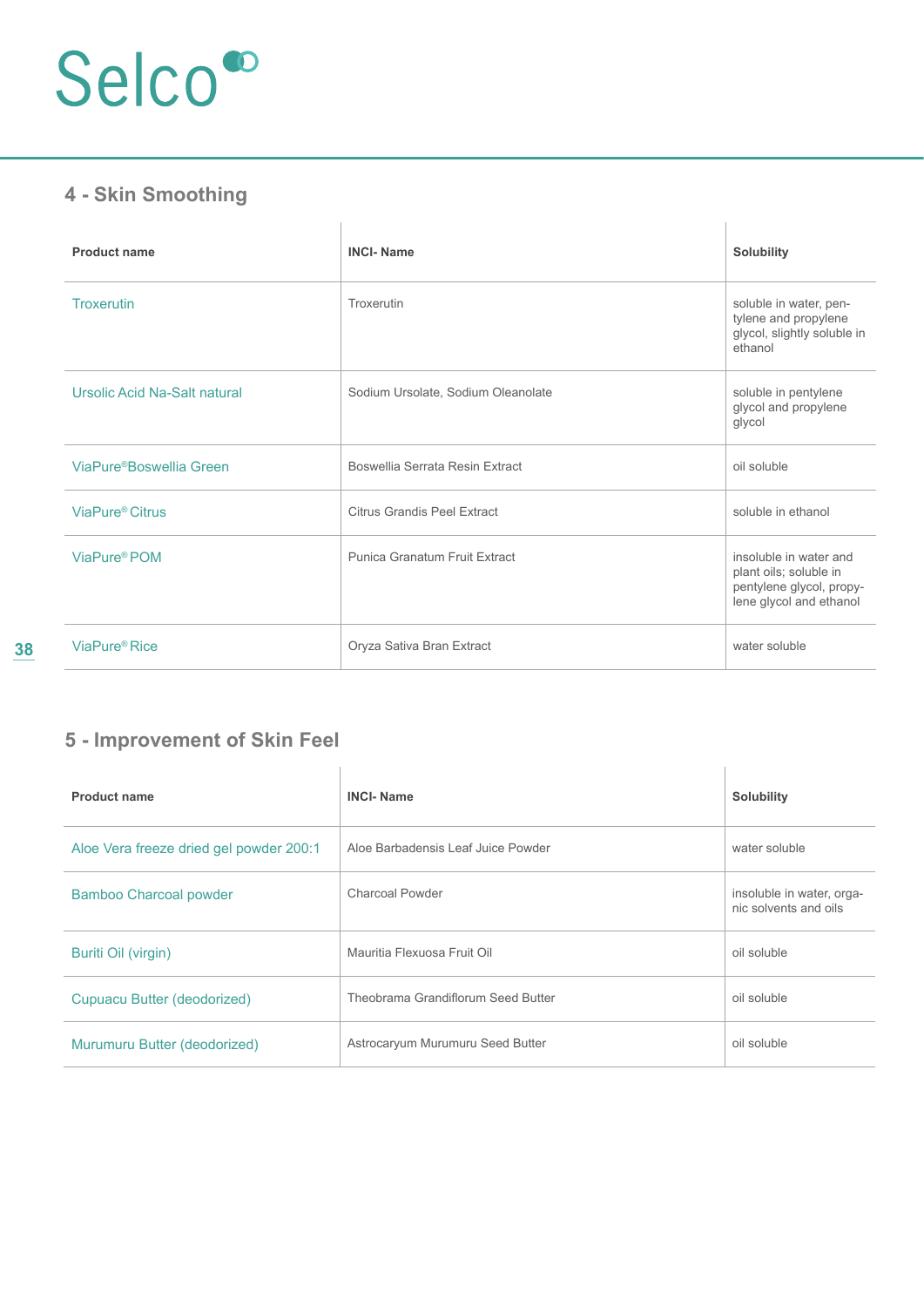### **6 - Thickener • Rheological Additive**

| <b>Product name</b>          | <b>INCI-Name</b>                   | <b>Solubility</b> |
|------------------------------|------------------------------------|-------------------|
| Cupuacu Butter (deodorized)  | Theobrama Grandiflorum Seed Butter | oil soluble       |
| Murumuru Butter (deodorized) | Astrocaryum Murumuru Seed Butter   | oil soluble       |

### **7 - Hair Care • Body Wash**

| <b>Product name</b>              | <b>INCI-Name</b>                                                                                       | Solubility                                                                     |
|----------------------------------|--------------------------------------------------------------------------------------------------------|--------------------------------------------------------------------------------|
| <b>Bamboo Charcoal powder</b>    | Charcoal Powder                                                                                        | insoluble in water, orga-<br>nic solvents and oils                             |
| <b>Biotin USP</b>                | <b>Biotin</b>                                                                                          | soluble in water and<br>glycerin up to 0.06%<br>$(50^{\circ}C)$                |
| Buriti Oil (virgin)              | Mauritia Flexuosa Fruit Oil                                                                            | oil soluble                                                                    |
| Cupuacu Butter (deodorized)      | Theobrama Grandiflorum Seed Butter                                                                     | oil soluble                                                                    |
| Dipotassium Glycyrrhizinate      | Dipotassium Glycyrrhizate                                                                              | water soluble                                                                  |
| <b>Esculin natural</b>           | Esculin                                                                                                | slightly soluble in cold<br>water, readily soluble in<br>hot water and ethanol |
| <b>Hydrolyzed Elastin powder</b> | <b>Hydrolyzed Elastin</b>                                                                              | water soluble                                                                  |
| Murumuru Butter (deodorized)     | Astrocaryum Murumuru Seed Butter                                                                       | oil soluble                                                                    |
| Peptiboost <sup>®</sup> Cu L     | Aqua, Glycerin, Caprylyl Glycol, Ethylhexylglycerin,<br>Bis(Tripeptide-1) Copper Acetate               | water soluble                                                                  |
| Peptiboost <sup>®</sup> Cu P     | Bis(Tripeptide-1) Copper Acetate                                                                       | water soluble                                                                  |
| Peptilash <sup>®</sup> Extend L  | Glycerin, Aqua, Panthenol, Trehalose, Caprylyl Glycol, Ethylhexyl-<br>glycerin, Biotinoyl Tripeptide-1 | water soluble                                                                  |

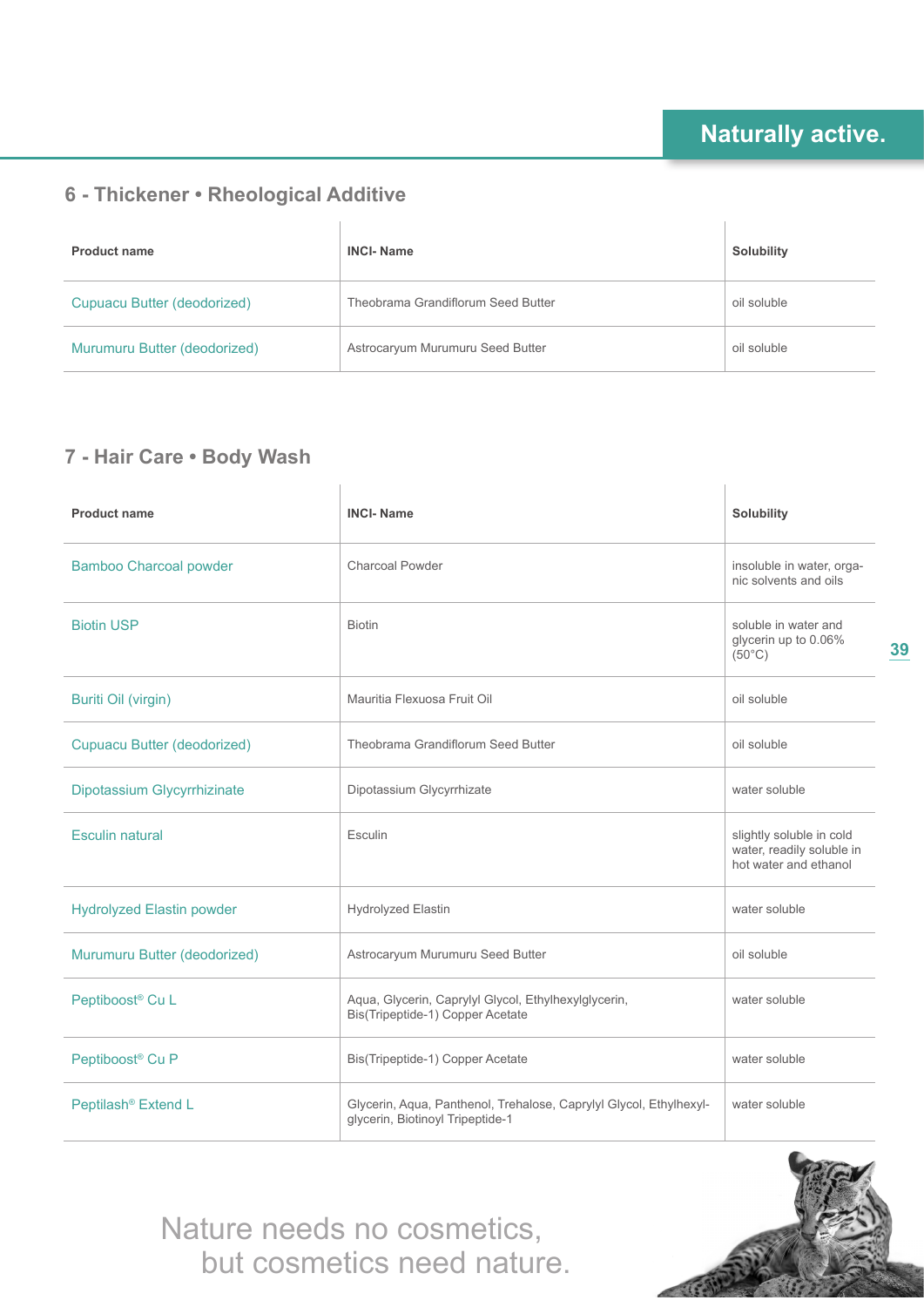### **7 - Hair Care • Body Wash**

| <b>Product name</b>             | <b>INCI-Name</b>                                                                  | <b>Solubility</b>               |
|---------------------------------|-----------------------------------------------------------------------------------|---------------------------------|
| Peptilash <sup>®</sup> Extend P | <b>Biotinoyl Tripeptide-1</b>                                                     | water soluble                   |
| Peptilash <sup>®</sup> Growth L | Aqua, Glycerin, Caprylyl Glycol, Ethylhexylglycerin, Myristoyl<br>Pentapeptide-17 | water soluble                   |
| Peptilash <sup>®</sup> Growth P | <b>Myristoyl Pentapeptide-17</b>                                                  | water soluble                   |
| Peptilash <sup>®</sup> Length P | Myristoyl Hexapeptide-16                                                          | water soluble                   |
| Rutin DAB 10                    | Rutin                                                                             | soluble in phenethyl<br>alcohol |
| Turmeric Oil (CO <sub>2</sub> ) | Curcuma Longa Root Extract                                                        | oil soluble                     |

### **8 - Sun Protection • After Sun**

| <b>Product name</b>                        | <b>INCI-Name</b>                   | <b>Solubility</b>                                                                                           |
|--------------------------------------------|------------------------------------|-------------------------------------------------------------------------------------------------------------|
| 18-ß-Glycyrrhetinic Acid                   | Glycyrrhetinic Acid                | soluble in hot water,<br>phenylethyl alcohol and<br>in ethanol up to 0.6%                                   |
| <b>AGSE (Activated Grape Seed Extract)</b> | Vitis Vinifera Seed Extract        | miscible with alcohols<br>and glycols; insoluble in<br>water or oils                                        |
| Aloe Vera freeze dried gel powder 200:1    | Aloe Barbadensis Leaf Juice Powder | water soluble                                                                                               |
| <b>Ammonium Glycyrrhizinate</b>            | Ammonium Glycyrrhizate             | water soluble                                                                                               |
| <b>Ascorbyl Glucoside</b>                  | Ascorbyl Glucoside                 | water soluble                                                                                               |
| Astaxanthin 5% I                           | Haematococcus Pluvialis Extract    | oil soluble, dispersible<br>in water                                                                        |
| <b>Bakuchiol natural</b>                   | Bakuchiol                          | oil soluble, insoluble in<br>water, up to 1 % soluble<br>in glycerin, propylene<br>glycol, pentylene glycol |
| alpha-Bisabolol natural (C)                | Bisabolol                          | oil soluble                                                                                                 |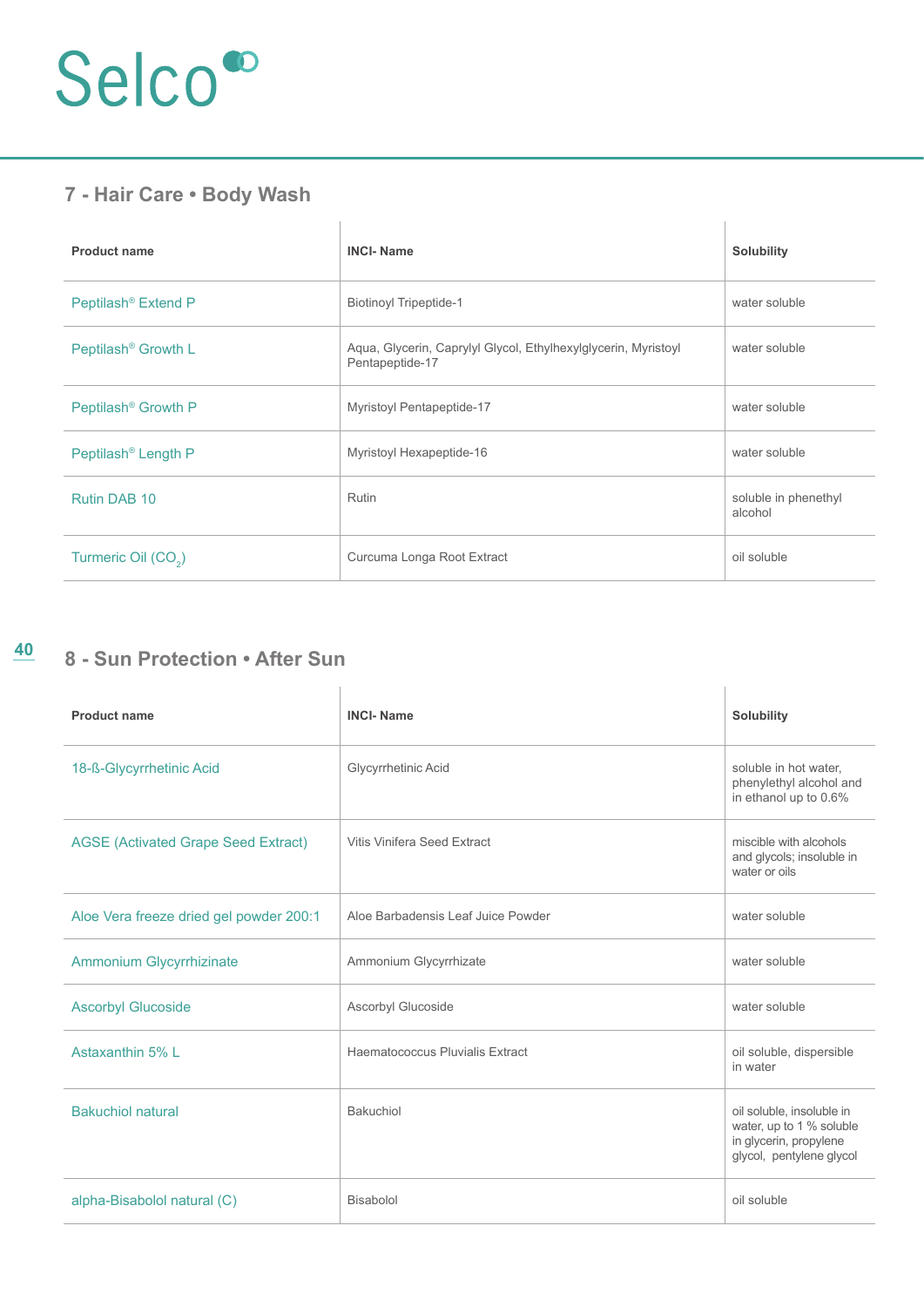**41**

### **8 - Sun Protection • After Sun**

| <b>Product name</b>              | <b>INCI-Name</b>                                                                         | Solubility                                                                                                  |
|----------------------------------|------------------------------------------------------------------------------------------|-------------------------------------------------------------------------------------------------------------|
| alpha-Bisabolol organic (A)      | Bisabolol                                                                                | oil soluble                                                                                                 |
| Buriti Oil (virgin)              | Mauritia Flexuosa Fruit Oil                                                              | oil soluble                                                                                                 |
| Cupuacu Butter (deodorized)      | Theobrama Grandiflorum Seed Butter                                                       | oil soluble                                                                                                 |
| Dipotassium Glycyrrhizinate      | Dipotassium Glycyrrhizate                                                                | water soluble                                                                                               |
| <b>Elder Flower Extract</b>      | Aqua, Alcohol Denat., Phenethyl Alcohol, Sambucus Nigra<br><b>Flower Extract</b>         | water soluble                                                                                               |
| <b>Epidermal Growth Factor L</b> | Aqua, Glycerin, Mannitol, Phenoxyethanol, Ethylhexylglycerin,<br>sh-Oligopeptide-1       | water soluble, soluble in<br>ethanol, propylene gly-<br>col, glycerin, penthylene<br>glycol, Dermosoft 1388 |
| <b>Esculin natural</b>           | Esculin                                                                                  | slightly soluble in cold<br>water, readily soluble in<br>hot water and ethanol                              |
| Green Tea Extract (EGCG) 90      | Epigallocatechin Gallate                                                                 | soluble in water, glyce-<br>rin, propylene glycol and<br>ethanol                                            |
| Mangosteen                       | Mangostin                                                                                | oil soluble                                                                                                 |
| Peptiboost <sup>®</sup> Cu L     | Aqua, Glycerin, Caprylyl Glycol, Ethylhexylglycerin,<br>Bis(Tripeptide-1) Copper Acetate | water soluble                                                                                               |
| Peptiboost <sup>®</sup> Cu P     | Bis(Tripeptide-1) Copper Acetate                                                         | water soluble                                                                                               |
| Phytosterol Complex 95 %         | Glycine Soja Sterols                                                                     | soluble in oils and fatty<br>alcohols                                                                       |
| Rutin DAB 10                     | Rutin                                                                                    | soluble in phenethyl<br>alcohol                                                                             |
| SIG 1191 (Isoprenylcysteine 3)   | Acetylglutaminoyl Farnesylcysteine                                                       | miscible in water<br>$($ >10 %); insoluble in<br>alcohols or oils                                           |
| <b>Stearyl Glycyrrhetinate</b>   | Stearyl Glycyrrhetinate                                                                  | oil soluble                                                                                                 |

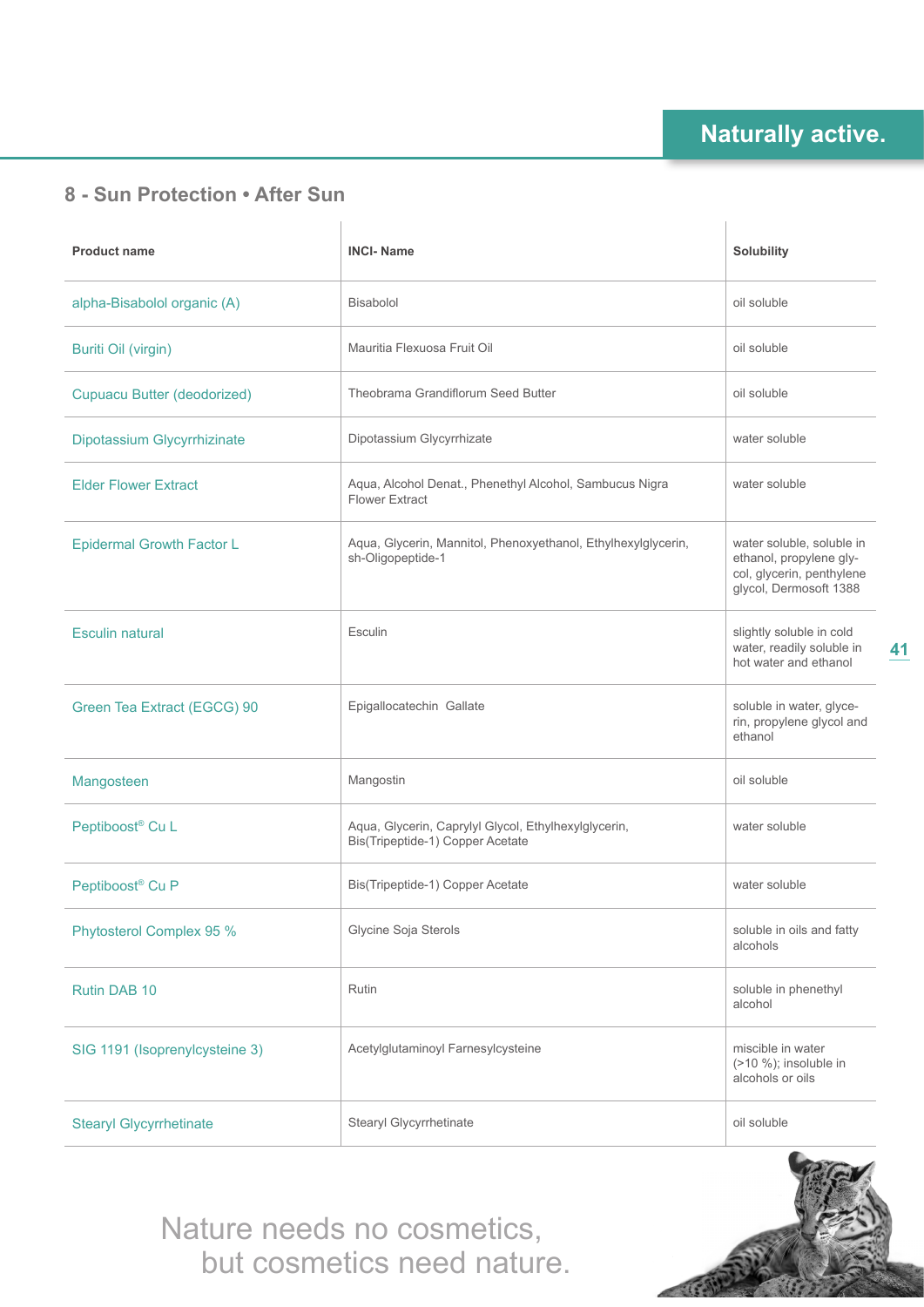#### **8 - Sun Protection • After Sun**

| <b>Product name</b>               | <b>INCI-Name</b>                     | <b>Solubility</b>                                                                        |
|-----------------------------------|--------------------------------------|------------------------------------------------------------------------------------------|
| <b>Troxerutin</b>                 | Troxerutin                           | soluble in water, pen-<br>tylene and propylene<br>glycol, slightly soluble in<br>ethanol |
| Ursol Acid Na-Salt natural        | Sodium Ursolate, Sodium Oleanolate   | soluble in pentylene<br>glycol and propylene<br>glycol                                   |
| ViaPure <sup>®</sup> Andrographis | Andrographis Paniculata Leaf Extract | soluble in glycols                                                                       |
| ViaPure <sup>®</sup> Citrus       | Citrus Grandis Peel Extract          | soluble in ethanol                                                                       |
| ViaPure <sup>®</sup> Coleus       | Coleus Barbatus Root Extract         | soluble in glycols                                                                       |

### **9 - Anti-Acne Products • Deodorants**

| <b>Product name</b>              | <b>INCI-Name</b>          | <b>Solubility</b>                                                                                           |
|----------------------------------|---------------------------|-------------------------------------------------------------------------------------------------------------|
| 18-ß-Glycyrrhetinic Acid         | Glycyrrhetinic Acid       | soluble in hot water,<br>phenylethyl alcohol and<br>in ethanol up to 0.6%                                   |
| Ammonium Glycyrrhizinate         | Ammonium Glycyrrhizate    | water soluble                                                                                               |
| <b>Bakuchiol natural</b>         | Bakuchiol                 | oil soluble, insoluble in<br>water, up to 1 % soluble<br>in glycerin, propylene<br>glycol, pentylene glycol |
| <b>Bamboo Charcoal powder</b>    | Charcoal Powder           | insoluble in water, orga-<br>nic solvents and oils                                                          |
| alpha-Bisabolol natural (C)      | Bisabolol                 | oil soluble                                                                                                 |
| alpha-Bisabolol organic (A)      | Bisabolol                 | oil soluble                                                                                                 |
| Bromelain(100) / Bromelain (600) | <b>Bromelain</b>          | water soluble                                                                                               |
| Dipotassium Glycyrrhizinate      | Dipotassium Glycyrrhizate | water soluble                                                                                               |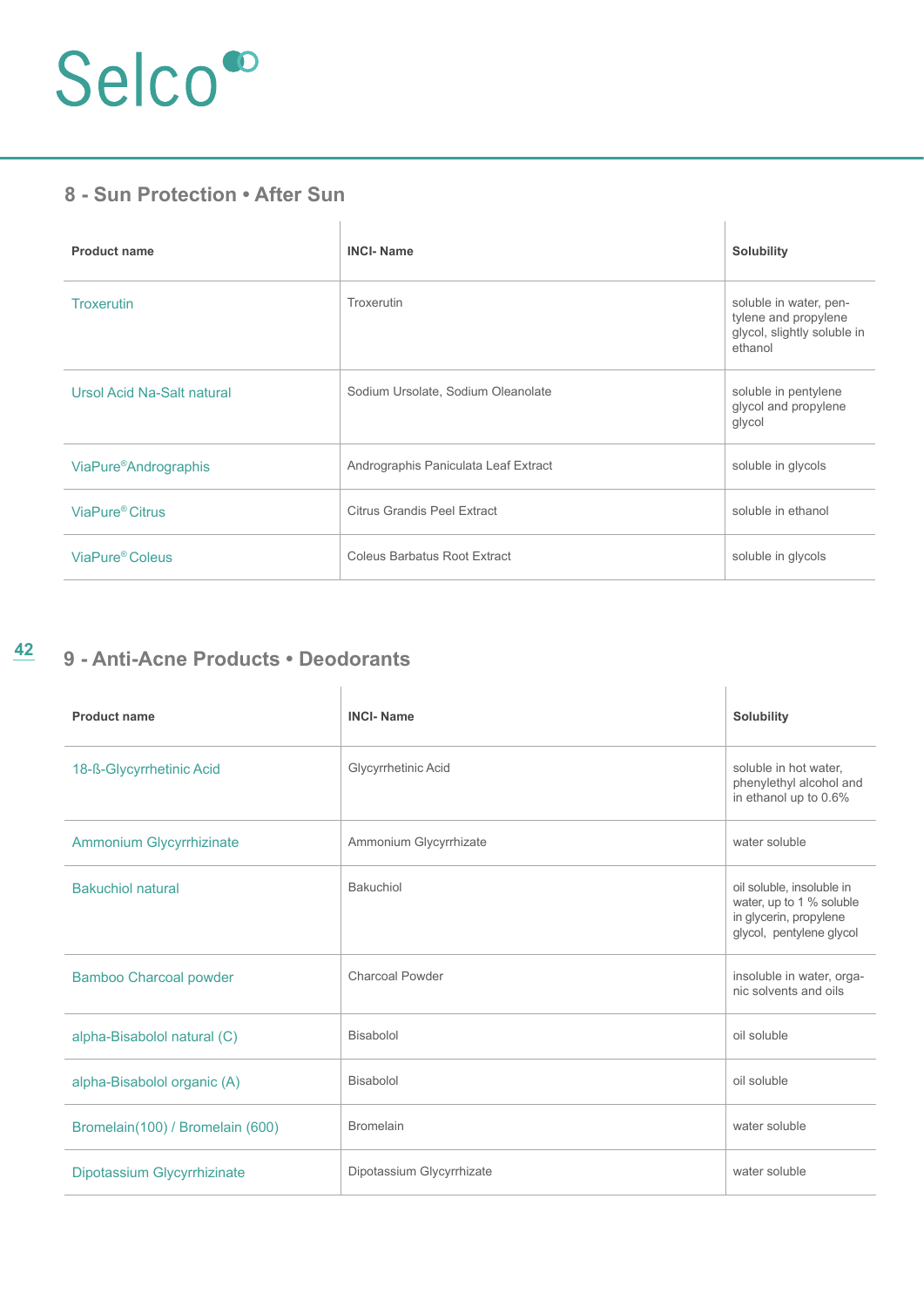#### **9 - Anti-Acne Products • Deodorants**

| <b>Product name</b>                   | <b>INCI-Name</b>                                                                   | <b>Solubility</b>                                                                                                                                                  |
|---------------------------------------|------------------------------------------------------------------------------------|--------------------------------------------------------------------------------------------------------------------------------------------------------------------|
| <b>Elder Flower Extract</b>           | Aqua, Alcohol Denat., Phenethyl Alcohol, Sambucus Nigra Flower<br>Extract          | water soluble                                                                                                                                                      |
| <b>Epidermal Growth Factor L</b>      | Aqua, Glycerin, Mannitol, Phenoxyethanol, Ethylhexylglycerin,<br>sh-Oligopeptide-1 | water soluble, soluble in<br>ethanol, propylene gly-<br>col, glycerin, penthylene<br>glycol, Dermosoft 1388                                                        |
| Mangosteen                            | Mangostin                                                                          | oil soluble                                                                                                                                                        |
| Papain (200) / Papain (800)           | Papain                                                                             | water soluble                                                                                                                                                      |
| Salicylic Acid natural                | Salicylic Acid                                                                     | soluble in ethanol,<br>pentylene glycol;<br>insoluble in water                                                                                                     |
| SIG 1459 (Isoprenylcysteine)          | Disodium Tetramethylhexadecenylcysteine Formylprolinate                            | miscible in water<br>$($ >10 %), insoluble in<br>alcohols or oils                                                                                                  |
| <b>Sodium Ascorbyl Phosphate</b>      | Sodium Ascorbyl Phosphate                                                          | soluble in water, glycerol<br>or propylene glycol                                                                                                                  |
| <b>Stearyl Glycyrrhetinate</b>        | Stearyl Glycyrrhetinate                                                            | oil soluble                                                                                                                                                        |
| Tannic Acid, powder pure Ph. Eur, USP | <b>Tannic Acid</b>                                                                 | soluble in water (up to<br>25 %) and in alcohol                                                                                                                    |
| ViaPure <sup>®</sup> Rice             | Oryza Sativa Bran Extract                                                          | water soluble                                                                                                                                                      |
| <b>Vitamin A Acetate</b>              | <b>Retinyl Acetate</b>                                                             | soluble in most organic<br>solvents (acetone,<br>chloroform, ethanol,<br>isopropanol) and in fats<br>or oils (750 g/100 mL);<br>insoluble in water and<br>glycerol |

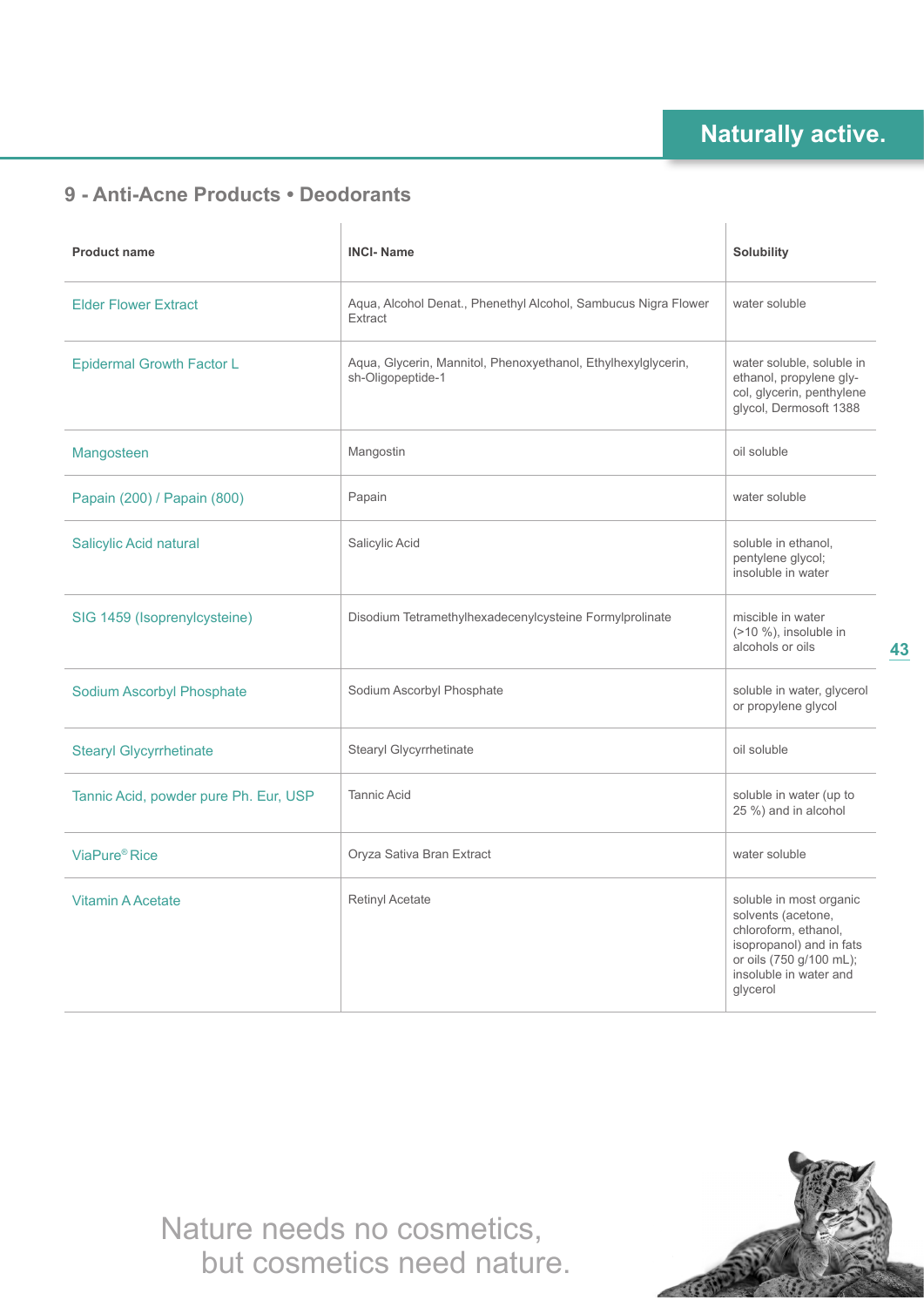### **10 - Decorative Cosmetics**

| <b>Product name</b>             | <b>INCI-Name</b>                                                                                       | <b>Solubility</b> |
|---------------------------------|--------------------------------------------------------------------------------------------------------|-------------------|
| Cupuacu Butter (deodorized)     | Theobrama Grandiflorum Seed Butter                                                                     | oil soluble       |
| Mangosteen                      | Mangostin                                                                                              | oil soluble       |
| Murumuru Butter (deodorized)    | Astrocaryum Murumuru Seed Butter                                                                       | oil soluble       |
| Peptilash <sup>®</sup> Extend L | Glycerin, Aqua, Panthenol, Trehalose, Caprylyl Glycol, Ethylhexyl-<br>glycerin, Biotinoyl Tripeptide-1 | water soluble     |
| Peptilash <sup>®</sup> Extend P | <b>Biotinoyl Tripeptide-1</b>                                                                          | water soluble     |
| Peptilash <sup>®</sup> Growth L | Aqua, Glycerin, Caprylyl Glycol, Ethylhexylglycerin, Myristoyl<br>Pentapeptide-17                      | water soluble     |
| Peptilash <sup>®</sup> Growth P | <b>Myristoyl Pentapeptide-17</b>                                                                       | water soluble     |
| Peptilash <sup>®</sup> Length P | Myristoyl Hexapeptide-16                                                                               | water soluble     |
| <b>Red Tourmaline</b>           | Tourmaline                                                                                             | unsoluble         |

### **12 - Skin Whitening**

| <b>Product name</b>         | <b>INCI-Name</b>                | <b>Solubility</b>                                                                                      |
|-----------------------------|---------------------------------|--------------------------------------------------------------------------------------------------------|
| Alpha-Arbutin               | Alpha-Arbutin                   | water soluble, soluble<br>in methanol or alcohol<br>(ethanol <50%), partially<br>soluble in cold water |
| Arbutin                     | Arbutin                         | water soluble, slightly<br>soluble in Ethanol                                                          |
| <b>Ascorbyl Glucoside</b>   | Ascorbyl Glucoside              | water soluble                                                                                          |
| <b>Ascorbyl Isostearate</b> | Ascorbyl Isostearate            | oil soluble, insoluble in<br>water, up to 10 % soluble<br>at RT in organic solvents                    |
| Astaxanthin 5% L            | Haematococcus Pluvialis Extract | oil soluble, dispersible<br>in water                                                                   |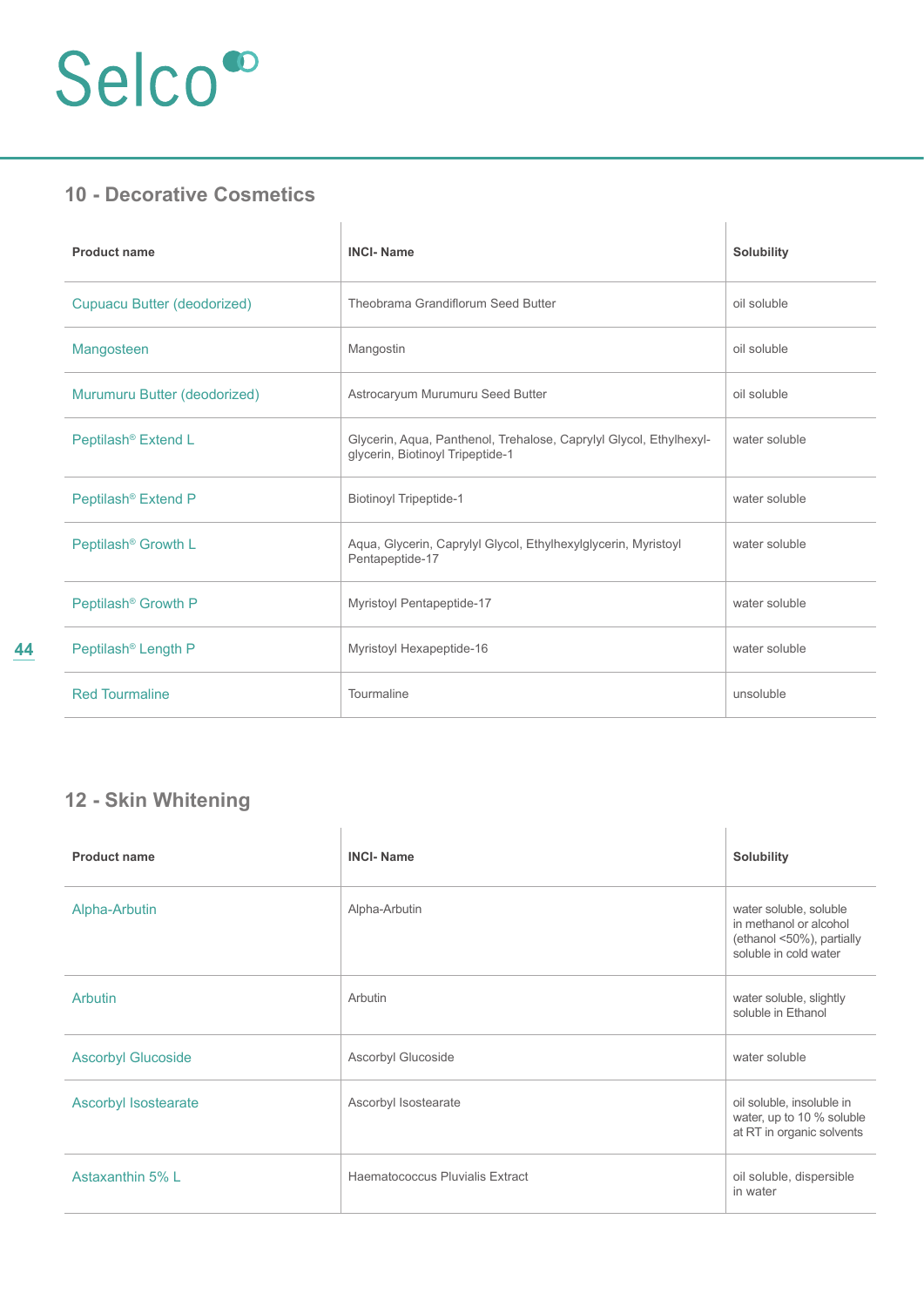

### **12 - Skin Whitening**

| <b>Product name</b>                 | <b>INCI-Name</b>                                       | Solubility                                                                                                  |
|-------------------------------------|--------------------------------------------------------|-------------------------------------------------------------------------------------------------------------|
| <b>Bakuchiol natural</b>            | Bakuchiol                                              | oil soluble, insoluble in<br>water, up to 1 % soluble<br>in glycerin, propylene<br>glycol, pentylene glycol |
| <b>Butyl Resorcinol</b>             | 4-Butylresorcinol                                      | soluble in organic<br>solvents, in water poorly<br>soluble                                                  |
| <b>Ethyl Ascorbic Acid</b>          | 3-O-Ethyl Ascorbic Acid                                | water soluble                                                                                               |
| <b>Magnesium Ascorbyl Phosphate</b> | Magnesium Ascorbyl Phosphate                           | water soluble                                                                                               |
| Papain (200) / Papain (800)         | Papain                                                 | water soluble                                                                                               |
| Salicylic Acid natural              | Salicylic Acid                                         | soluble in ethanol.<br>pentylene glycol;<br>insoluble in water                                              |
| <b>Sodium Ascorbyl Phosphate</b>    | Sodium Ascorbyl Phosphate                              | soluble in water, glycerol<br>or propylene glycol                                                           |
| ViaFerm <sup>®</sup> White Shiitake | Lentinus Edodes Mycelium Extract                       | water soluble                                                                                               |
| ViaPure <sup>®</sup> Andrographis   | Andrographis Paniculata Leaf Extract                   | soluble in glycols                                                                                          |
| ViaPure <sup>®</sup> Hops           | Humulus Lupulus Extract, Linoleic Acid, Linolenic Acid | oil soluble                                                                                                 |
| ViaPure® Licorice White             | Glycyrrhiza Glabra Root Extract                        | soluble in glycols                                                                                          |
| ViaPure® Rice                       | Oryza Sativa Bran Extract                              | water soluble                                                                                               |

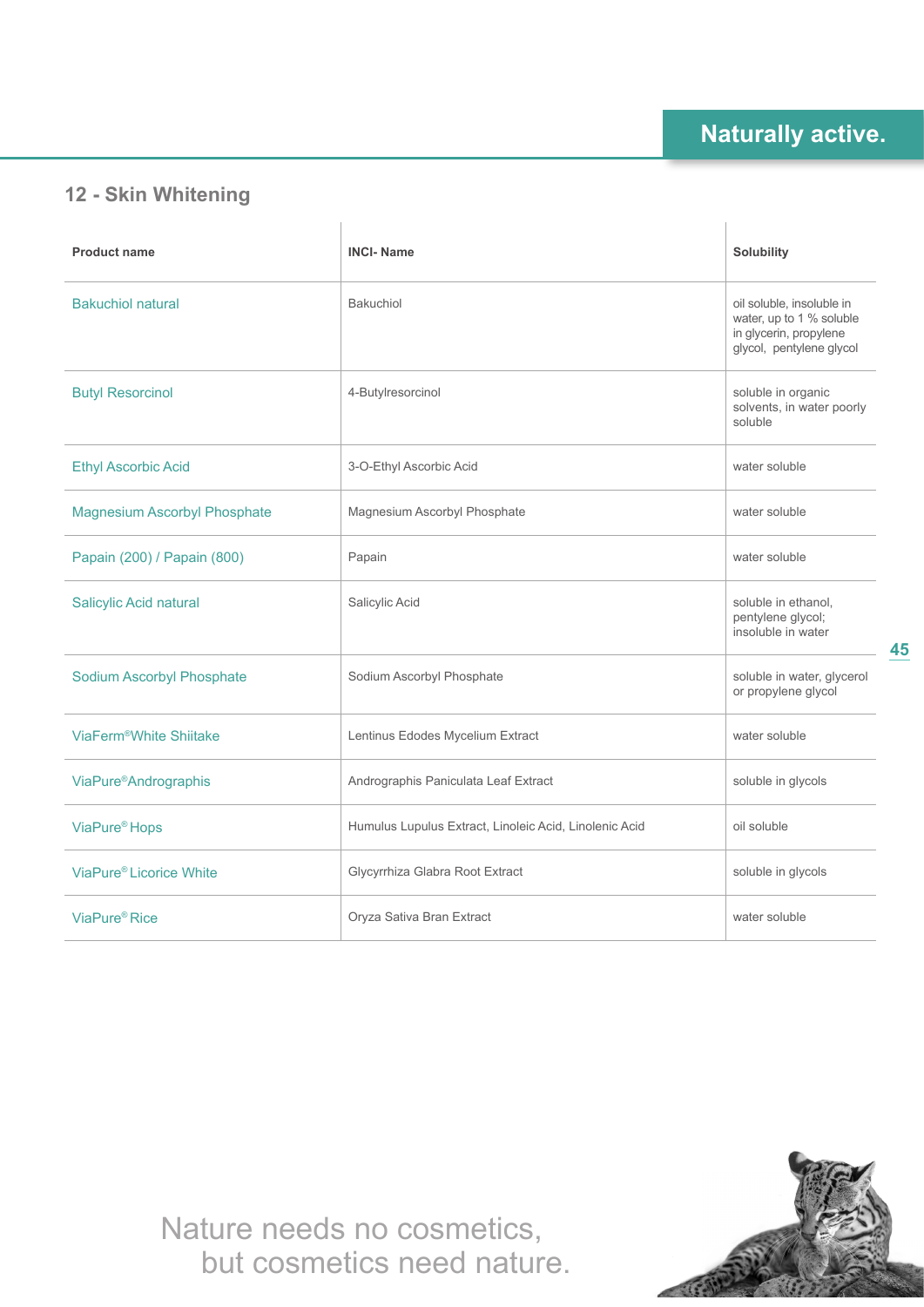#### **15 - Anti-Cellulite**

| <b>Product name</b>                    | <b>INCI-Name</b>                   | Solubility                                                                               |
|----------------------------------------|------------------------------------|------------------------------------------------------------------------------------------|
| <b>Esculin natural</b>                 | Esculin                            | slightly soluble in cold<br>water, readily soluble in<br>hot water and ethanol           |
| HyVia <sup>™</sup> (Chia Seed Extract) | Salvia Hispanica Seed Oil          | miscible with fats, oils,<br>alcohols, hydrocarbons<br>and ethers; insoluble in<br>water |
| <b>Troxerutin</b>                      | Troxerutin                         | soluble in water, pen-<br>tylene and propylene<br>glycol, slightly soluble in<br>ethanol |
| Ursolic Acid Na-Salt natural           | Sodium Ursolate, Sodium Oleanolate | soluble in pentylene<br>glycol and propylene<br>glycol                                   |
| ViaPure <sup>®</sup> Coleus            | Coleus Barbatus Root Extract       | soluble in glycols                                                                       |
|                                        |                                    | Salco Dalivary program                                                                   |

Selco\_Delivery program 14.02.2022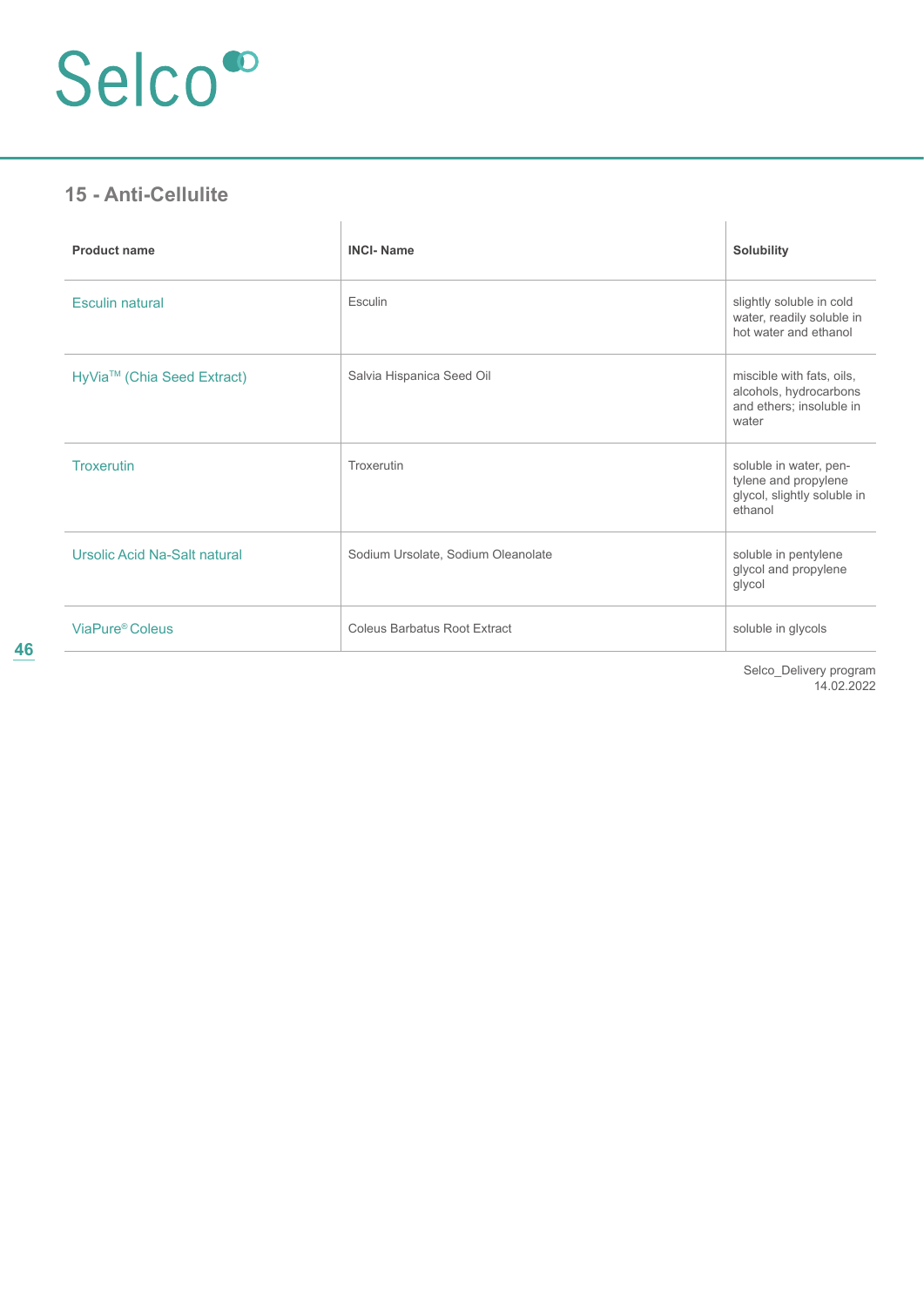**notes**